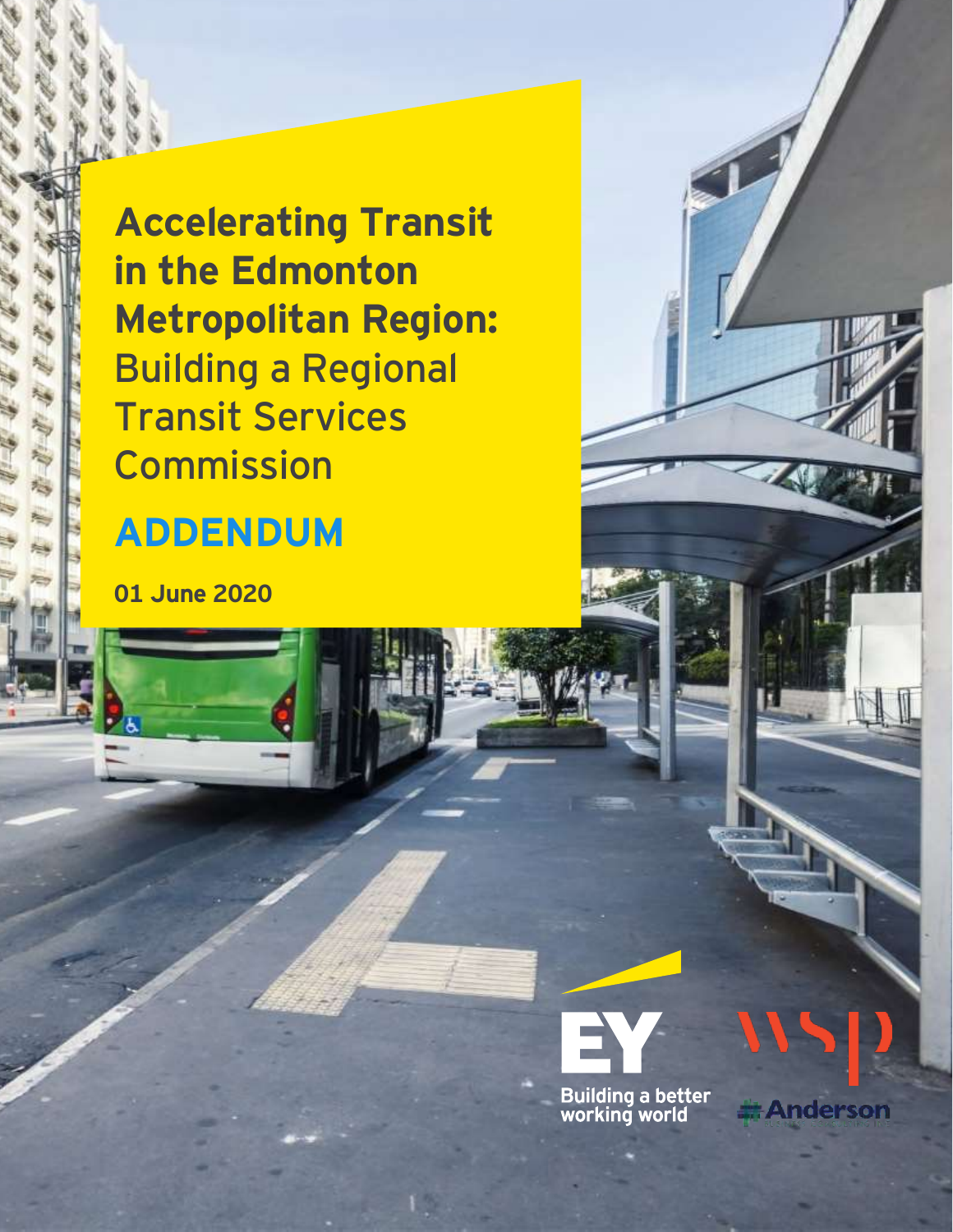# Table of contents Table of contents

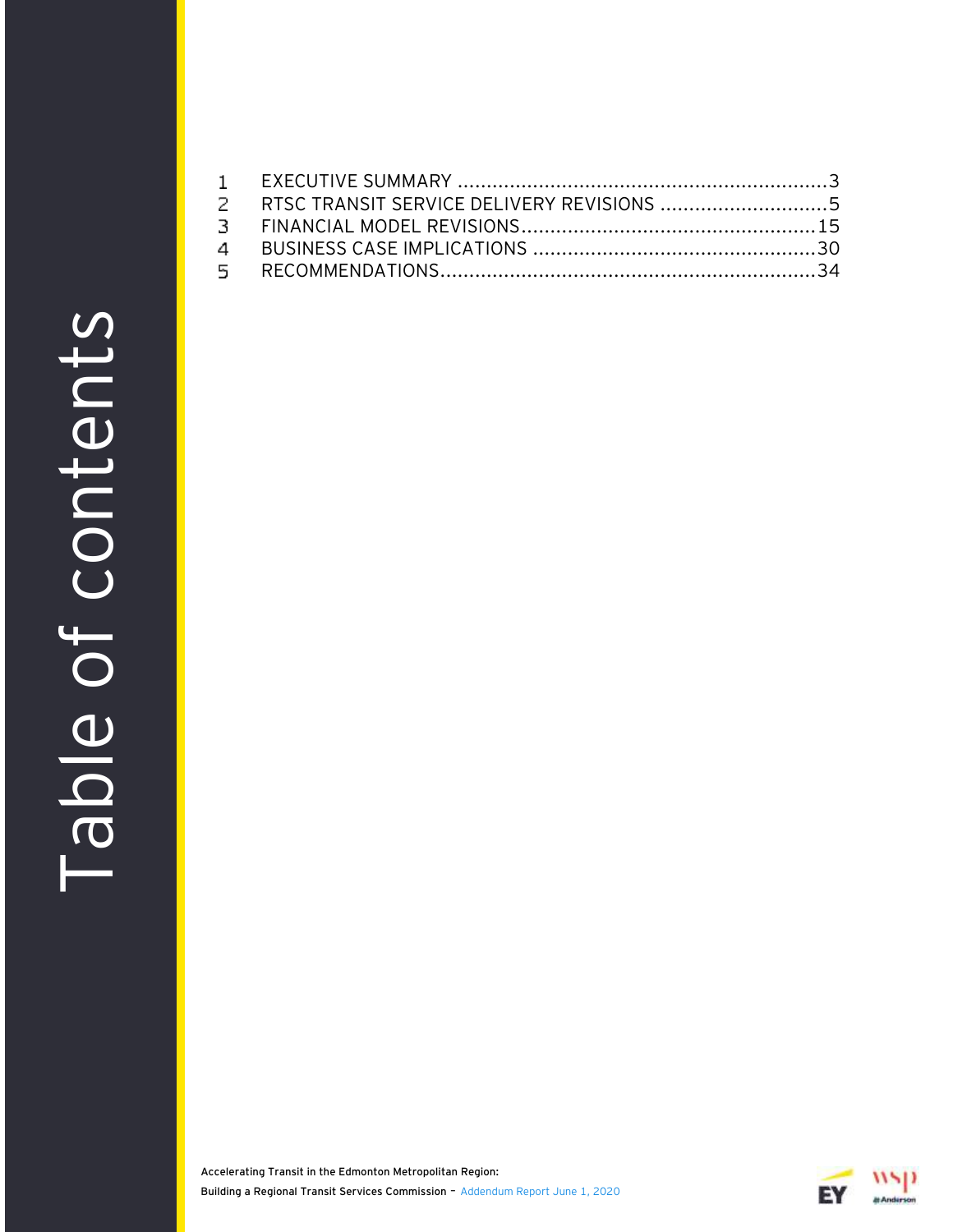

# **Background**

Ernst & Young LLP ("EY") was retained by the City of Edmonton in collaboration with twelve additional municipalities in the Edmonton Metropolitan Region through a request for proposal process to develop a Regional Transit Services Commission ("RTSC"). The thirteen municipalities involved in the project included: The City of Beaumont, the Town of Devon, the City of Edmonton, the City of Fort Saskatchewan, the City of Leduc, Leduc County, the Town of Morinville, Parkland County, the City of Spruce Grove, the City of St. Albert, the Town of Stony Plain, Strathcona County, and Sturgeon County.

On January 22, 2020, the RTSC Transition Team, comprised of elected officials from each of the thirteen municipalities listed above, publicly released *Accelerating Transit in the Edmonton Metropolitan Region: Building a Regional Transit Services Commission* Final Report that articulated how the RTSC would conceptually operate and deliver services in the region. That report (the "Final Report") documents the development of the RTSC including its strategy, regional transit service design concept, transit service delivery model, regional service levels and guidelines, operating model, governance model, funding model, cost sharing approach, implementation plan, strategic plan, and business case. A copy of the full report can be found on municipalities' websites, including [here.](https://stalbert.ca/site/assets/files/7902/accelerating_transit_in_the_edmonton_metropolitan_region_-_building_a_rtsc_20200122rf.pdf)

Based on the business case outlined by the Final Report, each of the thirteen municipalities voted on whether they would participate in moving forward with an application to the Government of Alberta to formally establish the Commission under the Municipal Government Act (MGA). This voting occurred between February and May 2020.

**Ten of thirteen municipalities voted in support of becoming a member of the Commission and are actively engaged in submitting a joint application to the Province to stand up the RTSC.** Strathcona County voted not to join the RTSC, as per the results of a special council meeting held on February 11, 2020. Leduc County motioned to continue their participation in the RTSC Transition Team on February 25, 2020 and after further consideration, later voted to not join the Commission on May 5, 2020. Sturgeon County also motioned to continue their participation in the RTSC Transition Team and after further consideration, later voted to not join the Commission. However, Sturgeon County have indicated their support of the Commission and have expressed a desire to actively participate on any advisory type committees the Commission may create; this would enable the County to provide input on key issues in the future.

To assess the impacts of the new membership of the Commission with the remaining ten municipalities, a revised business case is required to reconfirm the viability of key aspects of the Commission, including the conceptual transit services design and financial model. At the direction of the remaining RTSC Transition Team members, the business case revisions contained herein will form part of the official submission of the application.

For more information about this addendum, please contact:

**Alan Thom** Alan.Thom@ca.ey.com +1 780 638 6648

**Josh Colle** Josh.Colle@ca.ey.com +1 416 941 1958

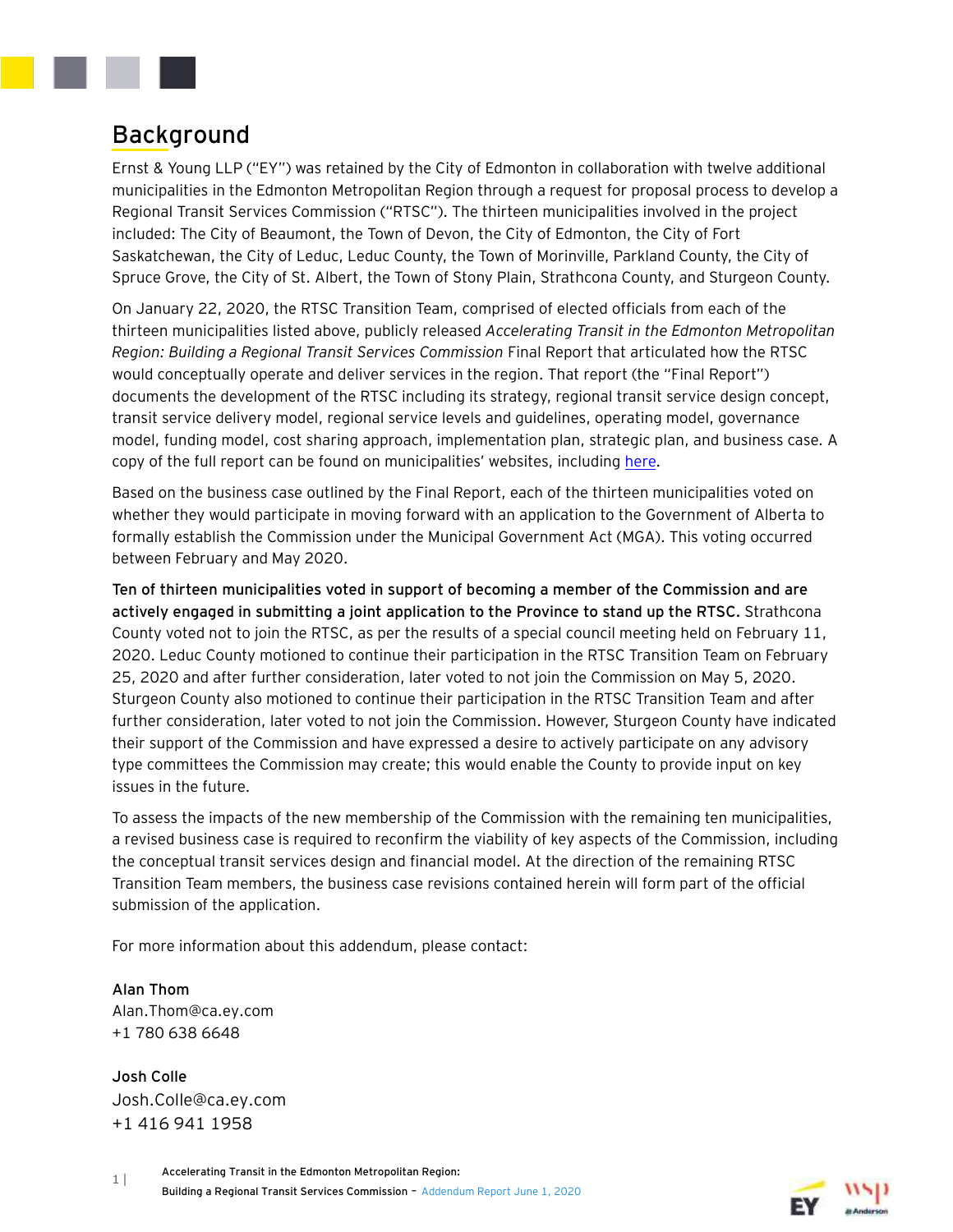# **Purpose of this addendum**

This document serves as the Addendum to the Final Report, titled *Accelerating Transit in the Edmonton Metropolitan Region: Building a Regional Transit Services Commission* released to the public on January 22, 2020.

**The purpose of this Addendum is to highlight aspects of the RTSC Business Case that have been revised as a result of the change in proposed membership of the Commission** to include the following ten municipalities:

- ► City of Beaumont
- ► City of Leduc

► Town of Devon

- ► Town of Morinville
- ► City of Edmonton
- ► City of Fort Saskatchewan
- ► Parkland County
- ► City of Spruce Grove
- ► City of St. Albert
- ► Town of Stony Plain

At this time, Strathcona County, Leduc County and Sturgeon County $^1$  will not be written into the legislation as members of the RTSC.

In should be noted that only those aspects of the Final Report and original RTSC Business Case that are materially impacted by the change in proposed membership to the Commission are addressed in this Addendum. All other aspects of the Final Report not mentioned herein should continue to be taken under consideration.

# **Disclaimer**

In preparing this addendum, EY relied upon statistical, operational, and financial data and information from a variety of sources including from the thirteen municipalities involved in the work, their representatives, and numerous other stakeholders through workshops, meetings, data requests, and conversations; collectively referred to as the "supporting information". EY reserves the right to revise any analysis, observations or comments referred to in this addendum, if additional supporting information becomes available to us after the release of this addendum.

EY has assumed the supporting information to be accurate, complete and appropriate for the purposes of this addendum. EY did not audit or independently verify the accuracy or completeness of the supporting information. Accordingly, EY expresses no opinion or other forms of assurance in respect to the supporting information and does not accept any responsibility for errors or omissions, or any loss or damage as a result of any persons relying on this addendum for any purpose other than that for which it has been prepared.

 $^{\rm 1}$  While Sturgeon County indicated they will not be joining the Commission membership, their Council expressed interest in participating through a form of advisory committee should the board of the RTSC create such a body, recognizing that the intention of such a group would be to provide advice and considerations to the Board in a nonbinding manner and with no voting or governance authority. For more information, please see the following news [release.](https://www.sturgeoncounty.ca/AgricultureCorner/sturgeon-county-votes-to-explore-the-benefits-of-regional-transit-services-1)

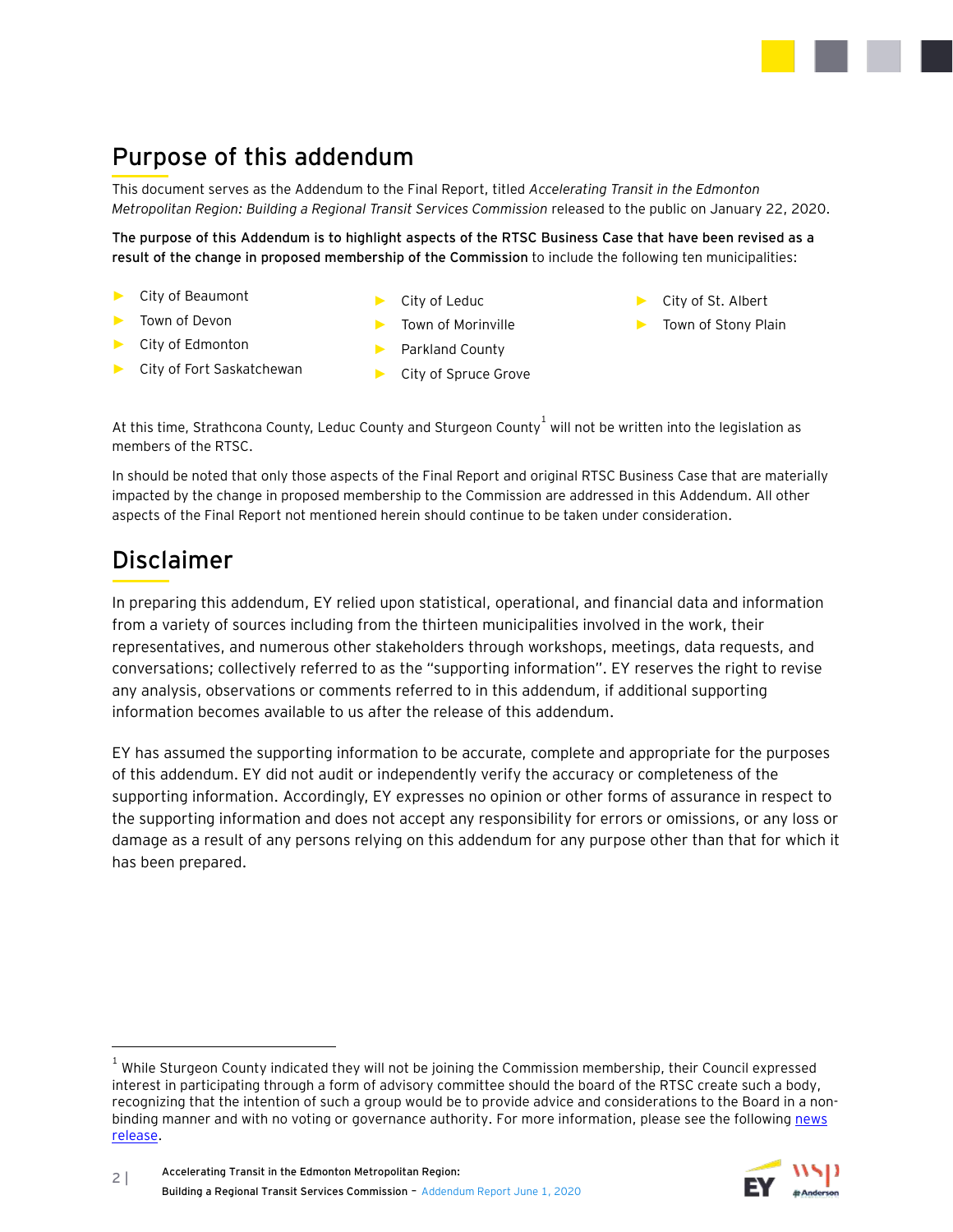

**Since the final report titled** *Accelerating Transit in the Edmonton Metropolitan Region: Building a Regional Transit Services Commission* **was released in January 2020, ten of thirteen municipalities in the Edmonton Metropolitan Region have expressed their intent to join the RTSC. The purpose of the Commission is to connect communities through convenient, simple, reliable, efficient, and affordable transit service that seamlessly integrates with other modes of transportation and prepares the region for future growth.**

<span id="page-4-0"></span>Through an analysis of the impact of Strathcona County, Leduc County and Sturgeon County not joining the RTSC, revisions have been made to the conceptual transit services design, transit and financial model, as well as municipal requisitions. The strategy, operating model and implementation activities required to effectively stand up and operate the Commission remain unchanged.

**Proposed changes to the conceptual transit service design maintain a viable and more efficient transit network for the purposes of a business case**, while maintaining consistency with the design previously presented in the Final Report based on participating municipalities. Specifically, **total estimated savings from operational efficiencies per year at maturity in 2026 remain positive at \$3.9 million** in comparison to the \$5.5 million estimated with the membership of all thirteen municipalities.

After removing the three municipalities from the transit and financial models, **the Commission is still expected to realize a net savings in annual shortfall of \$2.2 million compared to the updated Base Case**; this is in contrast to the \$3.4 million estimated net savings with membership from all thirteen municipalities in the region.

**A smaller membership in the Commission comes with lower one-time startup costs, which have been reduced by nearly \$1.4 million due to decreased implementation complexity.** Implementation costs have also been smoothed over 2020 and 2021 to recognize the impact of COVID-19 on the timing of these activities. **Recurring costs have decreased by \$2.8 million with \$1.8 million of that derived from a reduction in staffing requirements.** This reduction reflects municipalities' expectation that the Board and CEO will monitor start up and deliver on the recommended operating model to effectively oversee and manage administrative cost buildup.

**After factoring in the incremental one-time and recurring costs, it is estimated the Commission will have a cumulative net deficit of approximately \$290 thousand by the end of 2026** compared to an estimated surplus of \$800 thousand during the same time period forecasted if all thirteen were to join the RTSC. This delta is driven primarily by the reduction in savings in operational efficiencies that are available for capture by the Commission, given a smaller number of routes can be consolidated and less non-revenue hours can be eliminated with fewer transit agencies joining the Commission. **This cumulative deficit is forecasted to be recovered in Q1 of 2027 instead of by Q3 in 2026, as originally estimated in the Final Report.**

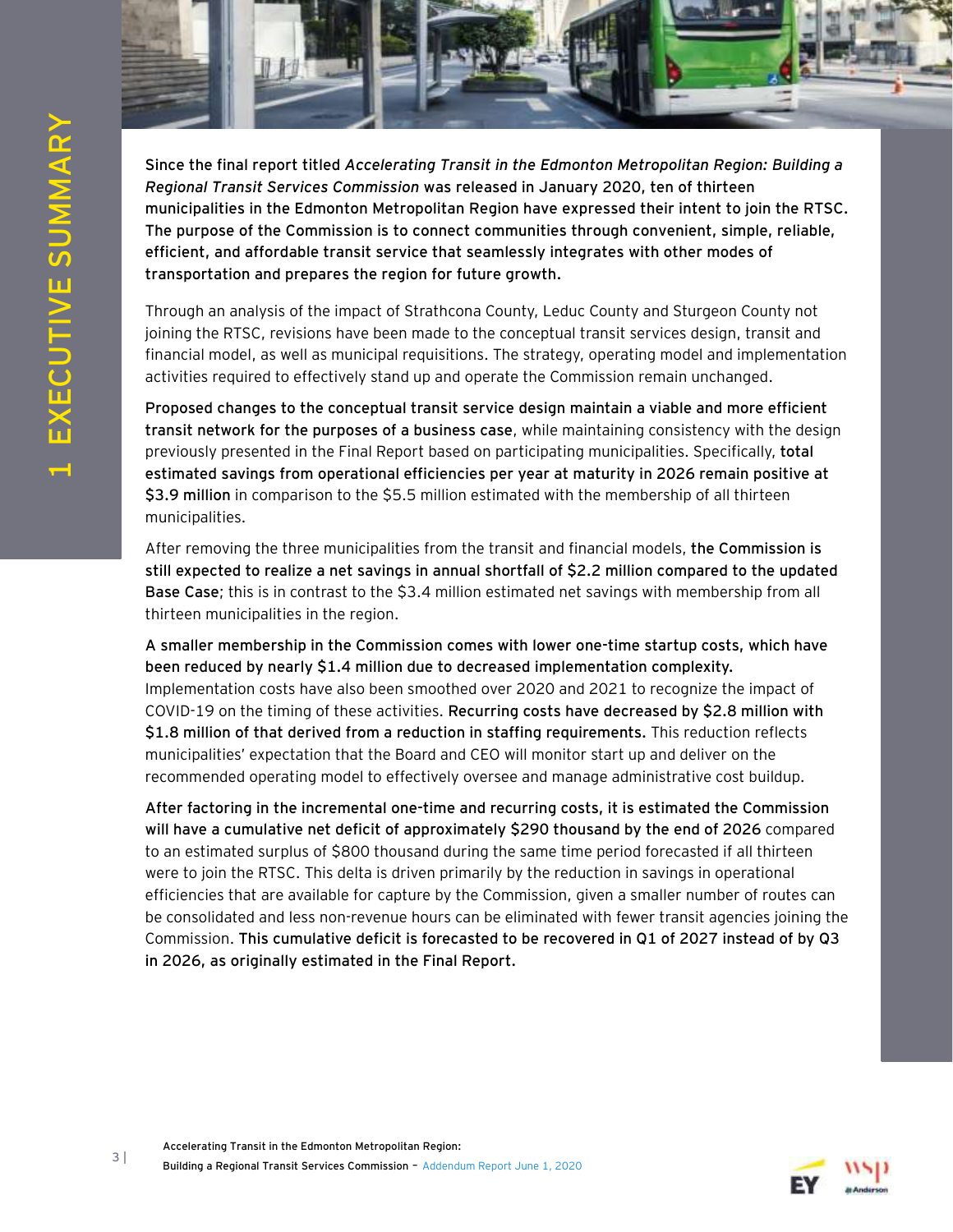

By combining resources and capabilities of the remaining ten municipalities, the Commission can still operate at a lower cost than the cumulative costs of the existing transit agencies continuing to deliver their own individual services. **Overall, the net funding shortfall allocations passed back to municipalities from the Commission continue to be reasonable compared to their own costs of transit, especially when assessed against the increased services and opportunities that become available within the region.** Savings realized by the RTSC can be reinvested into the improvement of transit service for the region or returned to municipalities through reduced requisitions. Furthermore, residents from RTSC member municipalities will have access to transit as an essential service and be better connected across the region.

The Final Report made several observations related to the basis for creating a Regional Transit Services Commission. **The impact the current COVID-19 pandemic has had on the movement of people within the region due to public health and safety requirements should be acknowledged, including the financial consequences to municipalities from reduced ridership. However, the creation of a RTSC would represent a long-term decision that could prepare and benefit municipalities for decades to come and not just over the next two to three years.** Key benefits of the Commission initially highlighted though the Final Report continue to hold true under the revised business case and demonstrate compelling evidence in a commission's ability to:

- ► Deliver more seamless transit services to improve mobility across the region;
- ► Provide a more consistent and enhanced customer experience to riders;
- ► Enable the more efficient use of transit assets and resources; and,
- ► Establish a unified approach to transit service delivery that can meet the evolving needs of the region into the future.

**Based on the revised business case and comprehensive evidence collected through this process, it is recommended that the ten municipalities in the Edmonton Metropolitan Region move forward in establishing a Regional Transit Services Commission.**

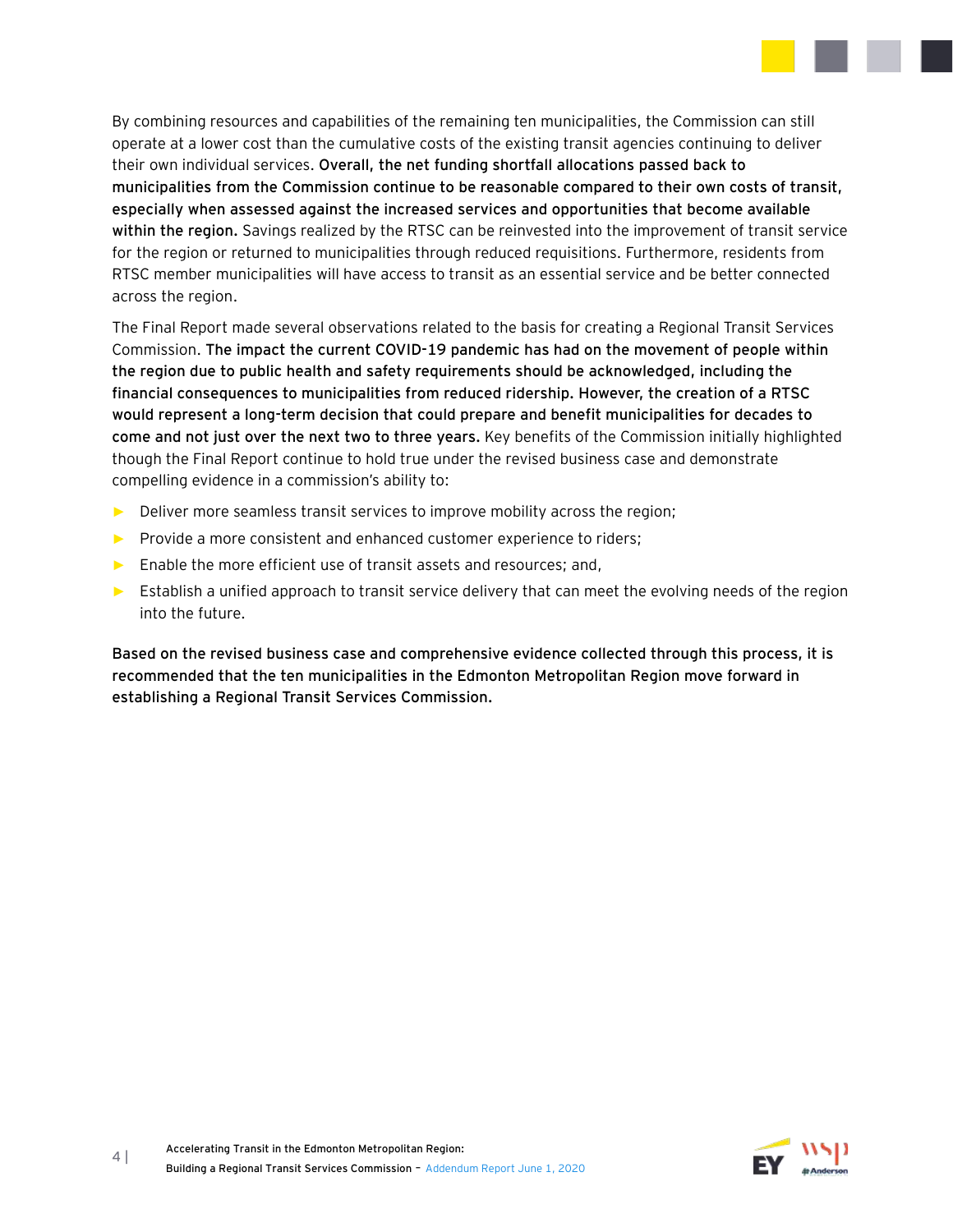

# **2.1 Overivew**

<span id="page-6-0"></span>This section describes key revisions to the conceptual transit service design, illustrating how regional services could be delivered under the RTSC with membership from the ten municipalities. In addition, it also reflects changes resulting from the cancellation of service by the City of Spruce Grove into Edmonton which is not expected to be resumed in the foreseeable future. This section includes updated transit model insights, including revised service hours by municipality, route reallocations and resulting service hour savings.

Revisions to RTSC transit service delivery were approached in a deliberate and methodical manner whereby:

- ► Changes maintain the methodology and level of detail demonstrated by the original business case without updating basis service planning and design;
- ► The network continues to provide long distance travel options within Edmonton and the Region;
- Transit network changes and route reallocation discussions were minimized to maintain integrity of the model for comparison purposes;
- Emphasis is placed on retaining service hour efficiencies achieved through route consolidations;
- It is acknowledged that further service planning is still required to occur upon formation of the Commission; and,
- The analysis remains conceptual for the purposes of demonstrating network feasibility, with limited changes to non-revenue service and an unchanged service hour contingency of 15% despite a smaller overall system due to the absence of service from three municipalities.

The proposed RTSC transit service level guidelines that describe how regional services would be planned and continuously improved by the Commission remains unchanged from what was presented in the Final Report.

# **2.2 Revised RTSC conceptual transit service design**

The revised conceptual transit service design summarizes the regional services that could be delivered under a RTSC amongst the ten municipalities, including the nature of the services and where they would run. The original conceptual design was modelled and validated with municipalities. Necessary revisions to the design were validated again with remaining municipalities when Strathcona County, Leduc County and Sturgeon County services were removed, and certain component of Spruce Grove service was cancelled. The intent of the conceptual design is to provide a framework by which potential route planning, service hours and costs can be evaluated against. It should be used by the RTSC to develop, through further consultation, the detailed services to be provided across member municipalities at the time of implementation.



**2**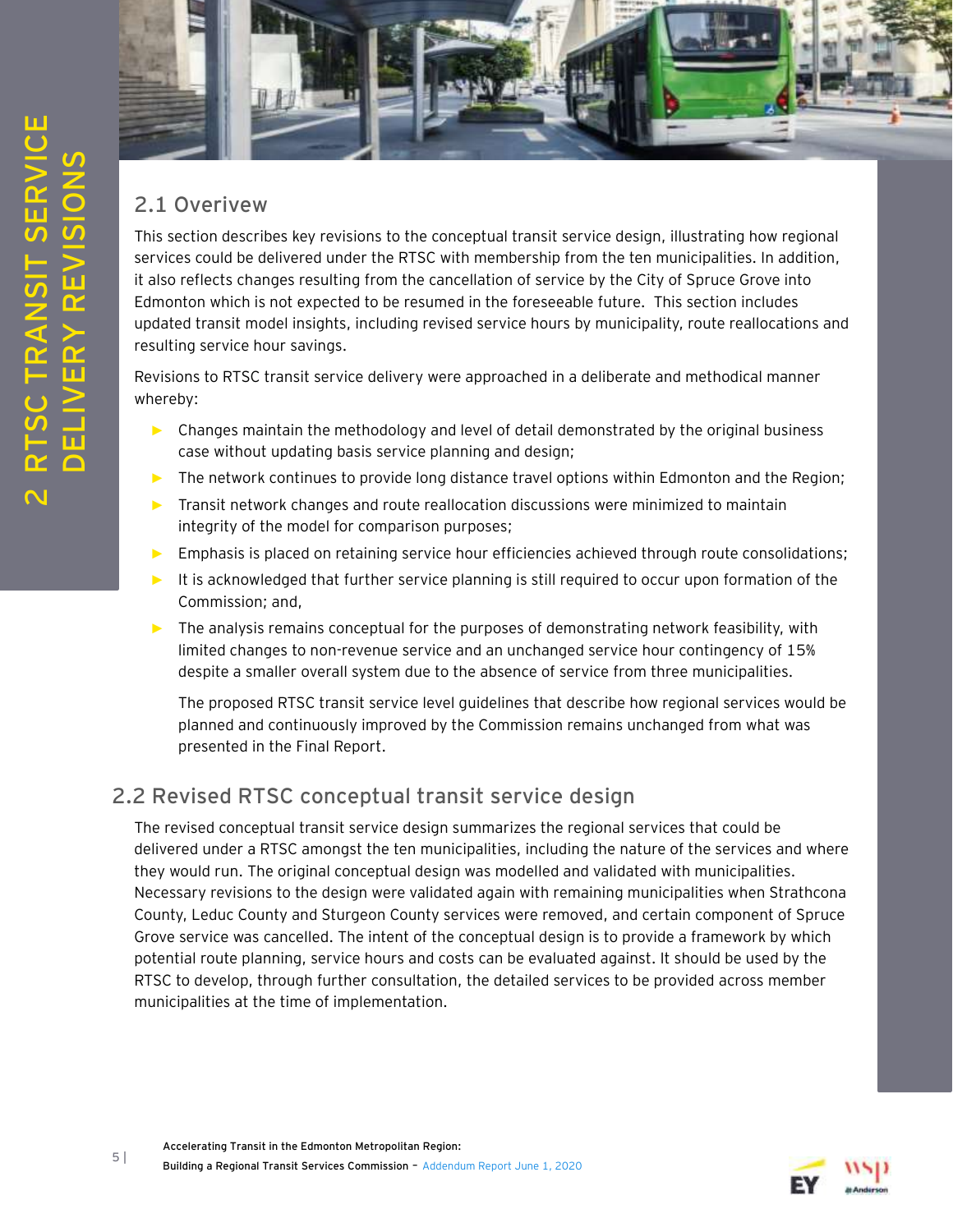In alignment with the RTSC Transit Service Guidelines, the revised conceptual transit services design still includes all three service types shown in the original design: Rapid Transit, Regional Express, and Major Trip Attractions. The specifics of conceptual routes that have been altered or redesigned and the value they add to a regional transit network is explained in this section.



#### *Figure 1 - Revised RTSC conceptual transit service design*

While local services play an important role in "feeding" regional services, a review of local route design for transit services that operate solely within a municipality was not in-scope nor a focus of the original design or this revision. Therefore, local services are not included in the conceptual design diagram (they are, however, included in the transit and financial modelling). Ongoing regional collaboration with municipalities that are not members of the RTSC will continue to enhance a regional transit network; however, it is not within scope of this work to analyze how external transit agency services could align with services provided by the Commission.

To serve as a reminder, this design would be finalized and implemented once detailed transit service planning, demand analysis and public engagement occur under the Commission. Although the routes and services shown in the map are subject to change, they are valuable for the purposes of comparing services envisioned under the RTSC with current transit service across the ten municipalities.

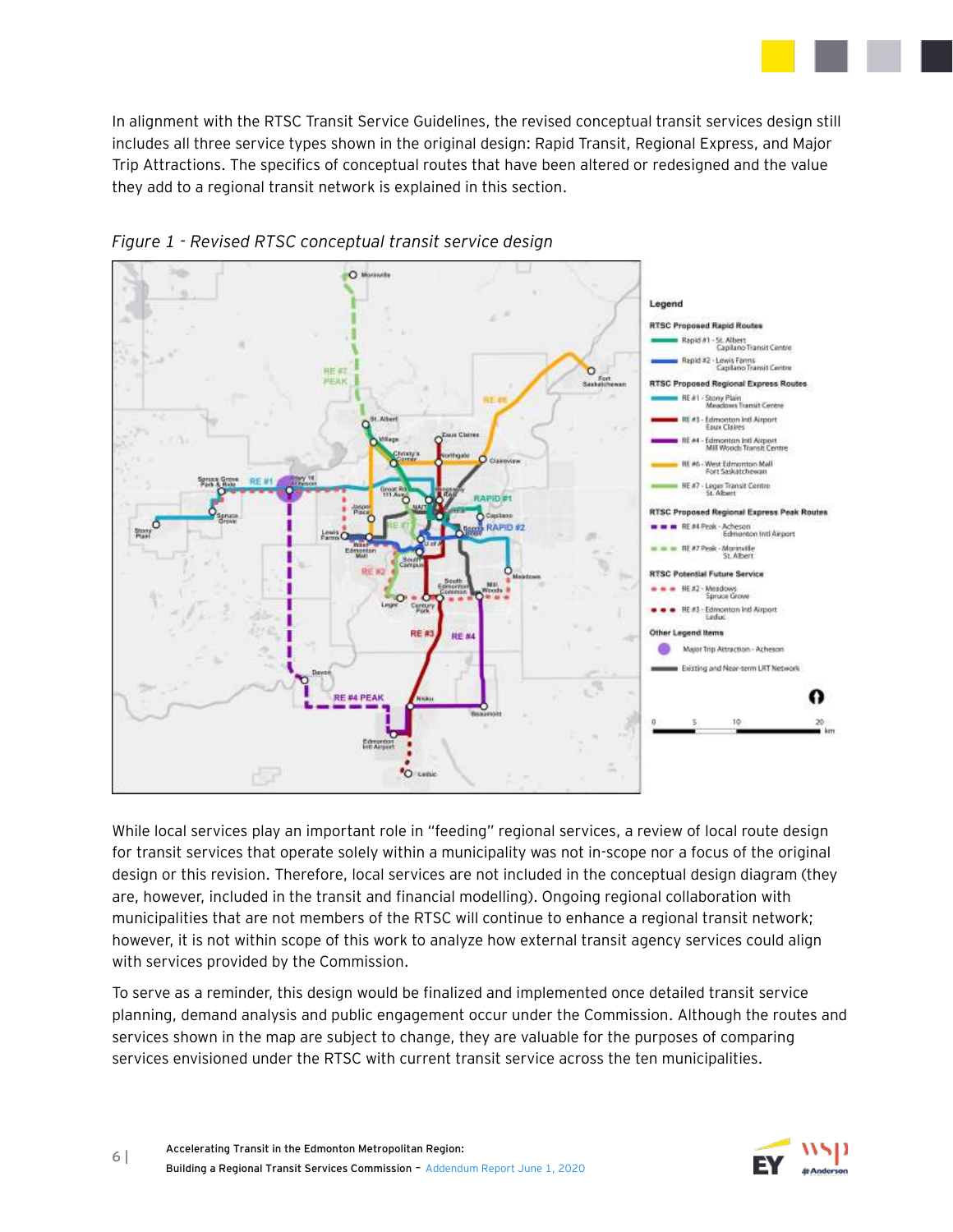

# **2.3 Revisions to Rapid Transit (RT) routes**

These routes integrate services across municipal boundaries and consolidate multiple overlapping routes into a single, more rapid service. They are designed to attract customers by being competitive with private vehicle travel times by connecting high ridership destinations with only key transfer locations.

Two RT routes were revised as a result of Strathcona County not participating as a member of the RTSC, as follows:

| Table 1 - Summary of revisions to RT routes |  |  |  |  |
|---------------------------------------------|--|--|--|--|
|---------------------------------------------|--|--|--|--|

|          | <b>Original design</b>                                                                                                                                                                                                                                                                                 | <b>Revised design and rationale</b>                                                                                                                                                                                                                                                                                                                                                                                                                                                                                                                                                                                                                                                                                                                                                              |
|----------|--------------------------------------------------------------------------------------------------------------------------------------------------------------------------------------------------------------------------------------------------------------------------------------------------------|--------------------------------------------------------------------------------------------------------------------------------------------------------------------------------------------------------------------------------------------------------------------------------------------------------------------------------------------------------------------------------------------------------------------------------------------------------------------------------------------------------------------------------------------------------------------------------------------------------------------------------------------------------------------------------------------------------------------------------------------------------------------------------------------------|
| Rapid #1 | Was intended to provide a<br>$\blacktriangleright$<br>direct connection between<br>St Albert Transit (StAT)<br>Centres, Downtown<br>Edmonton, and Strathcona<br>County's Bethel Transit<br>Centre                                                                                                      | Becomes a radial route that consolidates StAT and<br>▶<br>Edmonton Transit Service (ETS) service into the<br>Downtown core<br>With the removal of Strathcona County Transit<br>▶<br>(SCT), this route has been adjusted to terminate at<br>Capilano<br>Capilano is a logical terminus on the east edge of<br>▶<br>Edmonton; it also aligns with the future Mass<br>Transit network, which has multiple connections at<br>Capilano and represents a future development<br>opportunity<br>Alignment was adjusted to match Edmonton's Bus<br>$\blacktriangleright$ .<br>Network Redesign (BNR) (Route 1B) from<br>Downtown, as ETS currently has no service on 98<br>Avenue<br>Headways were also adjusted to match the number<br>$\blacktriangleright$<br>of StAT and ETS trips along the corridor |
| Rapid #2 | Was intended to connect<br>$\blacktriangleright$<br>West Edmonton Mall,<br>South Campus, the<br>University of Alberta,<br><b>Bonnie Doon Transit</b><br>Centre, as well as<br>Strathcona County's Ordze<br>and Bethel Transit Centres<br>along a major demand<br>corridor in south-central<br>Edmonton | Becomes a southern circulator route that provides<br>▶<br>connections to the University of Alberta<br>With the removal of SCT service, the route's<br>$\blacktriangleright$<br>terminus is adjusted to occur at Capilano<br>This routing aligns well with Edmonton's City Plan<br>$\blacktriangleright$<br>and Mass Transit Study which represents Capilano<br>as a hub<br>It also aligns well with Edmonton's Frequent Transit<br>$\blacktriangleright$<br>Network (FTN) Route #4 and creates a transfer<br>point with Rapid #1, which results in an improved<br>regional connection<br>While this route is entirely within Edmonton, it<br>$\blacktriangleright$<br>provides a critical element of the regional network                                                                        |

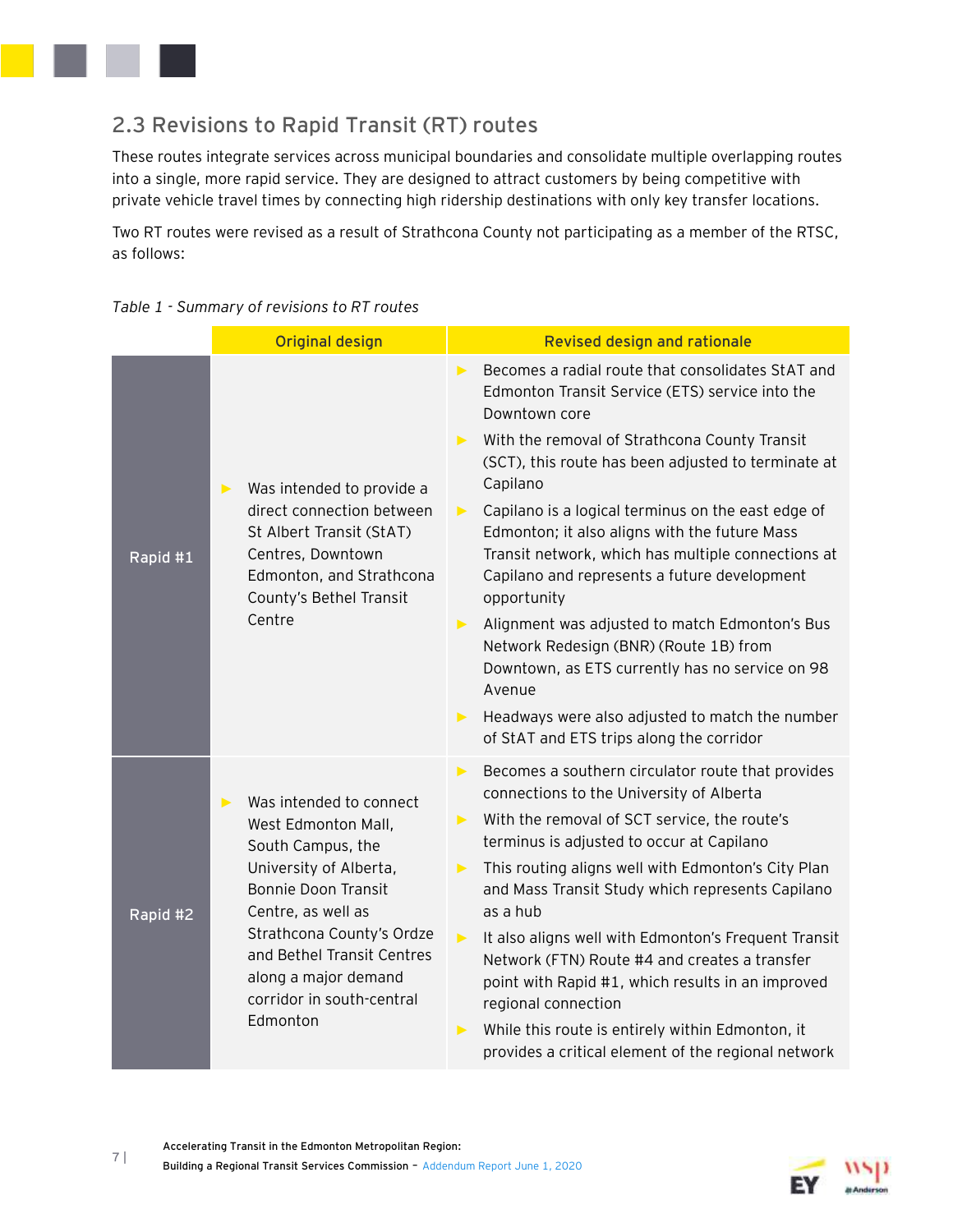

# **2.4 Revisions to Regional Express (RE) routes**

These routes provide fast and convenient connections for longer distance trips throughout the region, both inside the City of Edmonton and between municipalities that surround it. RE services follow established patterns of demand, providing a fast and reliable travel option. A basic level of all-day service is recommended with peak extension service during peak hours to support developing ridership markets in strategic areas.

Due to cancellation of certain services by Spruce Grove routing of RE #1 was realigned to provide a direct service between Stony Plain and Spruce Grove and RE #2 has been removed as a regional route for the current model and reflected as potential future service. As a result of Leduc County's decision to not participate in the RTSC there have been service modifications to RE #4. Finally, RE #5 was revised as a result of Strathcona County's decision to not participate as a member of the RTSC.

|             | <b>Original design</b>                                                                                                                                                              | Revised design and rationale                                                                                                                                                                                                                                                                                                                                                                                                                                                                                                                                                                                                                                                                                      |
|-------------|-------------------------------------------------------------------------------------------------------------------------------------------------------------------------------------|-------------------------------------------------------------------------------------------------------------------------------------------------------------------------------------------------------------------------------------------------------------------------------------------------------------------------------------------------------------------------------------------------------------------------------------------------------------------------------------------------------------------------------------------------------------------------------------------------------------------------------------------------------------------------------------------------------------------|
| <b>RE#1</b> | Was intended to be a direct<br>$\blacktriangleright$<br>Downtown and NAIT<br>service connecting Stony<br>Plain, Spruce Grove and<br>the growing Southeast<br>quadrant of Edmonton   | Routing has been realigned to provide a direct<br>▶<br>service between Spruce Grove and Stony Plain,<br>which benefited from hours available for<br>redeployed from RE #2 given its removal from the<br>model as noted below                                                                                                                                                                                                                                                                                                                                                                                                                                                                                      |
| <b>RE#2</b> | Was intended to be a South<br>$\blacktriangleright$<br>Edmonton crosstown<br>connector service between<br>Mill Woods and West<br>Edmonton Mall with an<br>extension to Spruce Grove | Spruce Grove Transit cancelled their route #562<br>$\blacktriangleright$<br>service to West Edmonton Mall (WEM) primarily<br>due to low ridership<br>This left the RTSC will a route that would have<br>$\blacktriangleright$<br>existed solely within the City of Edmonton<br>boundaries and had less of a regional aspect to it<br>RE #2 has therefore been removed from the<br>$\blacktriangleright$<br>conceptual transit service design and reclassified<br>as a future potential RE service for consideration<br>by the RTSC<br>Transit services within the City of Edmonton will<br>$\blacktriangleright$<br>continue to provide connections across the East<br>and West corridors through existing routes |

#### *Table 2 - Summary of revisions to RE routes*

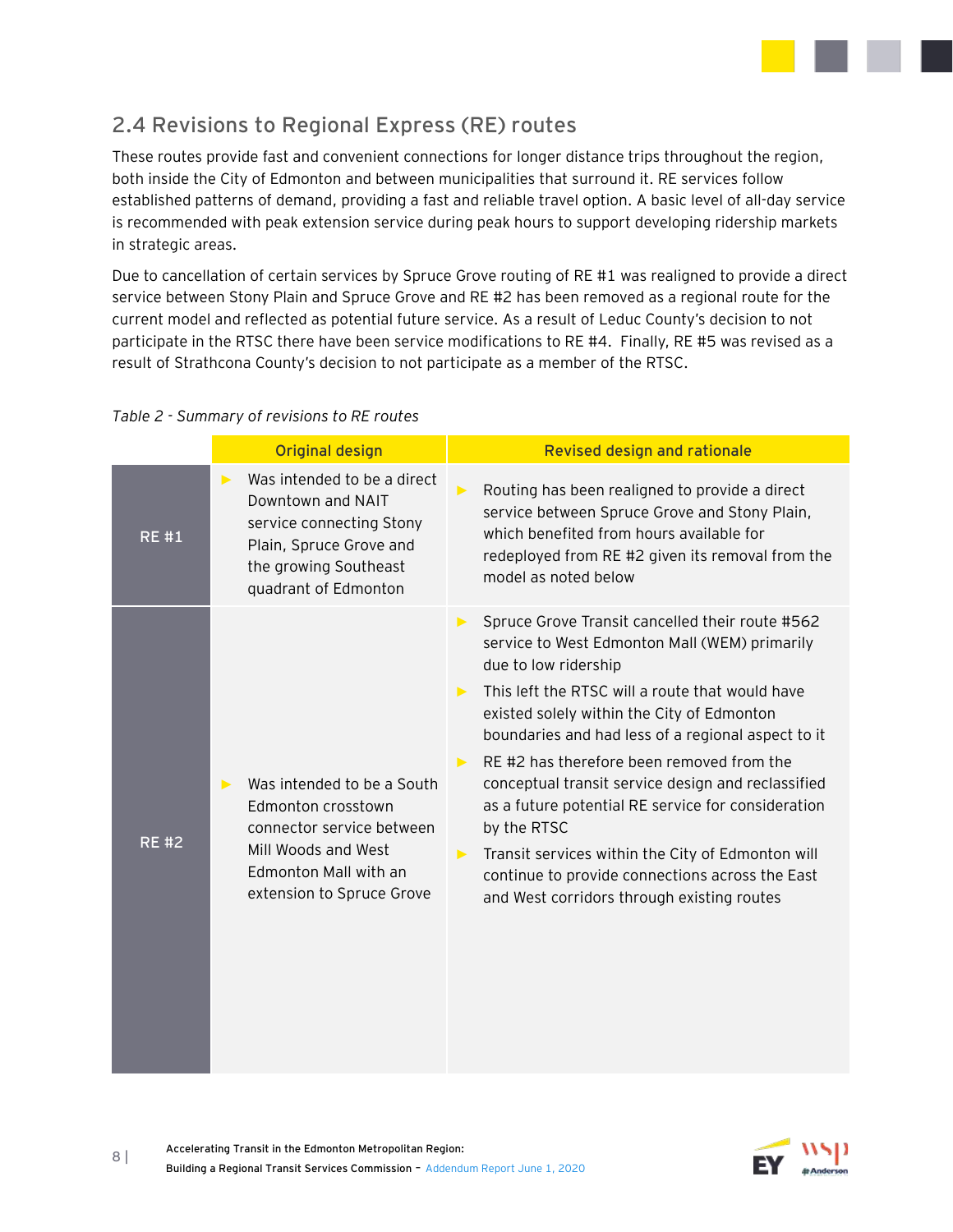|              | <b>Original design</b>                                                                                                                                                                                                                  | Revised design and rationale                                                                                                                                                                                                                                                                                                                                                                                                                                                                                                                                                                                                                                                                                                                                                                     |
|--------------|-----------------------------------------------------------------------------------------------------------------------------------------------------------------------------------------------------------------------------------------|--------------------------------------------------------------------------------------------------------------------------------------------------------------------------------------------------------------------------------------------------------------------------------------------------------------------------------------------------------------------------------------------------------------------------------------------------------------------------------------------------------------------------------------------------------------------------------------------------------------------------------------------------------------------------------------------------------------------------------------------------------------------------------------------------|
| <b>RE#4</b>  | Was intended to be a<br>$\blacktriangleright$<br>Regional circulator service<br>that connects Edmonton,<br>Beaumont and Leduc<br>County with a peak<br>extension to Devon and to<br>provide developmental<br>service to Parkland County | RE #4 was already under consideration to have an<br>$\blacktriangleright$<br>additional stop at the Edmonton International<br>Airport (EIA) and this has been articulated in this<br>revised model and now provides both Beaumont<br>and Devon with direct airport connections<br>With the decision by Leduc County not to<br>$\blacktriangleright$<br>participate in the RTSC only a single stop is<br>planned in Nisku to connect into RE #3 before<br>connecting with EIA<br>Cost sharing between certain participants of RE #4<br>▶<br>have also been adjust resulting from Leduc<br>County's decision<br>Adjustments can be made to service plans with<br>$\blacktriangleright$<br>City of Leduc to reflect removal of service that was<br>previously integrated directly with Leduc County |
| <b>RE #5</b> | Was intended to be an<br>$\blacktriangleright$<br>inner Edmonton crosstown<br>service connecting West<br>Edmonton Mall, NAIT and<br>then direct service to<br>Strathcona County and an<br>extension to Fort<br>Saskatchewan             | This route serving Strathcona County and Fort<br>$\blacktriangleright$<br>Saskatchewan with a connection to NAIT was<br>removed from the conceptual design<br>Without Strathcona County's membership in the<br>$\blacktriangleright$<br>Commission, this is no longer a regional route<br>under the RTSC conceptual design<br>Based on the results of a sensitivity analysis, there<br>$\blacktriangleright$<br>are limited service hour efficiencies available with<br>the remaining internal pattern that could be served<br>by ETS<br>Alternative routing is available from Fort<br>$\blacktriangleright$ .<br>Saskatchewan to NAIT via Northgate, however<br>there will no longer be service connecting Fort<br>Saskatchewan with Sherwood Park                                              |

# **2.5 Revisions to Major Trip Attraction (MTA) services**

These routes provide customized service to cover origins and destinations to maintain a fast and reliable regional service. They primarily serve industrial employment centers which have an important economic role, however, are difficult to directly serve due to their location and relatively low density. The schedule of travel demands to service these locations are also highly variable resulting in the need for a customized service that is adapted to large employer shift needs and other localized concerns.

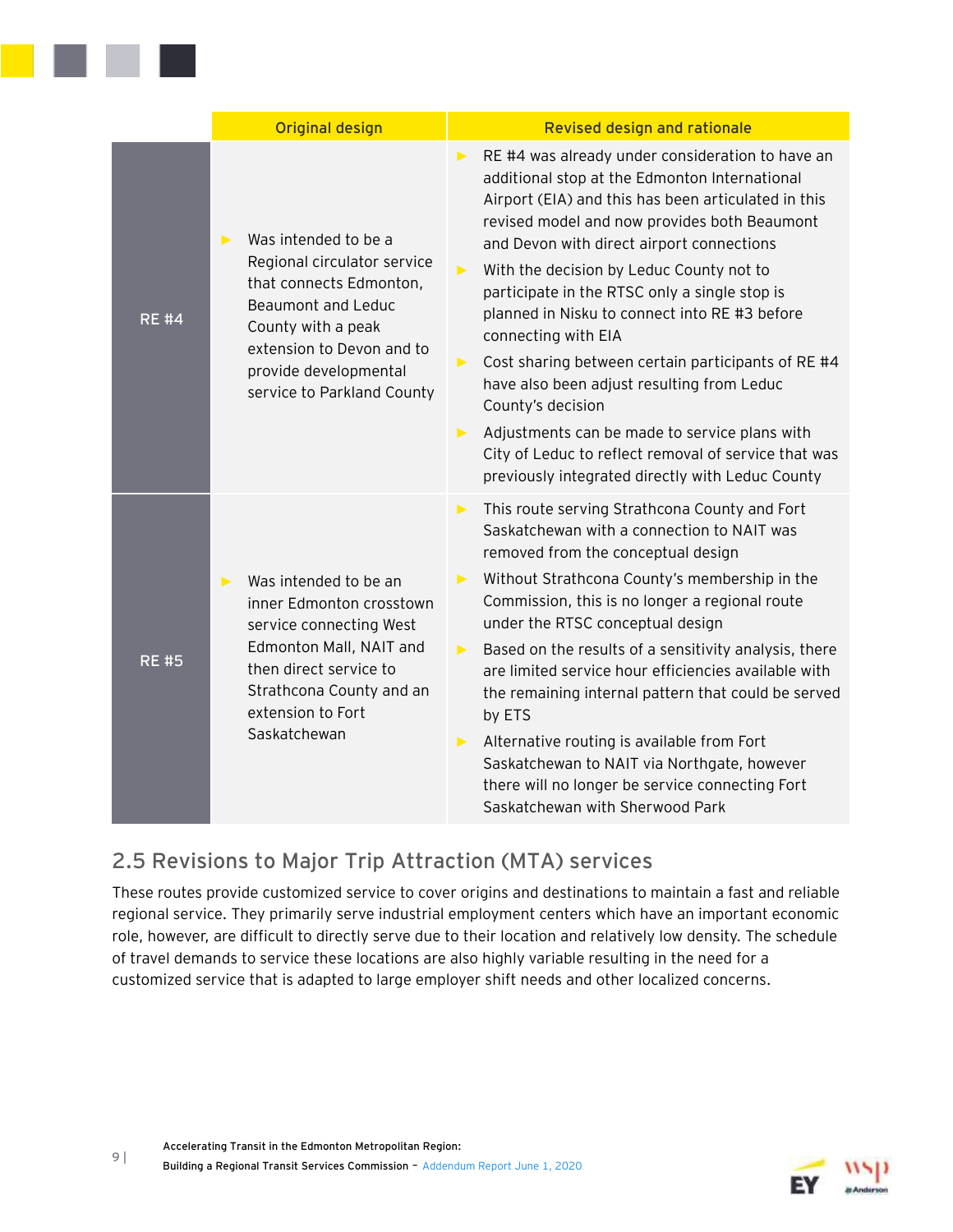

Of the three MTA services initially included in the RTSC conceptual transit service design, two have since been removed. First, the service to the Edmonton Garrison has been removed due to the cancellation of this route by Sturgeon County following a prior Council decision in 2019. This was the only service provided to and from the County under the original design. Sturgeon County has shown their support for the RTSC through their commitment to acquiring services from the Commission in the future should they reach an appropriate level of demand from their residents. Second, the service within Nisku has also been removed due to the decision by Leduc County not to participate in the RTSC. While a stop is still contemplated in Nisku, there will be no formally planned service in that area. Acheson continues to be the only Major Trip Attraction destination with no change in planned services since the Final Report was originally prepared.

# **2.6 Revised service hours required under RTSC Case**

The RTSC Case regional transit model – both the original and this current revision – is comprised of three different service types: Regional, Local, and Enhanced Services. This section outlines the revised estimated total required service hours under the RTSC Case, including hours from these three service types, to determine the expected service hour efficiencies under the Commission compared to current transit services delivered even without Strathcona County, Leduc County or Sturgeon County.

Through the amalgamation of services and the formation of a regional network, synergies continue to be possible when compared with the separate agency delivery model across the ten participating municipalities. Based on the reallocation of services developed with the working team members and the modelled service hours as shown in the table on the next page, a total system savings can still be realized under the revised conceptual service model. As with the original model, the revised service model is also subject to a number of assumptions that will need to be validated in future planning efforts; however, a service contingency of approximately 15% is maintained under the revised model despite a decrease in the overall complexity of the regional model. This approach to calculating service savings is conservative with a focus on service adjustments that have a higher probability of being realized. The following section discusses the fundamental drivers behind those savings and any potential service risks.

The table on the following page reflects the revised allocation of service hours by each of the ten municipalities. It starts with the weekly hours that each municipality produces under their own systems. It then adds new service hours as identified through the revised conceptual model. The third column reflects the revised reallocations of regional hours. The remaining columns are explained in the subsections that follow. Through the synergies realized through the consolidation of services, approximately 1,256 hours of savings can be captured by municipalities under the revised model compared to 1,538 hours under the original model. This figure needs to be reduced by a service contingency of 641 hours as previously described. This results in a net savings of approximately 615 hours per week under the revised model compared to 850 hours reflected in the original model. These service hour efficiencies from consolidating services are reflected in the revised financial model.

This approach allows for the better coordination of approximately 5,500 weekly hours of service that are currently being delivered across the region. **By combining the resources and capabilities of ten municipalities under the RTSC, a robust network can be built to provide an improved service** while achieving an estimated total savings of 615 service hours per week. **That translates to approximately \$3.9 million in efficiency savings per year when synergies are fully realized**.

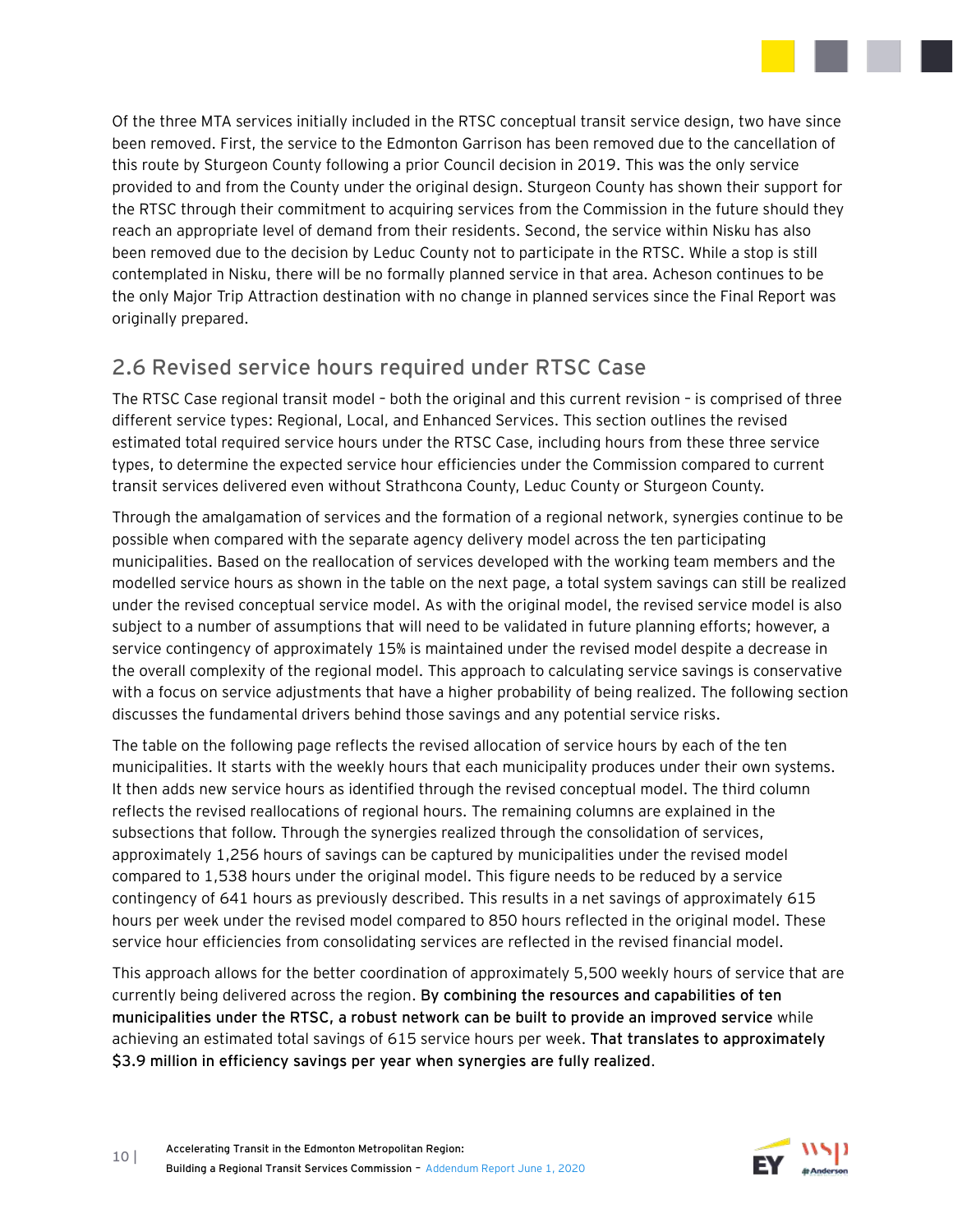

*Table 3 – Revised potential regional service savings*

Please refer to Table 34 on page 108 of the Final Report for the original table

|                    | Existing weekly revenue service<br>hours | Revised additional weekly service<br>hrs reflected in RTSC model | reallocation by municipality to<br>Revised Regional Service<br>the RTSC | Revised savings realized through<br>consolidation | Revised weekly revenue service<br>Service<br>hrs after Regional<br>reallocation | Contingency hrs @ 15% | Revised direct Enhanced Services | Revised Local Service reallocated<br>by municipalities<br>to RTSC | Revised weekly revenue service<br>hrs with regional local upload |
|--------------------|------------------------------------------|------------------------------------------------------------------|-------------------------------------------------------------------------|---------------------------------------------------|---------------------------------------------------------------------------------|-----------------------|----------------------------------|-------------------------------------------------------------------|------------------------------------------------------------------|
| City of Edmonton   | 37,652                                   |                                                                  | (4, 159)                                                                |                                                   | 33,493                                                                          |                       |                                  |                                                                   | 33,493                                                           |
| <b>RTSC</b>        |                                          |                                                                  | 5,527                                                                   | (1, 256)                                          | 4,271                                                                           | 641                   | 97                               | 1,355                                                             | 6,364                                                            |
| Strathcona County  |                                          |                                                                  |                                                                         |                                                   |                                                                                 |                       |                                  |                                                                   |                                                                  |
| St. Albert         | 1,570                                    |                                                                  | (720)                                                                   |                                                   | 850                                                                             |                       |                                  | (850)                                                             |                                                                  |
| Spruce Grove       | 334                                      |                                                                  | (229)                                                                   |                                                   | 105                                                                             |                       |                                  | (105)                                                             |                                                                  |
| Parkland County    | 105                                      | 39                                                               | (144)                                                                   |                                                   |                                                                                 |                       |                                  |                                                                   |                                                                  |
| City of Leduc      | 314                                      |                                                                  |                                                                         |                                                   | 314                                                                             |                       | (97)                             | (217)                                                             |                                                                  |
| Fort Saskatchewan  | 194                                      |                                                                  | (65)                                                                    |                                                   | 129                                                                             |                       |                                  | (129)                                                             |                                                                  |
| Sturgeon County    |                                          |                                                                  |                                                                         |                                                   |                                                                                 |                       |                                  |                                                                   |                                                                  |
| Beaumont           | 43                                       | 23                                                               | (66)                                                                    |                                                   |                                                                                 |                       |                                  |                                                                   |                                                                  |
| <b>Stony Plain</b> | 43                                       | 54                                                               | (43)                                                                    |                                                   | 54                                                                              |                       |                                  | (54)                                                              |                                                                  |
| Leduc County       |                                          |                                                                  |                                                                         |                                                   |                                                                                 |                       |                                  |                                                                   |                                                                  |
| Morinville         |                                          | 35                                                               | (35)                                                                    |                                                   |                                                                                 |                       |                                  |                                                                   |                                                                  |
| Devon              |                                          | 66                                                               | (66)                                                                    |                                                   |                                                                                 |                       |                                  |                                                                   |                                                                  |
|                    | 40,256                                   | 217                                                              |                                                                         | (1,256)                                           | 39,217                                                                          | 641                   |                                  | (0)                                                               | 39,857                                                           |
|                    |                                          |                                                                  |                                                                         |                                                   |                                                                                 |                       |                                  |                                                                   |                                                                  |

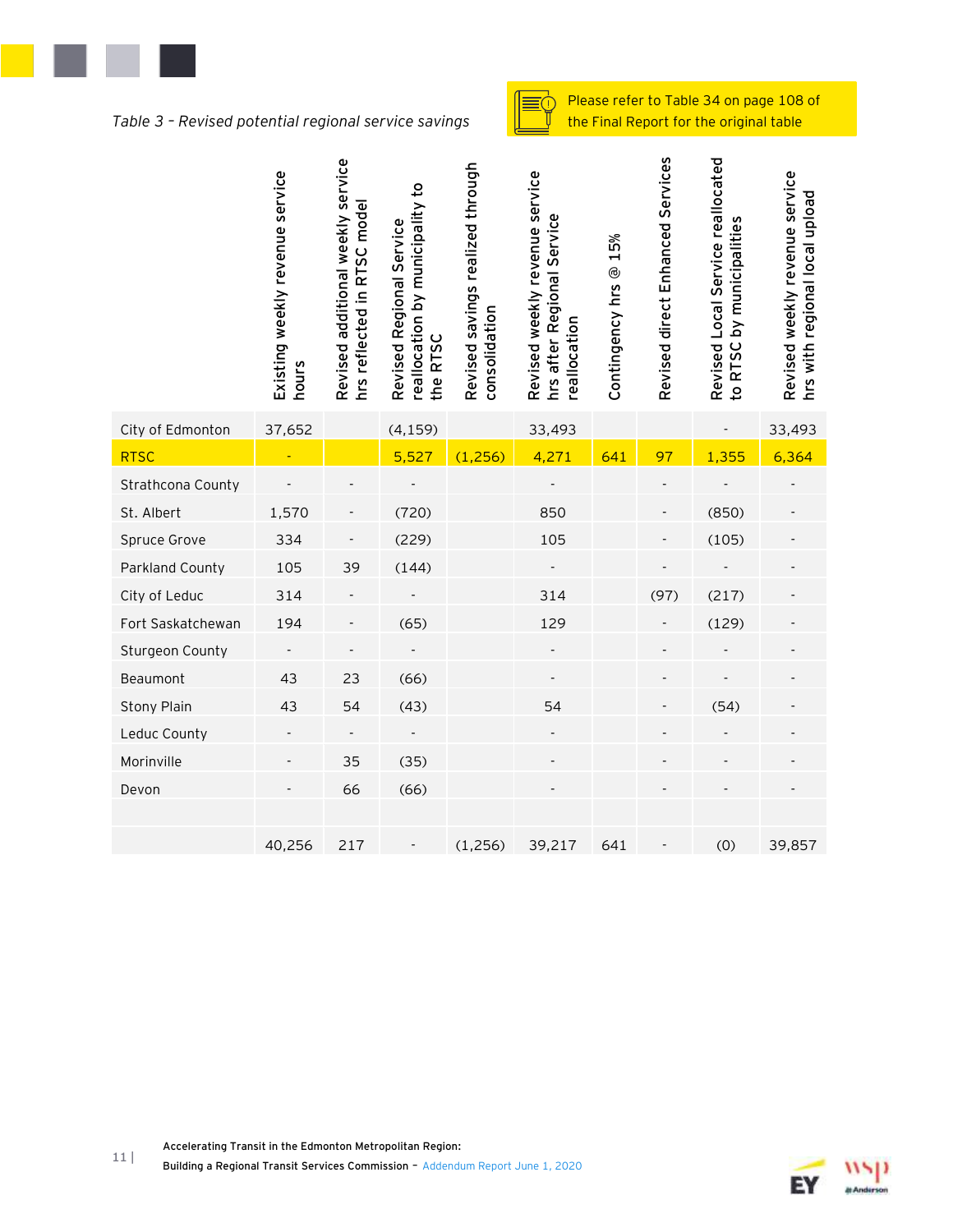

#### **Revised Regional Service hours required**

Based on the results of re-running the transit model and shown in the table below, the total service required to deliver on the revised conceptual design is 4,271 revenue hours per week compared to 5,255 revenue hours under the original model. An estimate of per week hours was scaled to annual hourly estimates using a factor of 52, which is the same approach taken for this calculation under the original model.

Added to these weekly service hours is a contingency of 641 hours or about 15% of the estimated service requirement.



*Table 4 – Revised total weekly regional service hour s required under the RTSC Case*

| <b>RTSC Case route</b> | Modelled regional<br>service hours<br>required | Contingency (15%) | Revised total regional<br>service hours<br>required |
|------------------------|------------------------------------------------|-------------------|-----------------------------------------------------|
| Rapid #1               | 965                                            | 145               | 1,110                                               |
| Rapid #2               | 970                                            | 146               | 1,116                                               |
| <b>RE#1</b>            | 323                                            | 48                | 371                                                 |
| <b>RE#3</b>            | 1,067                                          | 160               | 1,227                                               |
| $RE$ #4*               | 149                                            | 22                | 171                                                 |
| RE #6                  | 427                                            | 64                | 491                                                 |
| RE #7*                 | 335                                            | 50                | 385                                                 |
| MTA - Acheson          | 35                                             | 5                 | 40                                                  |
| <b>Total</b>           | 4,271                                          | 641               | 4,912                                               |

\*Refers to RTSC routes that include a peak hour extension.

In addition to the estimation of savings related to revenue hours of service in the revised conceptual model, an updated estimate of non-revenue savings was developed. This was achieved by comparing the potential routing of non-revenue service to and from the nearest garage facilities to operate the regional services. An estimate of 127 hours per week of savings were identified by the model, subject to the development of a specific operating plan for services across the network. These additional savings have all been reflected in the financial model.

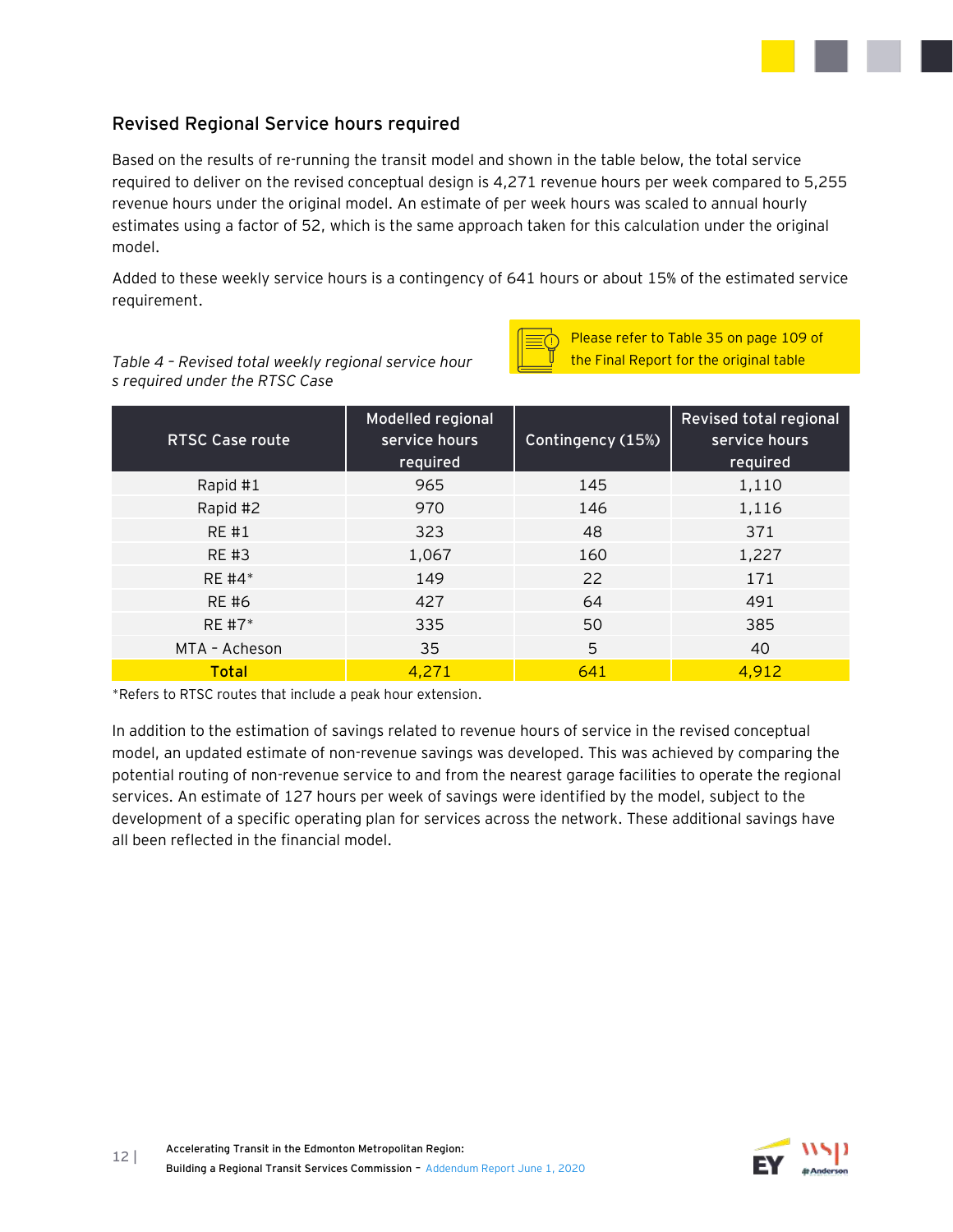

#### **Revised Local Service hours required**

To recap, the original MOU signed by the municipalities called for regional services to be transferred to the Commission first, with local services to transfer later. During this work, the municipalities identified that by reallocating their regional routes to the Commission, the local services they would retain could not be delivered in a cost-effective manner due to lost economies of scale; Edmonton was the only exception to this. This approach has not changed under the revised RTSC transit model.

Based on the revised model results shown on the following table, the new total service required for Local Services is 1,355 revenue hours per week compared to 2,965 revenue hours under the original model. The delta is derived primarily from the removal of Strathcona County, whose transit agency delivered the second highest number of local service hours of all municipalities in the region equating to about 1,500 weekly revenue hours at the time the Final Report was published. An estimate of per week hours was scaled to annual hourly estimates using a factor of 52.

#### *Table 5 – Revised total weekly local service hours transferred to the Commission under the RTSC Case*



Please refer to Table 36 on page 110 of the Final Report for the original table

| Municipality              | Modelled local service hours | <b>Revised total local transit</b><br>service hours transferred to<br>the Commission |
|---------------------------|------------------------------|--------------------------------------------------------------------------------------|
| City of Edmonton          | 33,493                       |                                                                                      |
| City of St. Albert        | 850                          | 850                                                                                  |
| City of Spruce Grove      | 105                          | 105                                                                                  |
| Parkland County           |                              | $\overline{\phantom{a}}$                                                             |
| City of Leduc             | 217                          | 217                                                                                  |
| City of Fort Saskatchewan | 129                          | 129                                                                                  |
| City of Beaumont          | $\overline{\phantom{a}}$     | $\overline{\phantom{a}}$                                                             |
| Town of Stony Plain       | 54                           | 54                                                                                   |
| Town of Morinville        |                              |                                                                                      |
| Town of Devon             | $\overline{\phantom{a}}$     | $\overline{\phantom{a}}$                                                             |
| <b>Total</b>              | 34,848                       | 1,355                                                                                |

#### **Enhanced Service hours required**

Based on the results of re-running the transit model and shown in the following table, the total revised amount of Enhanced Service is 97 revenue hours per week compared to 447 revenue hours under the original model. The delta in Enhanced Service hours is directly derived from the removal of Strathcona County from the model, which had requested 350 enhanced hours be included in the RTSC Case.

Under the original model, the 97 hours was shown as an 65/35 allocation between the City of Leduc and Leduc County to provide Enhanced Service for Leduc Route 1 (which is part of the current City of Leduc service). With the removal of Leduc County from the regional transit model, the cost of delivering this service has been fully allocated to the City of Leduc who operates this route and is expected to retain this service. An estimate of per week hours was scaled to annual hourly estimates using a factor of 52.

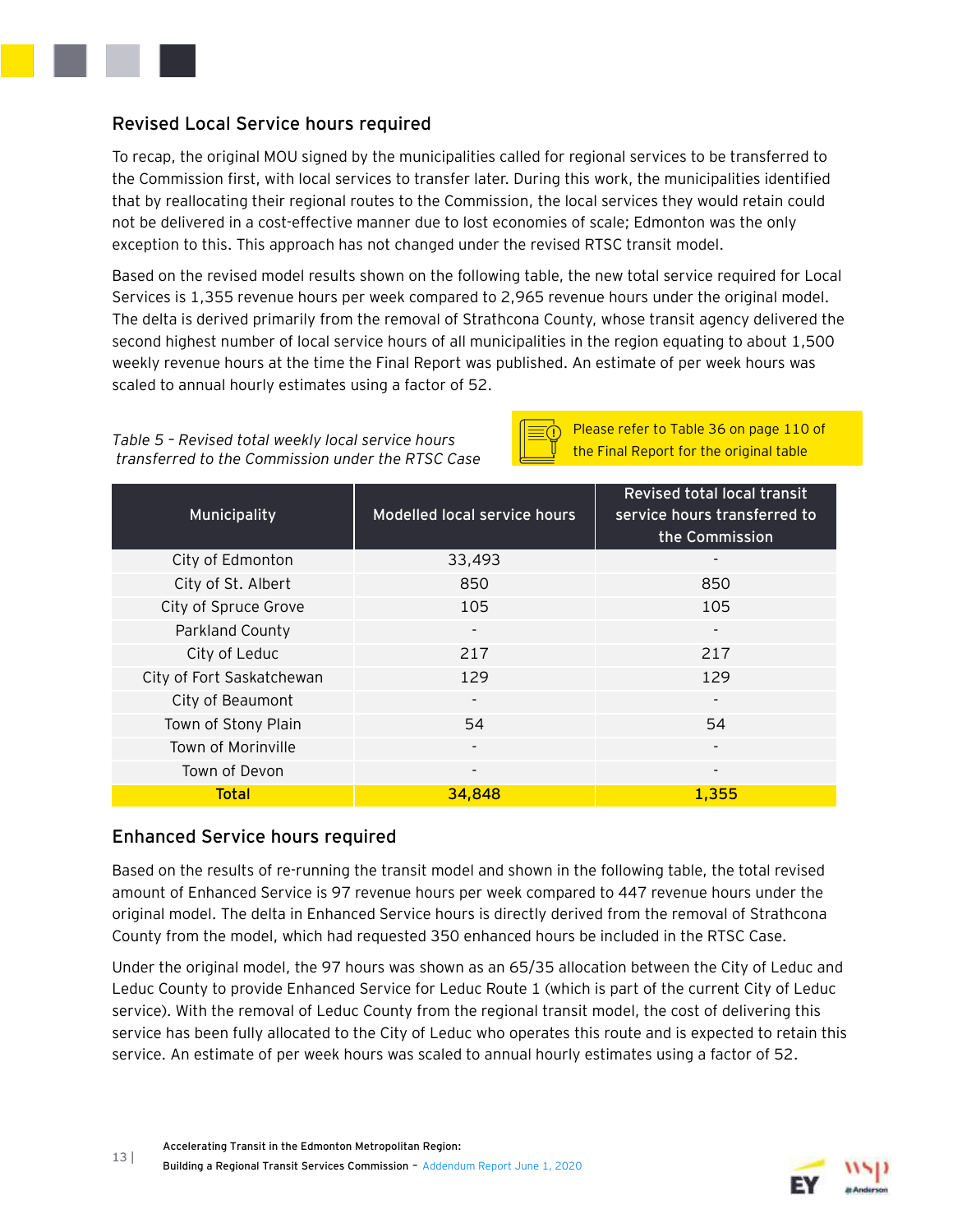*Table 6 – Revised total weekly enhanced hours requested by municipalities under the RTSC Case*



| Municipality              | Revised total modelled enhanced service<br>hours requested by municipalities |
|---------------------------|------------------------------------------------------------------------------|
| City of Edmonton          |                                                                              |
| City of St. Albert        |                                                                              |
| City of Spruce Grove      |                                                                              |
| Parkland County           |                                                                              |
| City of Leduc             | 97                                                                           |
| City of Fort Saskatchewan |                                                                              |
| City of Beaumont          |                                                                              |
| Town of Stony Plain       |                                                                              |
| Town of Morinville        |                                                                              |
| Town of Devon             |                                                                              |
| Total                     | 97                                                                           |

#### **How are synergies in regional transit provision impacted by model revisions?**

Synergies and service efficiencies are clearly demonstrated under the revised regional transit model, as they were under the original model. While the overall savings realized through consolidation is somewhat less than it would have been if all thirteen municipalities had confirmed their intent to join the Commission, there continues to be a substantial number of weekly service hour savings that come with a regionally integrated network. Beyond the synergies that will be realized by reducing service overlap, the revised conceptual design offers a regional transit service that is faster for customers travelling long distances compared to the current state. The services are more direct to major destinations, provide streamlined routing through the region and provide better connections between municipalities that surround the City of Edmonton.

While the two major Rapid Transit routes previously intended to seamlessly connect multiple communities with Strathcona County east of Edmonton, revisions to Rapid #1 and Rapid #2 retain their integrity and value in providing frequent, high-speed service in major corridors. These important routes will eventually support the use of transit signal priority measures, further increasing the value and return on transit services in the future.

In summary, the revised conceptual transit service design and model results continue to demonstrate that a more integrated regional network streamlines services for customers, improves connections between communities and will result in service hour savings from consolidation.

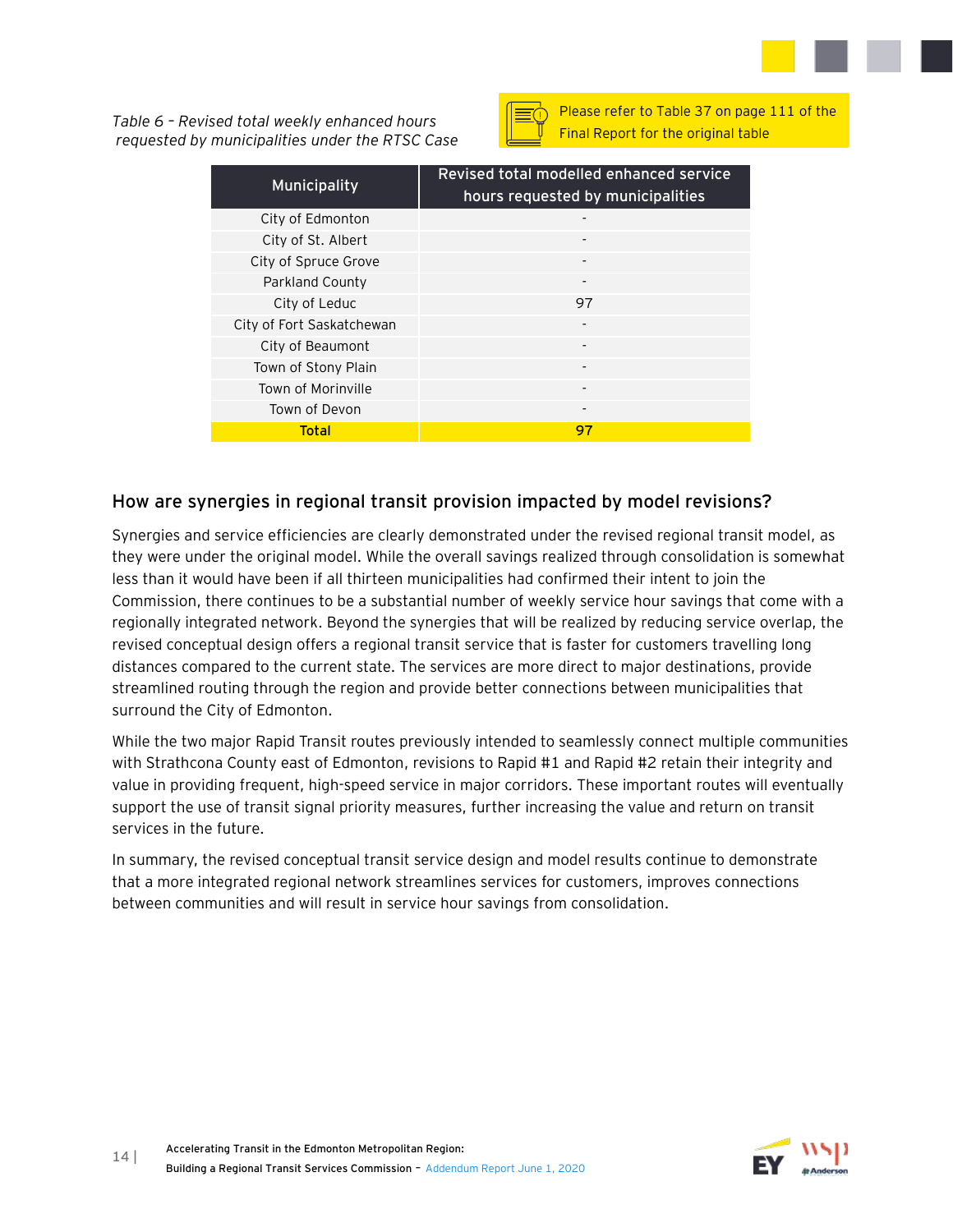

### **3.1 Overview**

<span id="page-16-0"></span>This section describes key revisions to the financial model, which compares the estimated costs of operating the RTSC to the total cost of the ten municipalities continuing to deliver transit services separately. In making updates to the financial model to remove Strathcona County, Leduc County and Sturgeon County, the same methodology and approach were followed as was used to develop the original financial model shown in the Final Report.

Below is a summary of key steps taken to revise the financial model:

- ► The base costs of Strathcona County, Leduc County and Sturgeon County each delivering transit services separately without the Commission were removed from the model;
- ► Costs of the remaining ten municipalities were consolidated into annualized figures to provide a revised Base Case for the business case period from 2020 to 2026 inclusive;
- ► Incremental one-time startup and recurring costs of standing up and operating the Commission were reviewed and revised, where necessary;
- ► Revised service efficiency savings recalculated in the previous section were deducted from the cost build-up to follow the same approach used for the original Business Case;
- ► A revised net and cumulative net annual shortfall compared to Base Case was calculated to show how much more/less transit services are expected to cost if they are to be operated by the Commission; and,
- Revised, forecasted municipal requisition amounts to allocate the cumulative net annual shortfall between the ten municipalities were prepared.

It is important to note that the approach taken to the original and revised cost build-up for the RTSC Case is conservative in nature. Contingencies are built into the financials in several areas, including in: the hourly rate used to calculate service efficiency savings; the 15% service contingency; the way service efficiencies are gradually realized over the base case period as opposed to being immediate; and contingency expenses are budgeted for year-over-year to account for other incremental costs of operating.

Additionally, the financial forecasts do not account for the elimination of costs associated with access agreements for the ten municipalities expected to join the Commission. The Commission may also generate additional revenue through the negotiation access agreements with non-member municipalities who seek to operate within the jurisdiction served by the Commission (i.e. collective boundaries of member municipalities). Under the MGA, RTSC member municipalities will have the authority and flexibility in utilizing roads, bus stops and transit stations within its jurisdiction. As a Commission, the RTSC can also generate revenue by delivering transit services under contract agreements to interested organizations and non-member municipalities in accordance with established agreements. Finally, as with the original financial model in the Final Report, revenues associated with potential future grants or potential access to tax levies have not been forecasted. These savings and revenue opportunities are deliberately not included in the financial model to err on the side of conservative estimates.

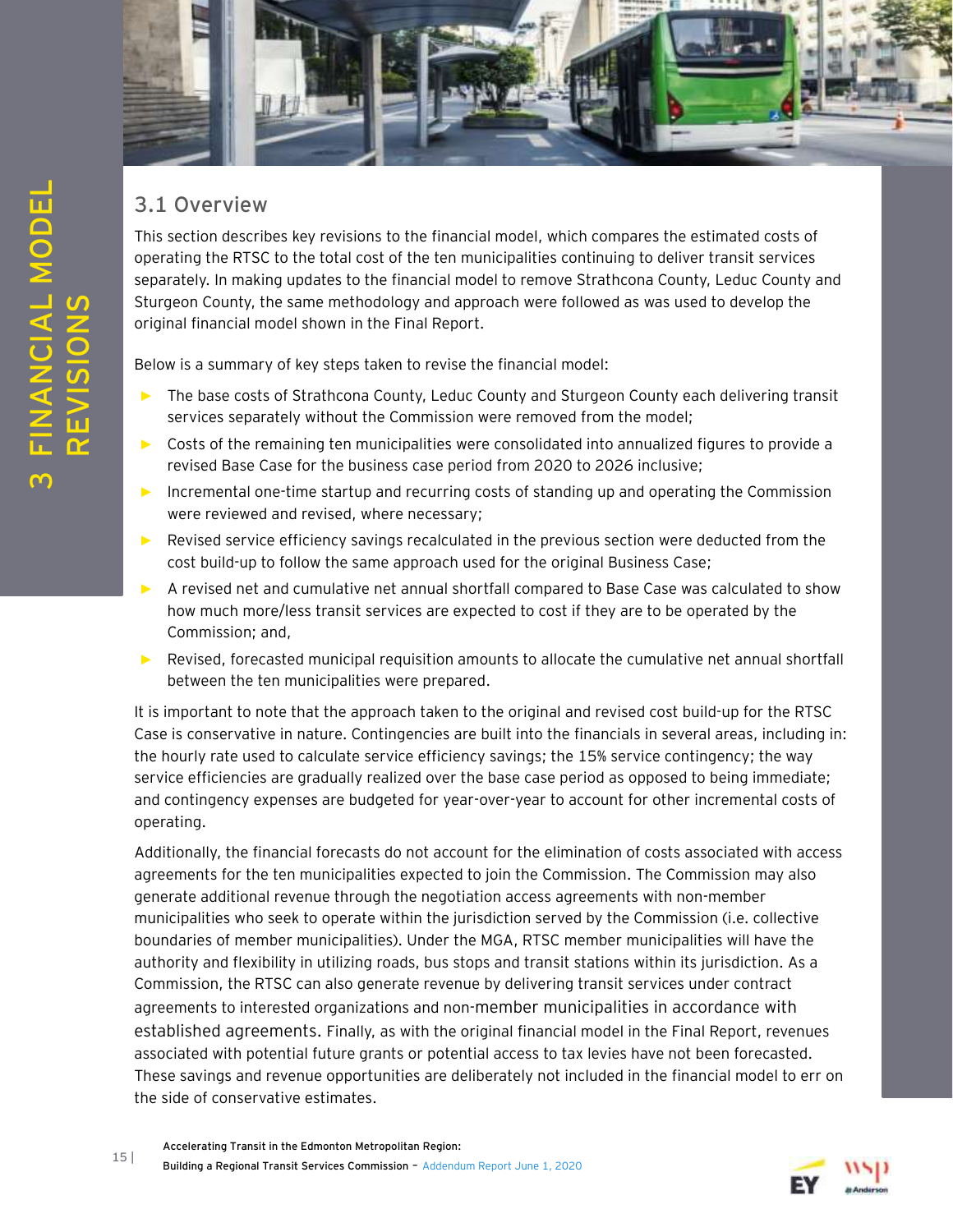

# **3.2 Revised RTSC Case annual summary**

#### **Background**

The below table represents the summary of information discussed in this section. It takes the revised Base Case funding shortfall associated with the cost of ten municipalities continuing to provide their own transit services (or plan to deliver transit), adds additional costs related to standing up and operating the RTSC, and then deducts efficiency savings which can be realized through the consolidation of services.

The one-time startup costs associated with the Commission include incremental costs such as branding and marketing, stakeholder engagement activities, and additional costs related to future detailed route planning for integration, which have been revised from the original model. They also included the incrementally higher resource costs estimated for the staff and contractors that would continue to operate their own transit services in 2020 and 2021 while the Commission requires similar resources to stand-up and begin their own planning and operational activities. Service efficiency savings were addressed in the *Revised RTSC Transit Service Delivery* section of this Addendum and are related to savings realized due to the reduction of duplicative or overlapping routes along with a reduction in nonrevenue hours.

#### *Table 7 – Revised RTSC Case annual summary*

Please refer to Table 41 on page 124 of the Final Report for the original table

**Account 2020 2021 2022 2023 2024 2025 2026 Total Base Case Funding Shortfall** - - 37,198 37,788 38,608 39,383 40,152 Add: One-time/Start-up Costs 414 1,647 662 300 Add: Recurring Incremental Costs <sup>8</sup> 1,695 1,601 1,661 1,698 1,691 1,650 Less: Service Efficiency Savings **- - (1,191) (1,641) (2,554) (3,467) (3,886) Total RTSC Funding Shortfall 422 3,342 38,271 38,109 37,752 37,607 37,916** Net Increase (Savings) in Annual Shortfall Compared to Base Case **422 3,342 1,073 321 (856) (1,776) (2,236)** Cumulative Net Increase (Savings) in Annual Shortfall Compared to Base Case **422 3,765 4,838 5,158 4,302 2,525 289**

#### *Thousands \$CAD*

#### **One-time, startup and recurring incremental costs**

A smaller membership in the Commission comes with lower one-time startup costs, which have been reduced by nearly \$1.4 million due to decreased implementation complexity. Implementation costs have also been smoothed over 2020 and 2021 to recognize the impact of COVID-19 on the timing of these activities. Recurring costs have decreased by \$2.8 million with \$1.8 million of that derived from reduced staffing requirements. This reduction reflects municipalities' expectation that the Board and CEO will monitor ramp up and deliver on the recommended operating model to effectively oversee and manage administrative cost buildup.

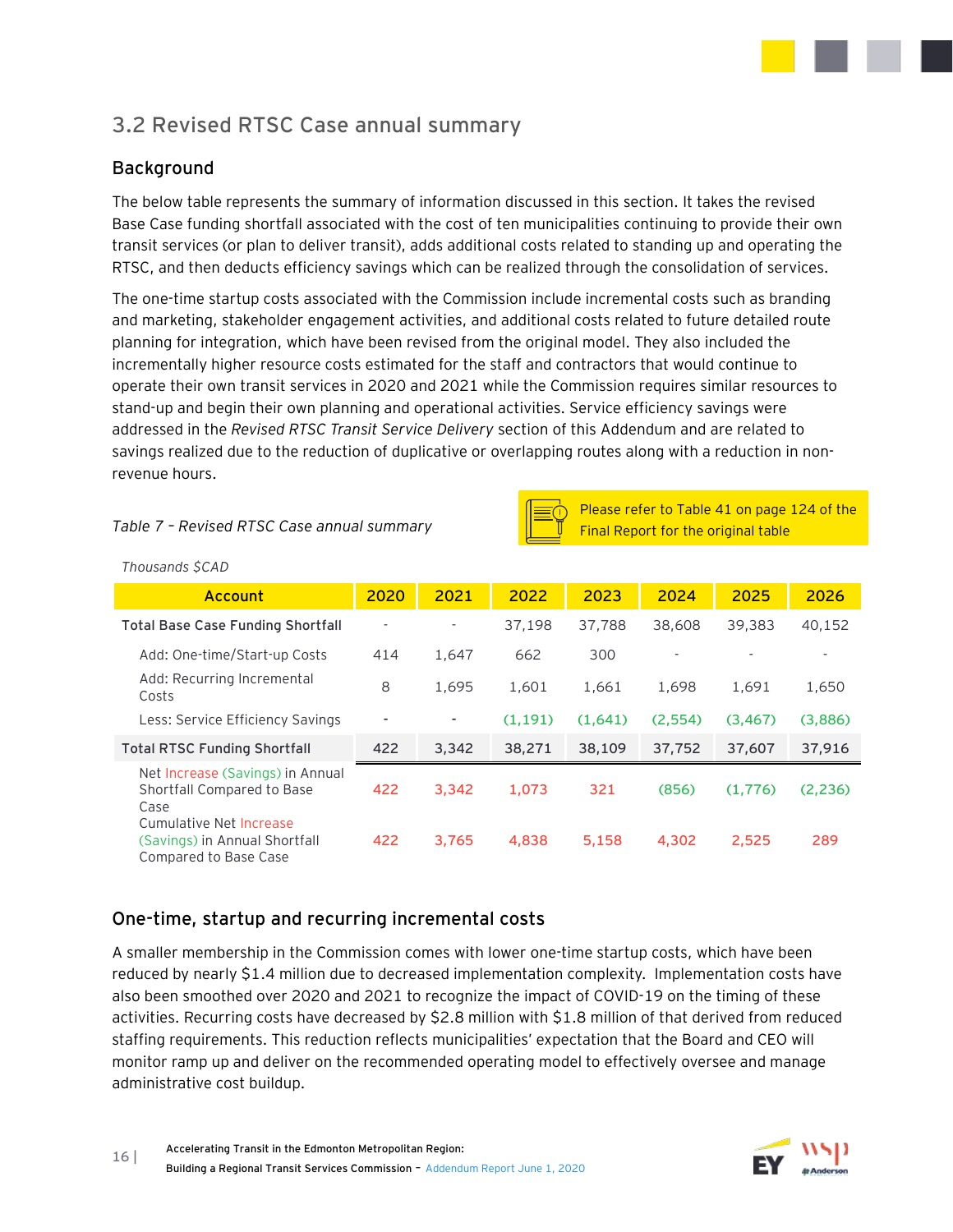

#### **Service efficiency savings**

By combining the resources and capabilities of the ten municipalities under the RTSC, a more robust network can be built to provide an equivalent or better service while achieving an estimated total savings of 615 service hours per week, plus efficiencies through the reduction of non-revenue service hours as noted in the Final Report. That translates into approximately \$3.9 million in efficiency savings per year when synergies under the revised regional network are fully realized, which is down from the \$5.5 million figure under the original business case, but still significant to the region. These savings are recognized gradually over time, first realized in 2022 with \$1.2 million of efficiency savings and building, at the same rate recognized in the Final Report, up to \$3.9 million in 2026 under the revised model.

#### **Net savings in annual shortfall compared to Base Case**

A net savings in annual shortfall compared to Base Case of approximately \$2.2 million could be realized from 2026 onward, compared to \$3.4 million estimated under the original model that included all thirteen municipalities. The revised net annual shortfall compared to Base Case increases significantly in 2021 as it did under the original model, resulting from the stacking of one-time costs and recurring incremental costs at Commission start-up. As the one-time costs drop off, the incremental costs stabilize, and service efficiency savings are realized.

A net annual funding shortfall under the revised model continues through 2023 with a peak in 2021 at an estimated \$3.3 million additional funding shortfall in excess of the Base Case, which is less than the \$4.4 million peak in 2021 forecasted under the original model. In both the original and revised financial model, these additional shortfalls resulting from the Commission are forecasted to reverse in 2024 whereby efficiency savings begin to exceed incremental costs. This demonstrates that the Commission can operate at a lower aggregate cost compared to the cost of operating separate, existing transit agencies. These estimated savings would be projected to continue past the business case period and can be used to reduce the Commission's annual funding shortfall or reinvested back into transit service enhancements.

#### **Cumulative net savings in annual shortfall compared to Base Case**

When the incremental one-time and recurring costs are factored in, it is estimated the Commission will have a cumulative net deficit of approximately \$290 thousand by the end of 2026 compared to an estimated surplus of \$800 thousand forecasted if all thirteen municipalities were to join the RTSC. This delta of \$1.1m is driven primarily by the reduction in savings in operational efficiencies that are available for capture by the Commission, given fewer routes can be interlined and less non-revenue hours can be eliminated with fewer transit agencies joining the Commission. This cumulative deficit will be recovered in Q1 of 2027 instead of by Q3 in 2026, as initially estimated in the Final Report.

While compared to the original model it is expected to take less than one additional year for the Commission to begin running at cumulative savings with only ten member municipalities, there are many ways the Board and executive leadership can accelerate savings. For instance, savings realized through consolidation could be captured at a more aggressive rate, an increase in the cost of access agreements with non-member municipalities could be negotiated, and other revenue streams explored, such as delivering contracted services at a mark-up to third-party organizations.

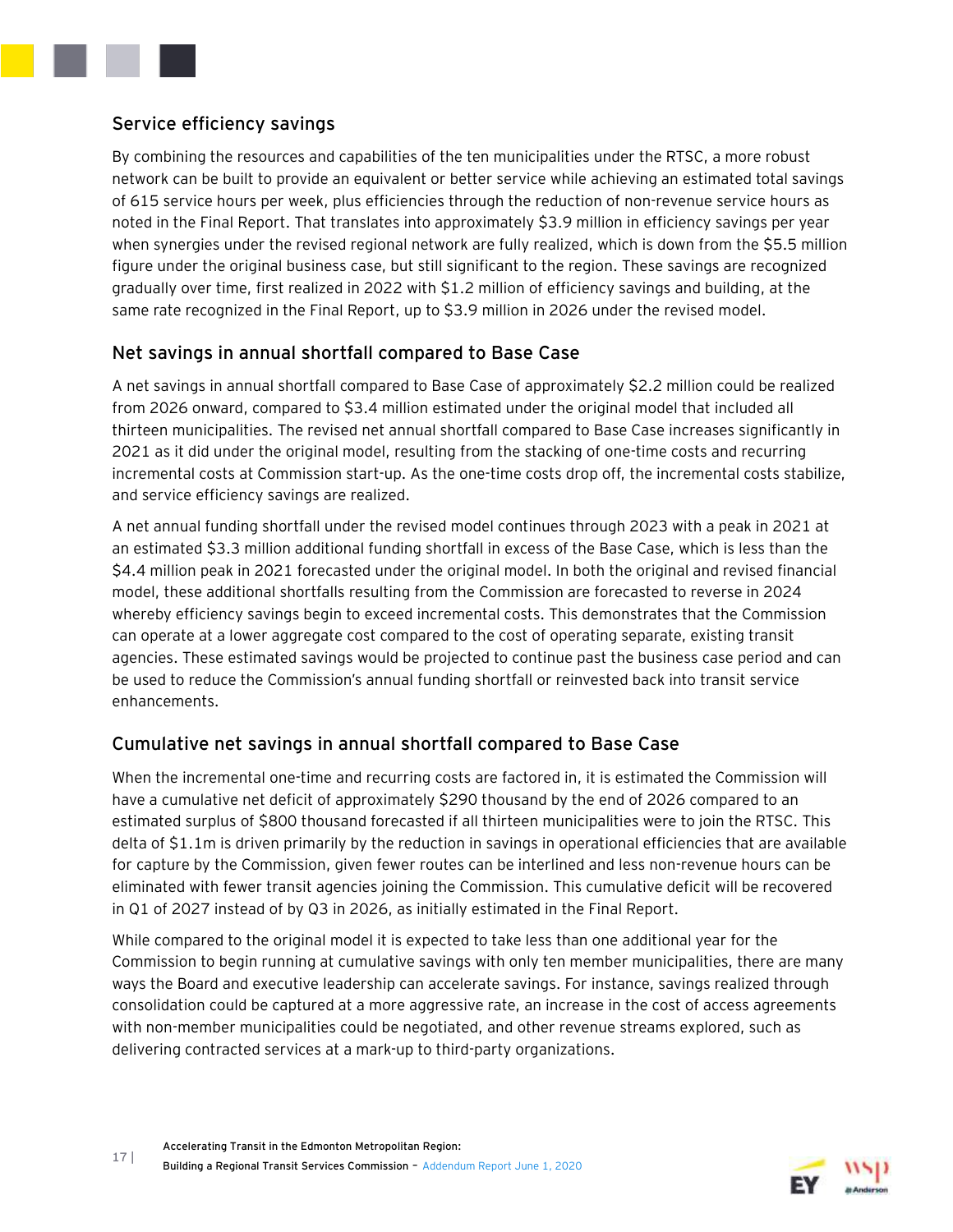

#### **Recovery of one-time startup and recurring incremental costs**

The pace at which estimated savings, and break even, can be accelerated is through additional funding sources, including grant contributions, to offset the one-time costs associated related to standing up the Commission. As explained in the Final Report, no additional revenue sources such as grant funding have been recognized as part of the creation of the RTSC because they cannot be sure to be realized. Should they have been included in the financial model but not later realized, municipalities would be left accountable to cover unanticipated additional costs which would have negative consequences.

#### **Estimated RTSC incremental costs, service efficiencies and cash flow requirements**

Given there will be a cumulative net cash flow requirement in excess of the aggregate Base Case contribution, it is anticipated that the Commission will also utilize a short-term revolving loan facility under the revised model. The projected financing required under the revised model reaches a peak cumulative drawdown of approximately \$5.2 million in 2023. This is compared to an estimated \$6.7 million peak cumulative drawdown under the original model in the same year.

As RTSC operations begin to stabilize in the later years of the business case, increased service efficiencies are estimated and the proceeds of which will go towards repayment of the short-term financing facility. Full repayment of the financing facility is expected in 2026, but this short-term funding can be reduced through a series of different savings and revenue generation approaches mentioned earlier.

# **3.3 Revised Base Case**

As explained in the Final Report, the Base Case is defined as the operational forecast of each municipality, consolidated to form a single annualized figure for the duration of the business case. Under the revised model, it provides a benchmark estimate of expected revenues, expenses and resulting operating shortfall (or surplus) of existing and future transit services should they continue to be delivered by separate municipal transit agencies across the ten municipalities without a commission.

#### **Summary of revised Base Case financials**

The average annual estimated Base Case funding shortfall through the duration of the business case period is approximately \$38.6 million under the revised model, compared to \$57.8 million under the original model. Base Case figures were obtained from individual municipalities who are either currently providing transit services or will commence services within the business case period.

Following the publication of the Final Report in January, Base Case figures have been revised to no longer include Strathcona County, Leduc County or Sturgeon County financials due to the results of Council voting. Base case figures have also been adjusted for Spruce Grove, Stony Plain and Parkland County, related to changes in their current service offerings which are described in the *Revised Transit Service Delivery Model* section of this Addendum. In addition, Edmonton has seen a reduction in service hours they expect to reallocate to the Commission resulting from many of the route adjustments previously noted.

The revised net aggregate funding shortfall of continuing to operate separate municipal transit agencies across the ten municipalities over a five-year period is forecasted to be approximately \$193.4 million compared to \$288.7 million under the original model.

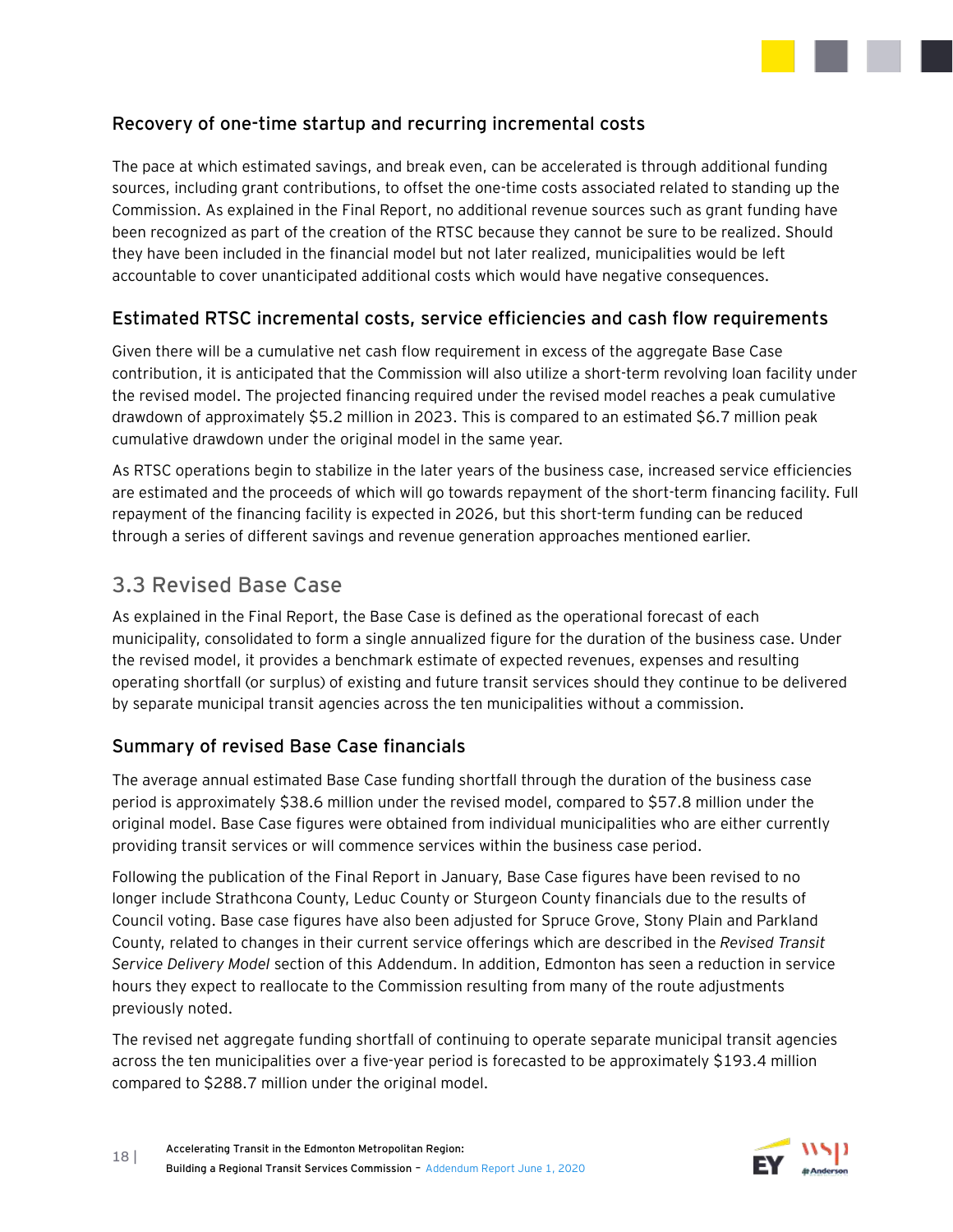

The following table summarizes revised Base Case financials both by municipality and in aggregate. For purposes of assessing the financial impact to municipalities, the forecasted funding shortfall for each year of the business case period will be compared to the funding shortfall of operating under a commission in the RTSC Case.



| Table 8 - Annual Base Case funding shortfall<br>summary table | Please refer to Table 47 on page 130 of<br>the Final Report for the original table                    |          |          |        |                  |          |            |
|---------------------------------------------------------------|-------------------------------------------------------------------------------------------------------|----------|----------|--------|------------------|----------|------------|
| Revised Base Case Funding Shortfall                           | Revised Annual Base Case transit operations forecasted for business case operating period (2022-2026) |          |          |        |                  |          |            |
| <b>Thousands SCAD</b>                                         | 2022                                                                                                  | 2023     | 2024     | 2025   | 2026             | Ava      | % of total |
| City of Edmonton                                              | 20,438                                                                                                | 20,742   | 21,179   | 21,599 | 22,015           | 21,195   | 54.9%      |
| City of St. Albert                                            | 10,702                                                                                                | 10,861   | 11.090   | 11,310 | 11,528           | 11,098   | 28.7%      |
| City of Spruce Grove                                          | 1.714                                                                                                 | 1.754    | 1.799    | 1.845  | 1.892            | 1,801    | 4.7%       |
| Parkland County                                               | 561                                                                                                   | 570      | 582      | 593    | 605              | 582      | 1.5%       |
| City of Leduc                                                 | 1.471                                                                                                 | 1,515    | 1,562    | 1,593  | 1,624            | 1,553    | 4.0%       |
| City of Fort Saskatchewan                                     | 1.292                                                                                                 | 1,311    | 1,338    | 1.365  | 1,391            | 1,339    | 3.5%       |
| City of Beaumont                                              | 392                                                                                                   | 398      | 406      | 414    | 422              | 406      | 1.1%       |
| Town of Stony Plain                                           | 446                                                                                                   | 452      | 462      | 471    | 480 <sup>1</sup> | 462      | 1.2%       |
| Town of Morinville                                            | O                                                                                                     | $\Omega$ | $\Omega$ | O      | $\Omega$         | $\Omega$ | 0.0%       |
| Town of Devon                                                 | 182                                                                                                   | 185      | 189      | 193    | 196              | 189      | 0.5%       |
| <b>Revised Base Case Funding Shortfall Total</b>              | 37,198                                                                                                | 37,788   | 38,608   | 39,383 | 40.152           | 38,626   | 100.0%     |

# **3.4 Revised RTSC Case**

As explained in the Final Report, the RTSC Case defines the costs and savings associated with transitioning to a commission structure of transit services delivery over a seven-year period from 2020- 2026. Following the same approach taken in the original model, the revised RTSC Case was built up with incremental costs of standing up and operating the Commission by adding them the Base Case funding shortfall. Revised savings from the more efficient delivery of services under the RTSC are then deducted to arrive at an updated aggregate annualized funding shortfall.

#### **Summary of RTSC Case financials**

The following table summarizes the revised RTSC Case financials on an annual basis, built up from the revised estimated Base Case funding shortfall. It describes the forecasted funding shortfall under the Commission for each year of the business case period the RTSC is expected to be operating and delivering regional transit services across the ten municipalities from 2022-2026. It also incorporates anticipated implementation and incremental operating costs due to start-up activity and financing requirements in the two years prior to regional services being rolled out under the RTSC in 2022.

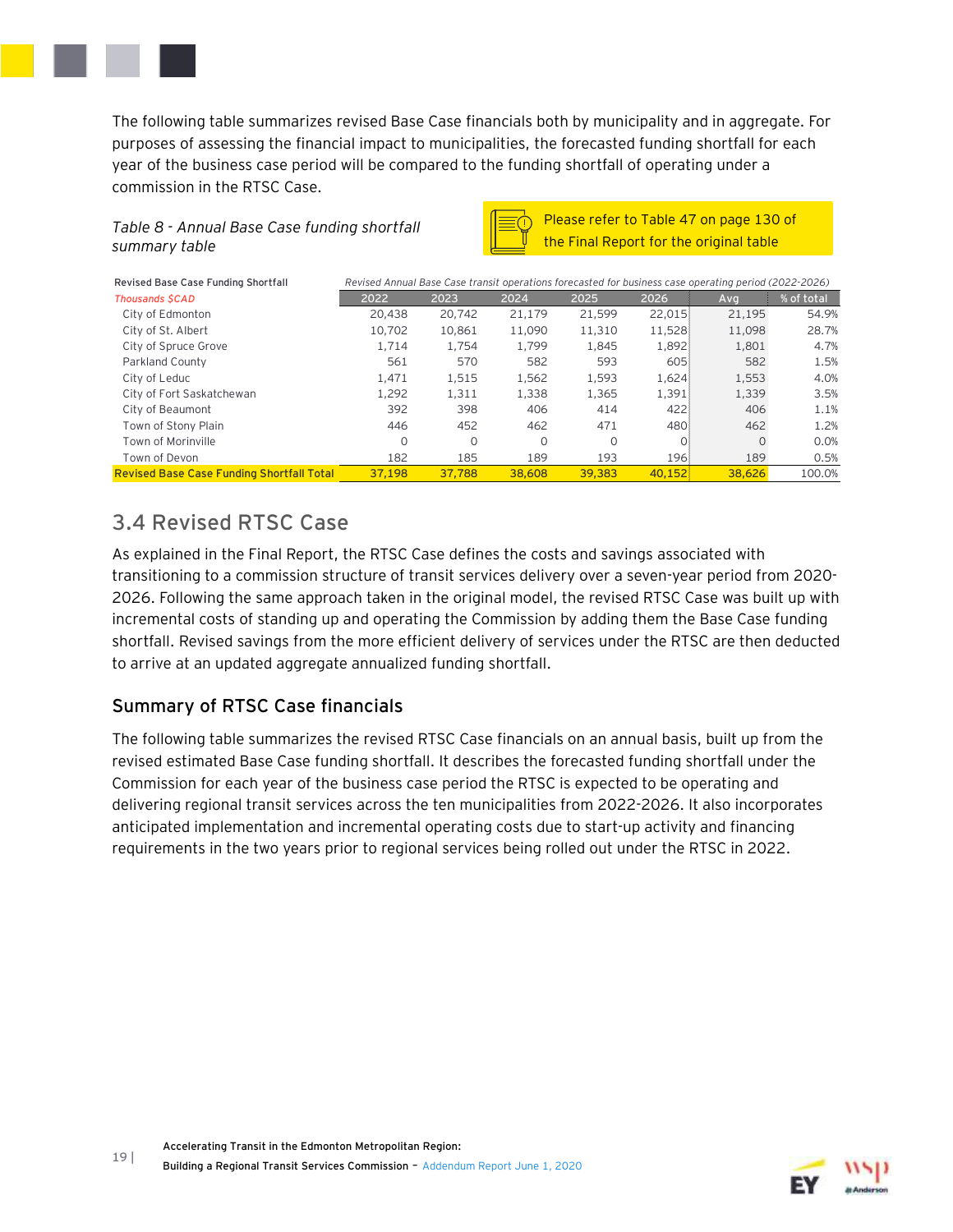

#### *Table 9 – Revised RTSC Case: Funding shortfall build-up*



Please refer to Table 48 on page 133 of the Final Report for the original table

| Revised RTSC Case - Funding Shortfall Build-up | Non-Operating Period          |                          | <b>Operating Period</b>  |           |           |           |                          |            |
|------------------------------------------------|-------------------------------|--------------------------|--------------------------|-----------|-----------|-----------|--------------------------|------------|
| Thousands \$CAD                                | 2020                          | 2021                     | 2022                     | 2023      | 2024      | 2025      | 2026                     | Total      |
| Base Case Funding Shortfall Total              | $\overline{\phantom{a}}$      | $\overline{\phantom{a}}$ | 37,198                   | 37,788    | 38,608    | 39,383    | 40,152                   | 193,129    |
|                                                |                               |                          |                          |           |           |           |                          |            |
| One-time / Startup Costs                       |                               |                          |                          |           |           |           |                          |            |
| <b>Branding</b>                                | $\overline{\phantom{a}}$      | 100                      | 150                      | 300       |           |           |                          | 550        |
| Infrastructure & Assets                        | $\overline{\phantom{a}}$      | 76                       | $\overline{\phantom{a}}$ |           |           |           | ÷.                       | 76         |
| Legal and professional                         | 40                            | 80                       | 80                       |           |           |           | ٠                        | 200        |
| Organizational                                 | 74                            | 461                      | 82                       |           |           |           | ÷,                       | 618        |
| Public Engagement                              | $\overline{\phantom{a}}$      | 100                      | 100                      |           |           |           | ä,                       | 200        |
| Service Delivery                               | $\overline{a}$                | 250                      | 250                      |           |           |           | $\overline{\phantom{0}}$ | 500        |
| Program Delivery                               | 300                           | 580                      |                          |           |           |           | $\overline{\phantom{m}}$ | 880        |
| Total one-time / startup costs                 | 414                           | 1,647                    | 662                      | 300       |           |           | $\sim$                   | 3,024      |
| Recurring Incremental Costs                    |                               |                          |                          |           |           |           |                          |            |
| Incremental Resourcing Cost                    |                               | 1,340                    | 1,140                    | 1,167     | 1,195     | 1,224     | 1,253                    | 7,320      |
|                                                |                               |                          |                          |           |           |           |                          |            |
| Office Lease & Utilities                       |                               | 96<br>29                 | 99<br>29                 | 101<br>30 | 103<br>31 | 106<br>32 | 108<br>32                | 613<br>184 |
| Policy & Legal                                 | $\overline{a}$                | 70                       |                          |           |           |           |                          |            |
| Technology Licenses and Service                |                               |                          | 90                       | 99        | 102       | 104       | 106<br>69                | 571        |
| Interest carrying costs                        | 8<br>$\overline{\phantom{a}}$ | 81                       | 163                      | 184       | 187       | 145       |                          | 837        |
| Other Incremental Costs                        |                               | 80                       | 80                       | 80        | 80        | 80        | 80                       | 480        |
| Total recurring incremental costs              | 8                             | 1,695                    | 1,601                    | 1,661     | 1,698     | 1,691     | 1,650                    | 10,005     |
| <b>Total Incremental Costs</b>                 | 422                           | 3,342                    | 2,264                    | 1,961     | 1,698     | 1,691     | 1,650                    | 13,028     |
|                                                |                               |                          |                          |           |           |           |                          |            |
| Service Efficiency Savings                     |                               |                          |                          |           |           |           |                          |            |
| Revenue Hours                                  |                               | ٠                        | 986                      | 1,359     | 2,116     | 2,872     | 3,219                    | 10,553     |
| Non-Revenue Hours                              |                               |                          | 204                      | 282       | 438       | 595       | 667                      | 2,186      |
| <b>Total Service Efficiency Savings</b>        |                               | ÷,                       | 1,191                    | 1,641     | 2,554     | 3,467     | 3,886                    | 12,739     |
| RTSC Funding Shortfall Total                   | 422                           | 3,342                    | 38,271                   | 38,109    | 37,752    | 37,607    | 37,916                   | 193,418    |
| Net Increase (Savings) in Annual shortfall     |                               |                          |                          |           |           |           |                          |            |
| Compared to Base Case                          | 422                           | 3,342                    | 1,073                    | 321       | (856)     | (1,776)   | (2, 236)                 |            |
| Cumulative Net Increase (Savings) in Annual    |                               |                          |                          |           |           |           |                          |            |
| Shortfall Compared to Base Case                | 422                           | 3,765                    | 4,838                    | 5,158     | 4,302     | 2,525     | 289                      |            |

#### **Key takeaways of RTSC Case financials**

As shown above, the revised aggregate net funding shortfall of operating the RTSC over a seven-year period is forecasted to be an estimated \$193.4 million (\$287.9 million under the original model), which is comparable to the revised aggregate Base Case figure of \$193.1 million (\$288.7 million under the original model) over a five-year period.

As previously mentioned, funding shortfalls could be reduced through a variety of funding mechanisms, including municipal, provincial, and federal operating contributions and grants. Contributions used in the model are comprised of existing municipal operating contributions only and escalated to account for the inflation of costs and revenues, as well as short term financing as required. Use of a short-term financing facility was incorporated to mitigate increases to each of the ten municipality's contributions for services, as forecasted in the revised Base Case. Financing is discussed in more detail below and will help municipalities avoid increases in their required contributions to the RTSC until savings from efficiencies can be realized to offset initial financing draws.

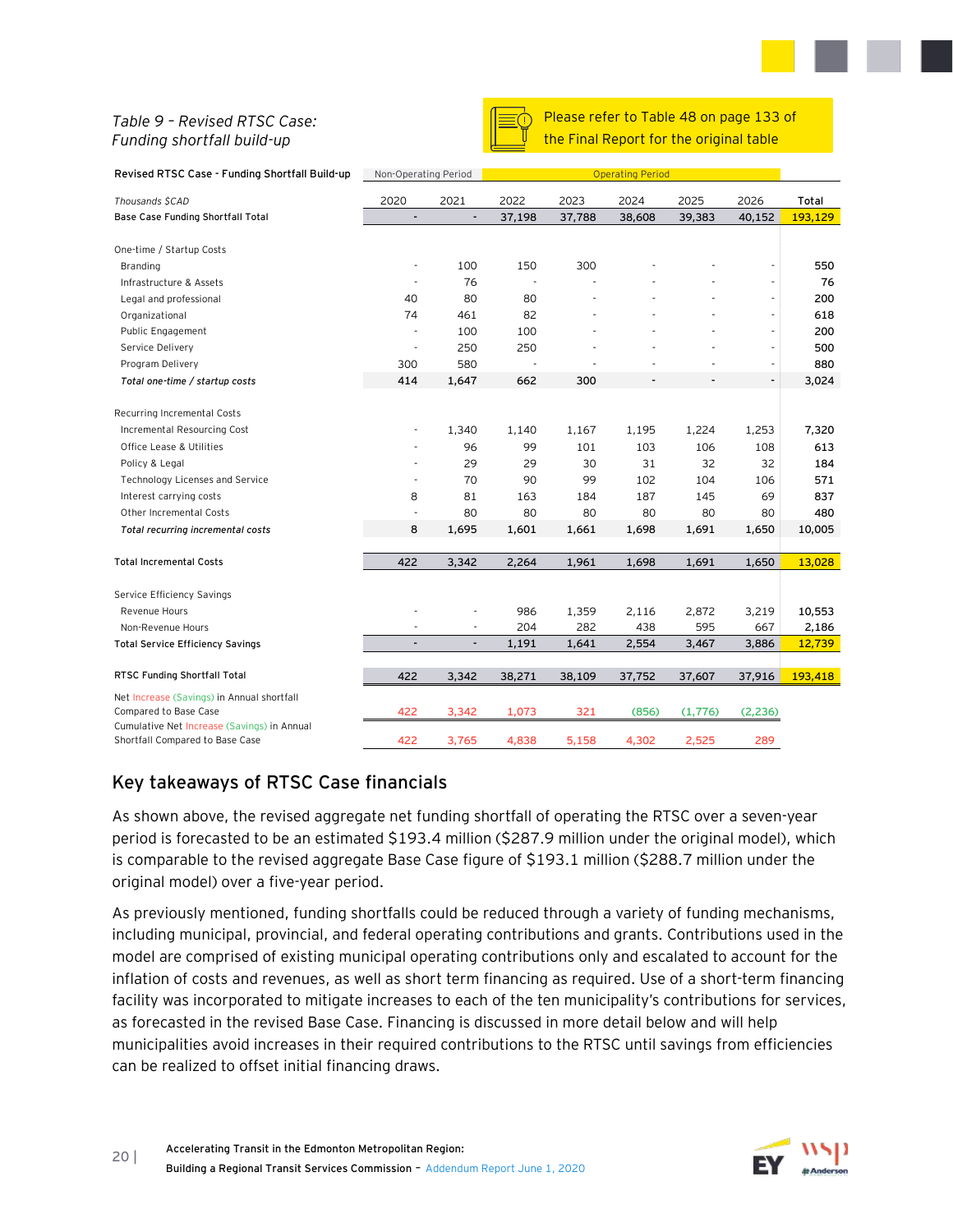

#### **Background**

As explained in the Final Report, there are costs associated with forming and operating the Commission that are above and beyond what municipal transit agencies are otherwise forecasted to spend to provide services under the Base Case. These are defined as "incremental costs," which are classified either as:

- ► **One-time / Startup Costs:** These costs are derived from implementation plan activities required to form the RTSC and transition to service delivery under the Commission; or,
- ► **Recurring Incremental Costs:** These represent the elevated ongoing costs associated with operating a commission year over year.

#### **Summary of revisions to incremental costs**

The highest aggregate incremental costs of the Commission under the revised model are expected to be incurred in 2021 at an estimated \$3.3 million compared to \$4.4 million under the original model, given municipal transit agencies and the RTSC will be operating concurrently and resource capacity is needed across both. Revised recurring incremental costs are estimated to be approximately \$1.7 million on an annual basis thereafter unlike under the original financial model where these costs were approximated to be about half a million dollars higher at \$2.2 million annually going forward.

Alignment of new roles, and the related costs, to the operating model and execution of the strategic plan from 2022 through 2026 will be the responsibility of the CEO and the Board

One-time and start-up costs are expected in the year prior to the RTSC being formed and for three years after. This investment will facilitate a smooth transition to the RTSC from municipal transit agencies, of which the latter will cease to operate by mid-2022 with some exceptions. Under the revised financial model, one-time and start-up costs have been adjusted downward to reflect fewer expenses resulting from a smaller commission (with ten vs thirteen municipalities) and less service complexity. The timing of costs has also been adjusted to reflect likely postponements of activities due to COVID-19 impacts.

# **3.6 Revised financial value of service efficiencies**

#### **Background**

Service efficiencies are realized through the consolidation of routes and stop locations, which results in a reduction in the number of hours required to deliver the same service. This reduction in service hours equates to a lower service delivery cost. Efficiencies gained through the consolidation of the service delivery model can be classified into two categories:

- ► **Revenue hour**: scheduled hours of service available to passengers for transport on routes. Calculated on a route-by-route basis for all hours that a revenue vehicle is in operation.
- ► **Non-revenue hour**: non-revenue earning service hours (movement of a transit vehicle without passengers aboard) required to deliver planned transit service.

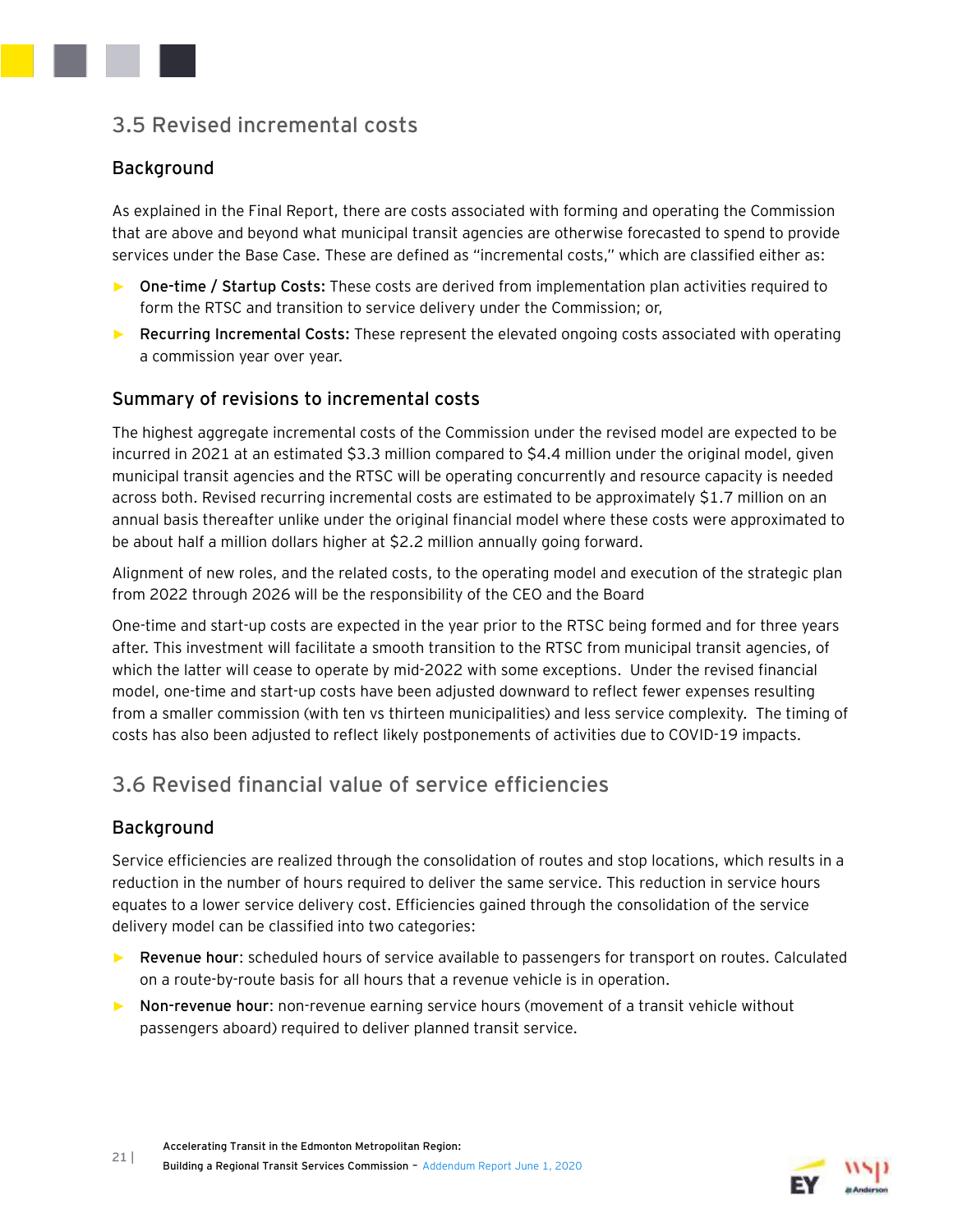

It is important to note that service efficiency savings do not include estimated savings from potential reductions in operating costs, which may be realized through the consolidation of procurement processes and other operational efficiencies over the business case period, all still possible under the revised business case. The revised estimated annual efficiency savings are calculated using the same hourly operating costs (rates) used under the original model. This is equivalent to the estimated direct operating costs of service, as provided by ETS.

*Table 10 – Hourly rates used to calculate service efficiencies under both the original and revised financial model*

Please refer to Table 49 on page 135 of the Final Report for the original table

| Type of service hour efficiency | Rate per hour    |
|---------------------------------|------------------|
| Non-revenue                     | S <sub>101</sub> |
| Revenue                         | S <sub>101</sub> |

As was demonstrated under the original model, the revised annual service efficiencies estimated through consolidation are also realized gradually in a step-wise manner over the course of the business case to remain conservative; this is because as it will take time for the Commission's operations to stabilize and for service efficiencies to be fully realized. It is incumbent upon future RTSC leadership to remain focused on realizing the operational efficiencies available to them on behalf of the ten member municipalities.

The estimated annual service efficiencies expected to be realized under the revised model are summarized in the table below. Revenue hour savings are calculated using approximately 615 hours per week as per the analysis in section 2.6 of this addendum report.

*Table 11 – Revised annual realized service efficiencies*

*Thousands \$ CAD*

Please refer to Table 50 on page 135 of the Final Report for the original table

| Thousands 5 CAD                                                    |      |        |      |        |      |        |      |        |      |         |         |
|--------------------------------------------------------------------|------|--------|------|--------|------|--------|------|--------|------|---------|---------|
| Service Efficiency                                                 | 2022 |        | 2023 |        | 2024 |        | 2025 |        | 2026 |         | Average |
| Revenue Hours                                                      |      | 986    |      | 1.359  |      | 2.116  |      | 2.872  |      | 3.219   | 2,111   |
| Non-Revenue Hours                                                  |      | 204    |      | 282    |      | 438    |      | 595    |      | 667     | 437     |
| Total                                                              |      | 1.191  |      | 1.641  |      | 2.554  |      | 3.467  |      | 3.886   | 2,548   |
| <b>Estimated Realization of</b><br><b>Potential Efficiency (%)</b> |      | 30.64% |      | 42.22% |      | 65.72% |      | 89.21% |      | 100.00% | 65.56%  |
|                                                                    |      |        |      |        |      |        |      |        |      |         |         |

# **3.7 Revised municipal requisitions**

Each municipality's revised requisition for the Commission's average annual operating shortfall is shown in the following table. As noted in the original report, the estimated municipal requisitions for the RTSC do not include capital requisitions, which are intended to cover fixed asset reserve contributions and lifecycle costs, such as engine and transmission overhauls. Refinement and approval of the asset transfer framework is underway to help municipalities understand potential implications to both their municipality's specific asset portfolio and financial position.

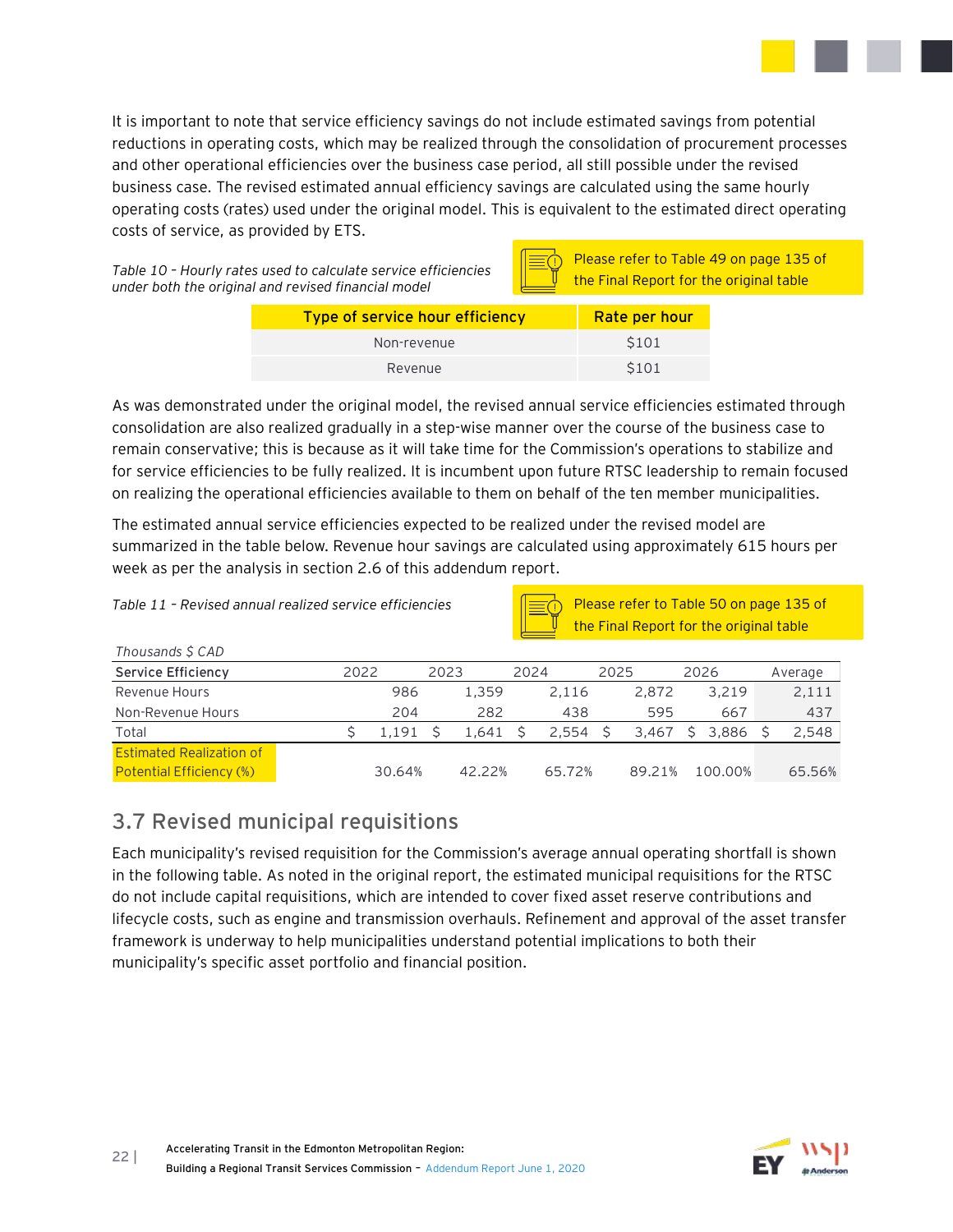

#### *Table 12 – Revised municipal requisition per municipality for duration of business case operating period*



Please refer to Table 54 on page 141 of the Final Report for the original table

| Table 12 - Revised municipal requisition per municipality<br>for duration of business case operating period |        |        |        |        |        | Please refer to Table 54 on page 141<br>the Final Report for the original table |            |
|-------------------------------------------------------------------------------------------------------------|--------|--------|--------|--------|--------|---------------------------------------------------------------------------------|------------|
| <b>Revised Municipal Requisitions</b>                                                                       |        |        |        |        |        |                                                                                 |            |
| <b>Thousands \$CAD</b>                                                                                      | 2022   | 2023   | 2024   | 2025   | 2026   | Ava                                                                             | % of total |
| City of Edmonton                                                                                            | 20,388 | 20,707 | 21,160 | 21,587 | 22,008 | 21,170                                                                          | 54.8%      |
| City of St. Albert                                                                                          | 10,621 | 10,789 | 11,033 | 11,262 | 11,487 | 11,039                                                                          | 28.6%      |
| City of Spruce Grove                                                                                        | 1,695  | 1,723  | 1,759  | 1,794  | 1,829  | 1,760                                                                           | 4.6%       |
| Parkland County                                                                                             | 534    | 543    | 553    | 562    | 572    | 553                                                                             | 1.4%       |
| City of Leduc                                                                                               | 1,488  | 1,514  | 1,544  | 1,574  | 1,605  | 1,545                                                                           | 4.0%       |
| City of Fort Sask                                                                                           | 1,281  | 1,303  | 1,329  | 1,355  | 1,381  | 1,330                                                                           | 3.4%       |
| City of Beaumont                                                                                            | 350    | 355    | 361    | 367    | 374    | 361                                                                             | 0.9%       |
| Town of Stony Plain                                                                                         | 501    | 509    | 518    | 527    | 537    | 518                                                                             | 1.3%       |
| Town of Morinville                                                                                          | 178    | 180    | 183    | 185    | 188    | 183                                                                             | 0.5%       |
| Town of Devon                                                                                               | 163    | 165    | 167    | 169    | 171    | 167                                                                             | 0.4%       |
| <b>Total Revised Annual Requisition</b>                                                                     | 37,198 | 37,788 | 38,608 | 39,383 | 40.152 | 38,626                                                                          | 100.00%    |
|                                                                                                             |        |        |        |        |        |                                                                                 |            |

The following table indicates the updated annual difference between the allocated municipal requisitions and Base Case financials for each of the ten municipalities throughout the business case operating period. This represents the estimated increase (or decrease shown by bracketed numbers) over the annual revised Base Case funding shortfall.



|                           | Table 13 - Revised municipal requisition difference from |      |      |        | Please refer to Table 55 on page 142 |                                         |         |  |  |  |  |
|---------------------------|----------------------------------------------------------|------|------|--------|--------------------------------------|-----------------------------------------|---------|--|--|--|--|
|                           | Base Case for duration of business case operating period |      |      |        |                                      | the Final Report for the original table |         |  |  |  |  |
| Thousands \$CAD           |                                                          |      |      |        |                                      |                                         |         |  |  |  |  |
| Municipality              | 2022                                                     | 2023 | 2024 | 2025   | 2026                                 | Total                                   | Average |  |  |  |  |
| City of Edmonton          | (51)                                                     | (35) | (19) | (12)   | (7)                                  | (124)                                   | (25)    |  |  |  |  |
| City of St. Albert        | (81)                                                     | (72) | (57) | (48)   | (40)                                 | (299)                                   | (60)    |  |  |  |  |
| City of Spruce Grove      | (19)                                                     | (31) | (40) | (51)   | (63)                                 | (203)                                   | (41)    |  |  |  |  |
| <b>Parkland County</b>    | (27)                                                     | (27) | (29) | (31)   | (32)                                 | (147)                                   | (29)    |  |  |  |  |
| City of Leduc             | 17                                                       | (1)  | (18) | (19)   | (19)                                 | (38)                                    | (8)     |  |  |  |  |
| City of Fort Saskatchewan | (10)                                                     | (8)  | (9)  | (10)   | (10)                                 | (48)                                    | (10)    |  |  |  |  |
| City of Beaumont          | (42)                                                     | (42) | (45) | (47)   | (48)                                 | (224)                                   | (45)    |  |  |  |  |
| Town of Stony Plain       | 55                                                       | 56   | 56   | 56     | 57                                   | 280                                     | 56      |  |  |  |  |
| Town of Morinville        | 178                                                      | 180  | 183  | 185    | 188                                  | 914                                     | 183     |  |  |  |  |
| Town of Devon             | (20)                                                     | (20) | (22) | (24)   | (25)                                 | (111)                                   | (22)    |  |  |  |  |
| <b>Total</b>              | Ś<br>٠                                                   |      | Ś    | Ś<br>٠ | Ś<br>٠                               |                                         | ۰       |  |  |  |  |

As highlighted by the original report, these figures will continue to be refined by the RTSC through their annual planning and budgeting cycle and will be impacted by actual operating results. These estimates are provided for municipalities to consider the revised potential funding shortfall allocated to them through annual requisitions compared to their planned funding shortfall they would otherwise expect to realize if the ten municipalities continued to deliver transit services separately without a Commission or continued to not receive transit under the Base Case.

When compared to municipalities anticipated future net funding shortfall amounts to deliver transit, for those that have existing agencies or intend to commence transit services in the next two years, the revised annual contributions continue to be comparable and thereby reflect that their costs under the RTSC do not need to increase considerably.

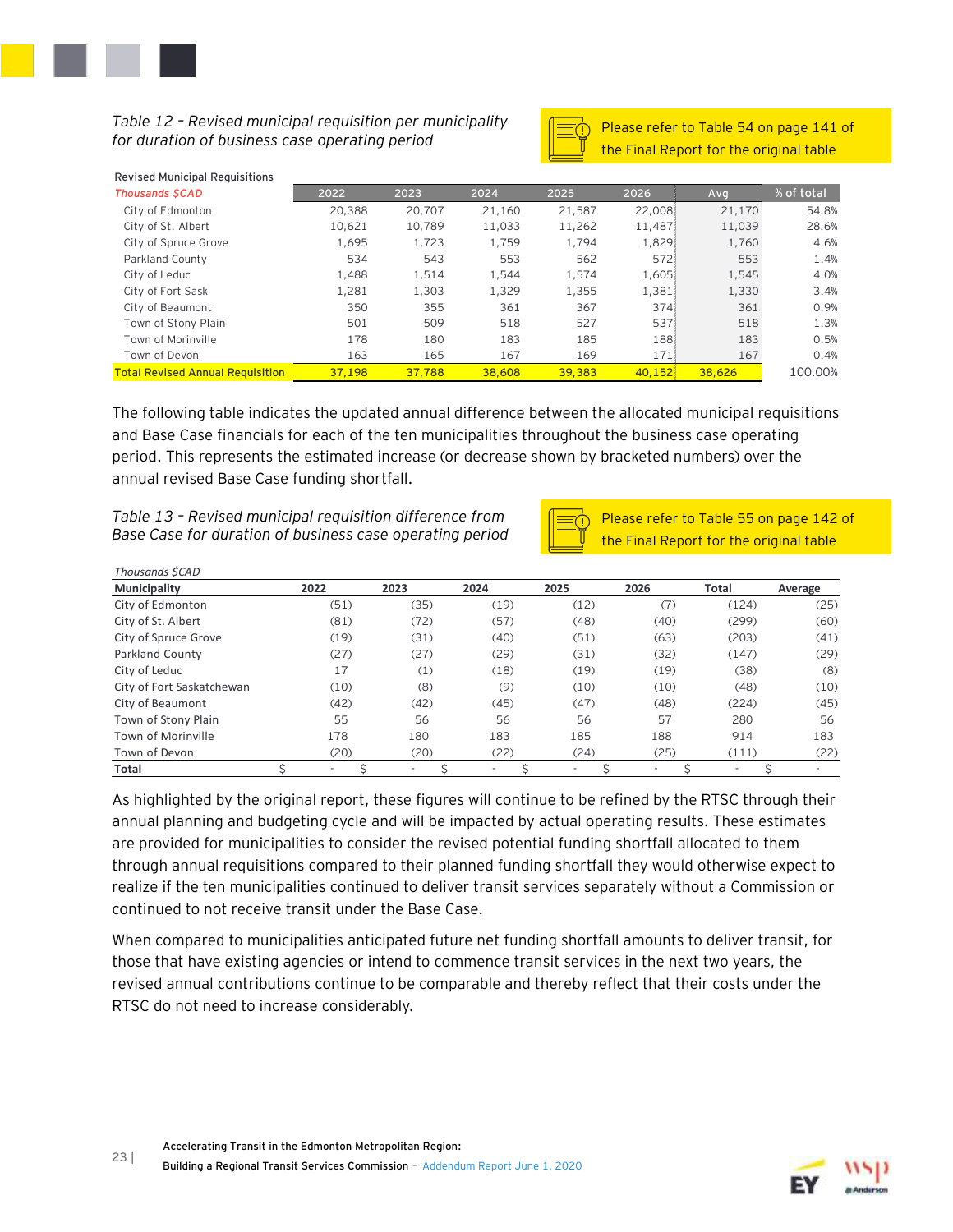

For those that are not able to receive transit services without the support of the RTSC, the revised costs associated with obtaining those services also remain reasonable and provide a lower cost of entry than if they were to provide the services on their own.

Finally, for those that are increasing service levels because of the Commission, the incremental costs are outweighed by the benefits of the additional services offered under the revised model and allocations.

**Overall, the revised, net funding shortfall allocations passed back to the ten municipalities from the Commission are reasonable compared to their own costs, especially when assessed against the improved services and opportunities within the region.**

# **3.8 Revised example build-up of funding shortfall allocation**

The following table provides a revised summary of the build-up of the average annual municipal requisition throughout the RTSC business case operating period. Each of the ten municipalities are allocated a portion of the Base Fee, Regional, Local, and Enhanced Services funding shortfall per the respective component methodologies described in the original report.

*Table 14 – Revised example build-up of funding shortfall allocation per year (average)*

Please refer to Table 56 on page 143 of the Final Report for the original table

| anocation per year (average) |                 |                      |                     | the Final Report for the original table |                                       |                       |  |  |  |  |
|------------------------------|-----------------|----------------------|---------------------|-----------------------------------------|---------------------------------------|-----------------------|--|--|--|--|
| Thousands \$CAD              |                 |                      |                     |                                         |                                       |                       |  |  |  |  |
| Municipality                 | <b>Base Fee</b> | <b>Local Service</b> | Regional<br>Service | Enhanced<br>Service                     | <b>Total Cost per</b><br>Municipality | % System<br>Shortfall |  |  |  |  |
| City of Edmonton             | 2,043           |                      | 19,127              |                                         | 21,170                                | 54.8%                 |  |  |  |  |
| City of St. Albert           | 190             | 4,933                | 5,915               |                                         | 11,039                                | 28.6%                 |  |  |  |  |
| City of Spruce Grove         | 123             | 420                  | 1,217               |                                         | 1.760                                 | 4.6%                  |  |  |  |  |
| Parkland County              | 119             |                      | 434                 |                                         | 553                                   | 1.4%                  |  |  |  |  |
| City of Leduc                | 114             | 868                  |                     | 563                                     | 1,545                                 | 4.0%                  |  |  |  |  |
| City of Fort Saskatchewan    | 102             | 516                  | 712                 |                                         | 1,330                                 | 3.4%                  |  |  |  |  |
| City of Beaumont             | 87              |                      | 274                 |                                         | 361                                   | 0.9%                  |  |  |  |  |
| Town of Stony Plain          | 87              | 216                  | 215                 |                                         | 518                                   | 1.3%                  |  |  |  |  |
| Town of Morinville           | 71              |                      | 112                 |                                         | 183                                   | 0.5%                  |  |  |  |  |
| Town of Devon                | 64              |                      | 103                 |                                         | 167                                   | 0.4%                  |  |  |  |  |
| Total                        | \$<br>2,999     | Ŝ.<br>6,954          | 28,110 \$<br>Ś      | 563                                     | Ś<br>38.626                           | 100.0%                |  |  |  |  |

# **3.9 Revised Base Fee Forecasts**

As explained in the original report, the Base Fee is intended to serve as a 'cost of entry' to the RTSC and is composed of a variable (\$2 per capita) and fixed (\$50,000) component. The structure of the fee and proportions of fixed and variable components were designed to balance a reasonable fee against the capacity of municipalities' budgets to absorb incremental cash outflow over existing annual budgets.

The following table demonstrates the revised, forecasted Base Fee per municipality for each year of the Commission's operations throughout the business case period (2022-2026). Note that individual municipality base fee requisitions have not changed as a result of non-participating municipalities. They only change in the revised model is a lower total collection of base fees.

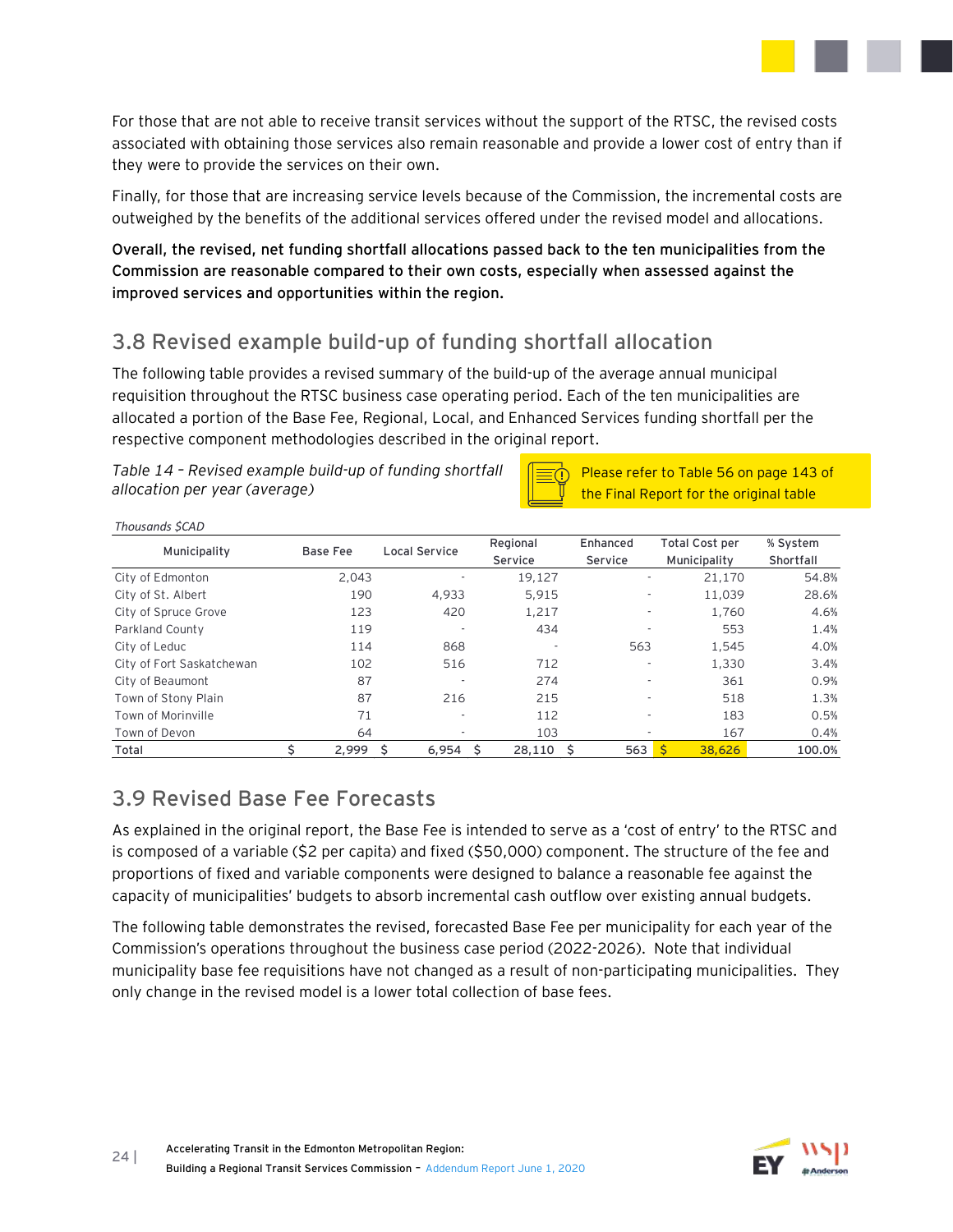

*Table 15 - Revised forecasted base fee per municipality yearly*



Please refer to Table 57 on page 144 of the Final Report for the original table

| Thousands \$CAD           |       |       |            |       |            |         |
|---------------------------|-------|-------|------------|-------|------------|---------|
| Municipality              | 2022  | 2023  | 2024       | 2025  | 2026       | Average |
| City of Edmonton          | 1,990 | 2,016 | 2,042      | 2,069 | 2,096      | 2,043   |
| City of St. Albert        | 186   | 188   | 190        | 192   | 194        | 190     |
| City of Spruce Grove      | 121   | 122   | 123        | 124   | 125        | 123     |
| Parkland County           | 117   | 118   | 119        | 119   | 120        | 119     |
| City of Leduc             | 112   | 113   | 114        | 115   | 116        | 114     |
| City of Fort Saskatchewan | 100   | 101   | 102        | 102   | 103        | 102     |
| City of Beaumont          | 86    | 87    | 87         | 88    | 88         | 87      |
| Town of Stony Plain       | 86    | 86    | 87         | 87    | 88         | 87      |
| Town of Morinville        | 70    | 71    | 71         | 71    | 72         | 71      |
| Town of Devon             | 64    | 64    | 64         | 64    | 64         | 64      |
| Total                     | 2,933 | 2.966 | 2,999<br>Ŝ | 3,032 | $3,066$ \$ | 2,999   |

# **3.10 Revised service based allocations**

Following the Base Fee allocation, the remainder of the funding shortfall is allocated according to the type of service and the degree of service provided to each municipality. Each service type (Regional, Local, and Enhanced) is assigned an estimated Funding Shortfall per hour rate, which has been updated from the original model and is shown below in the following table.

*Table 16 – Updated transit service rate table for the funding shortfall allocation methodology*

| $\overline{\Xi(1)}$ Please refer to Table 59 on page 146 of<br>I the Final Report for the original table |
|----------------------------------------------------------------------------------------------------------|
|                                                                                                          |

| Funding shortfall allocation - revised hourly service rate table (in \$CAD) |                          |        |        |        |        |              |  |  |  |
|-----------------------------------------------------------------------------|--------------------------|--------|--------|--------|--------|--------------|--|--|--|
| <b>Service type</b>                                                         | 2022                     | 2023   | 2024   | 2025   | 2026   | Average rate |  |  |  |
| Regular service                                                             | 107.30                   | 109.01 | 111.50 | 113.83 | 116.13 | 111.55       |  |  |  |
| Small bus                                                                   | 73.94                    | 75.42  | 76.90  | 78.43  | 80.06  | 76.95        |  |  |  |
| Enhanced service (Leduc)                                                    | 107.30                   | 109.01 | 111.50 | 113.83 | 116.13 | 111.55       |  |  |  |
| Average growth rate                                                         | $\overline{\phantom{0}}$ | 1.85%  | 2.04%  | 2.03%  | 2.00%  |              |  |  |  |

E

In comparison to the rates provided in the original model, these hourly rates have decreased as the overall cost to deliver the system has gone down due to the nature of the participating municipalities included under the revised model.

# **3.11 Summary of revised service allocations**

Each service type, the weekly hours, and the classification of annual funding shortfall rate assigned are summarized in the *Revised RTSC service summary and annual shortfall calculation table* on the next page. Taking the same approach as with the original model, Regional Service routes are estimated on a perroute basis, while Local and Enhanced Services are estimated on a per-municipality basis under the revised model. The projected service hours for Regional, Local, and Enhanced Services are used to forecast the annual operating shortfall associated with each of the different service types.

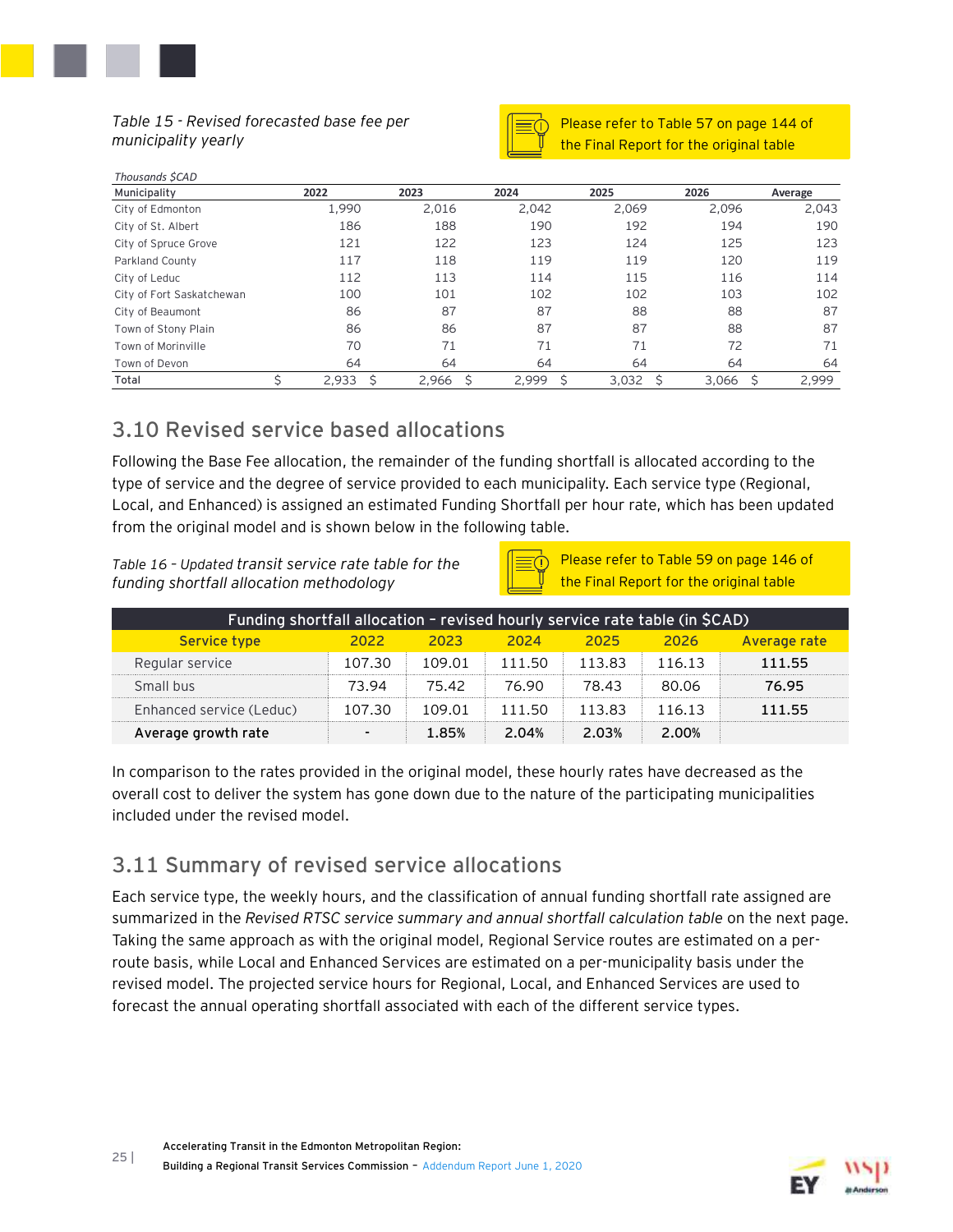*Table 17 – Revised RTSC service summary and annual shortfall calculation table<sup>2</sup>*

| $\equiv$ Please refer to Table 60 on page 147 of<br>$\equiv$ the Final Report for the original table |
|------------------------------------------------------------------------------------------------------|
|                                                                                                      |

|                  | <b>RTSC (Regional) Route Service</b>                 | <b>Weekly Hours</b> | <b>Hourly Rate</b>       | <b>Annual Cost</b>                    | % of Total |
|------------------|------------------------------------------------------|---------------------|--------------------------|---------------------------------------|------------|
|                  | Rapid #1                                             | 1,110               | 111.55                   | 6,437,343                             | 17%        |
|                  | Rapid#2                                              | 1,116               | 111.55                   | 6,470,697                             | 18%        |
|                  | <b>RE#1</b>                                          | 371                 | 111.55                   | 2,154,675                             | 6%         |
|                  | <b>RE#3</b>                                          | 1,227               | 111.55                   | 7,117,766                             | 19%        |
|                  | <b>RE#4</b>                                          | 171                 | 76.95                    | 685,637                               | 3%         |
| Regional Service | <b>RE#6</b>                                          | 491                 | 111.55                   | 2,848,441                             | 8%         |
|                  | <b>RE#7</b>                                          | 385                 | 111.55                   | 2,234,725                             | 6%         |
|                  | MTA (Acheson)                                        | 40                  | 76.95                    | 161,056                               | 1%         |
|                  | <b>Total Regional Service Hours</b>                  | 4,912               | $\overline{\phantom{a}}$ | \$28,110,339                          | 77.18%     |
|                  | <b>Local Direct Service</b>                          | <b>Weekly Hours</b> | <b>Hourly Rate</b>       | <b>Annual Cost</b>                    | % of Total |
|                  | City of Edmonton                                     |                     |                          |                                       |            |
|                  | City of St Albert                                    | 850                 | 111.55                   | 4,933,026                             | 13%        |
|                  | City of Spruce Grove                                 | 105                 | 76.95                    | 420,145                               | 2%         |
|                  | Parkland County                                      |                     | 76.95                    |                                       | O%         |
|                  | City of Leduc                                        | 217                 | 76.95                    | 868,300                               | 3%         |
|                  | City of Fort Saskatchewan                            | 129                 | 76.95                    | 516,178                               | 2%         |
| Local Service    | City of Beaumont                                     |                     |                          |                                       |            |
|                  | Town of Stony Plain                                  | 54                  | 76.95                    | 216,075                               | 1%         |
|                  | Town of Morinville                                   |                     |                          |                                       |            |
|                  | Town of Devon                                        |                     |                          |                                       |            |
|                  | <b>Total Local Direct Service Hours</b>              | 1,355               |                          | Ś.<br>6,953,724                       | 21.30%     |
|                  | <b>Enhanced Direct Service</b>                       | <b>Weekly Hours</b> | <b>Hourly Rate</b>       | <b>Annual Cost</b>                    | % of Total |
|                  | City of Edmonton                                     |                     |                          |                                       |            |
|                  | City of St Albert                                    | L,                  |                          | $\overline{a}$                        |            |
|                  | City of Spruce Grove                                 |                     |                          | $\overline{\phantom{a}}$              |            |
|                  | Parkland County                                      |                     |                          |                                       |            |
| Enhanced Service | City of Leduc                                        | 97                  | 111.55                   | 562,669                               | 1.5%       |
|                  | City of Fort Saskatchewan                            |                     |                          |                                       |            |
|                  | City of Beaumont                                     |                     |                          | $\blacksquare$                        |            |
|                  | Town of Stony Plain                                  |                     |                          |                                       |            |
|                  | Town of Morinville                                   | L,                  |                          |                                       |            |
|                  | Town of Devon                                        |                     |                          |                                       |            |
|                  | <b>Total Enhanced Direct Service Hou</b>             | 97                  |                          | \$<br>562,669                         | 1.52%      |
|                  | <b>Total for Allocation</b>                          | 6,364               |                          | $\overline{\mathsf{S}}$<br>35,626,733 | 100%       |
|                  | <b>Base Fee</b>                                      |                     |                          | \$<br>2,999,057                       |            |
|                  | <b>Total Annual Funding Shortfall for Allocation</b> |                     |                          | Ś<br>38,625,789                       |            |

 $^2$  Note: Annual costs represent show average annual cost for each route or service for duration of business case operating period (2022-2026).



**26 | Accelerating Transit in the Edmonton Metropolitan Region: Building a Regional Transit Services Commission** - Addendum Report June 1, 2020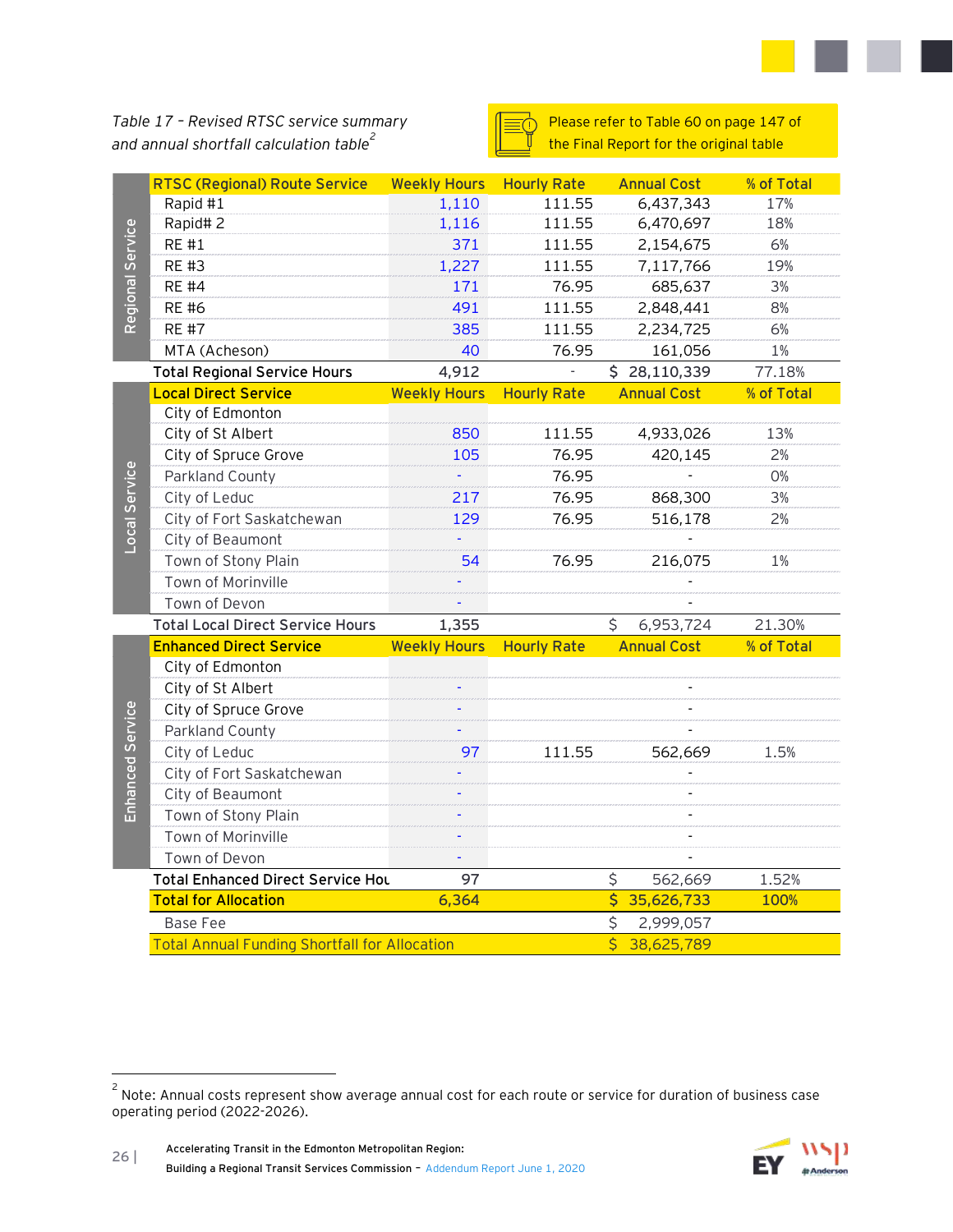

# **3.12 Regional Service updates**

The regional service allocation is distributed across the ten participating municipalities according to the following methodology. The new annual funding shortfall for the Regional Service, which is reflected by the revised RTSC conceptual transit services design, is estimated by:

- ► Multiplying the respective annual shortfall rate by the number of weekly service hours, as done under the original model; and,
- ► Multiplying the resulting figure by 52 to arrive at the revised annual estimated funding shortfall per Regional route.

The total revised funding shortfall of each route is then allocated by assigning an estimated percentage of each route to municipalities receiving the service. As highlighted in the original report, this continues to serve as *an interim model* proposed for the business case operating period. The final percentage allocations of each Regional route are subject to confirmation by the RTSC prior to commencing operations and then annual thereafter during each planning cycle. In general, the percentage allocations reflect the amount of service or benefit received by each respective municipality. In adhering to the principles and intent of the Commission, the assignment of Regional Service route funding shortfall values was completed using integers in intervals of 5%.

The total, estimated, revised Regional Service funding shortfall allocated to each of the ten municipalities per year of the operating period is provided in the following table.

| Table 18 - Revised Regional Service cost per municipality |        |        |        | Please refer to Table 61 on page 148 of |                                         |         |
|-----------------------------------------------------------|--------|--------|--------|-----------------------------------------|-----------------------------------------|---------|
| Thousands \$CAD                                           |        |        |        |                                         | the Final Report for the original table |         |
| Municipality                                              | 2022   | 2023   | 2024   | 2025                                    | 2026                                    | Average |
| City of Edmonton                                          | 18,397 | 18,691 | 19,118 | 19,518                                  | 19,912                                  | 19,127  |
| City of St. Albert                                        | 5,690  | 5,780  | 5.913  | 6,036                                   | 6,158                                   | 5,915   |
| City of Spruce Grove                                      | 1,171  | 1,190  | 1,217  | 1,242                                   | 1,267                                   | 1,217   |
| Parkland County                                           | 417    | 425    | 434    | 443                                     | 452                                     | 434     |
| City of Leduc                                             |        |        |        |                                         |                                         |         |
| City of Fort Saskatchewan                                 | 685    | 696    | 712    | 727                                     | 741                                     | 712     |
| City of Beaumont                                          | 264    | 269    | 274    | 280                                     | 285                                     | 274     |
| Town of Stony Plain                                       | 207    | 211    | 215    | 220                                     | 224                                     | 215     |
| Town of Morinville                                        | 107    | 109    | 112    | 114                                     | 116                                     | 112     |
| Town of Devon                                             | 99     | 101    | 103    | 105                                     | 107                                     | 103     |
| Total                                                     | 27,037 | 27,471 | 28,097 | 28,684                                  | 29,263                                  | 28,110  |
|                                                           |        |        |        |                                         |                                         |         |

#### *Table 18 - Revised Regional Service cost per municipality*

As a recap, throughout the consultation process with the Transition Team, multiple potential funding allocation methodologies were evaluated, including those that relied on proportion of population and fixed assessment values. The long-term goal of the RTSC is to harmonize the service levels and resulting funding shortfall across the Region to provide an improved service to all municipalities. As such, the use of route-based allocation percentages serves as an interim model.

The intent was to arrive at an interim allocation model that aligns with the principles described above, while balancing the resulting municipal requisitions with the estimated Base Case funding shortfall. The *Regional Service route allocation methodology* has been updated to reflect the change in anticipated membership and revised conceptual routing. It provides percentage allocation of each Regional Service route and the resulting funding shortfall allocated to each municipality under the revised model.

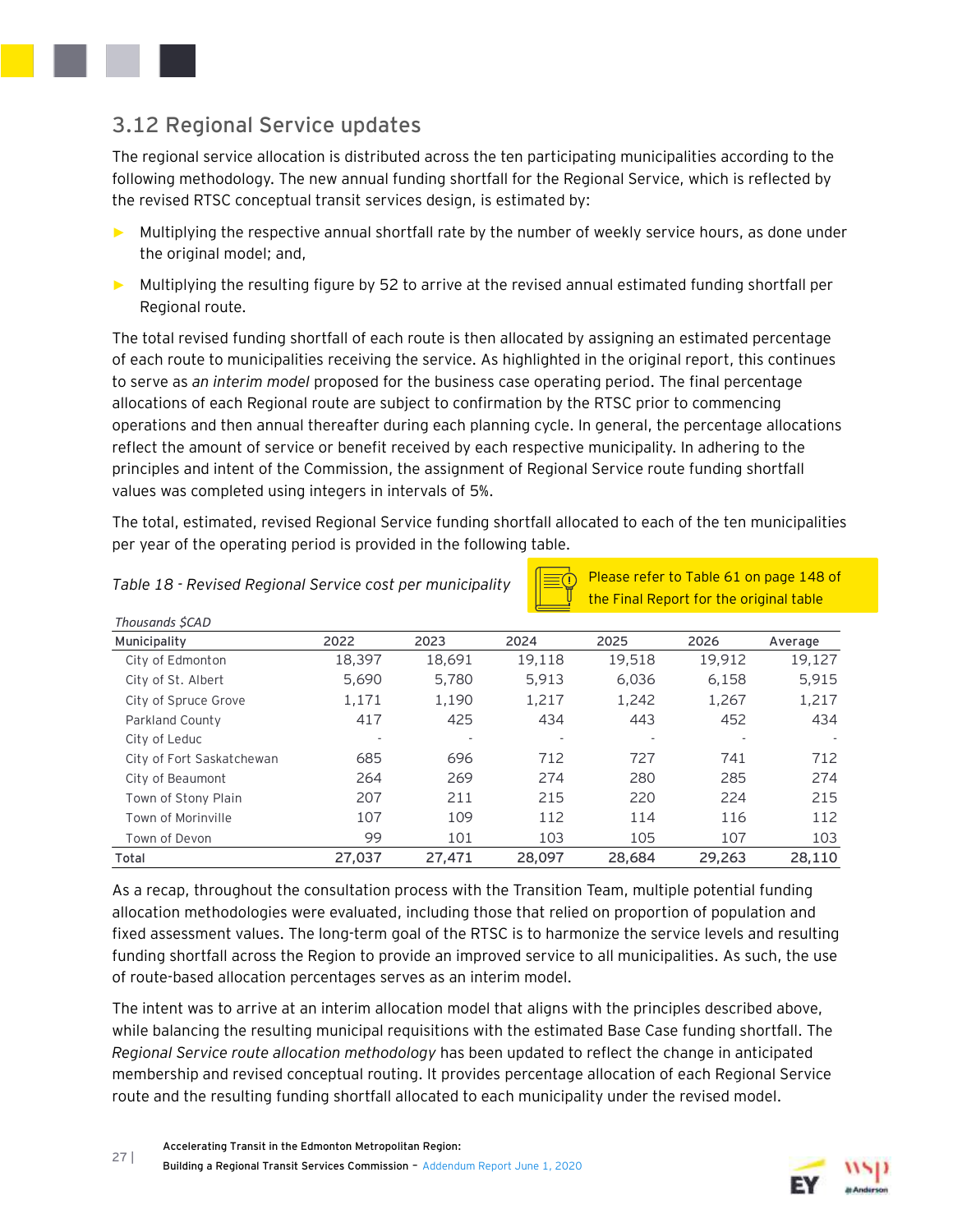

#### *Table 19 - Revised Regional Service route allocation methodology<sup>3</sup>*

| $\overline{\Xi^{(1)}}$ Please refer to Table 62 on page 149 of<br>U the Final Report for the original table |
|-------------------------------------------------------------------------------------------------------------|
|                                                                                                             |

|              | Table 19 - Revised Regional Service route<br>allocation methodology |          |          |             | Please refer to Table 62 on page 149 of<br>the Final Report for the original table |             |             |              |            |                        |
|--------------|---------------------------------------------------------------------|----------|----------|-------------|------------------------------------------------------------------------------------|-------------|-------------|--------------|------------|------------------------|
|              | <b>RTSC (Regional) Route</b>                                        | Rapid #1 | Rapid #2 | <b>RE#1</b> | <b>RE#3</b>                                                                        | <b>RE#4</b> | <b>RE#6</b> | <b>RE #7</b> | <b>MTA</b> | <b>Total Shortfall</b> |
|              | City of Edmonton                                                    | 40%      | 100%     | 30%         | 100%                                                                               | 15%         | 50%         | 35%          | 5%         | 19,127,075             |
|              | City of St Albert                                                   | 60%      |          |             |                                                                                    |             | 25%         | 60%          |            | 5,915,351              |
|              | City of Spruce Grove                                                |          |          | 55%         |                                                                                    |             |             |              | 20%        | 1,217,283              |
|              | City of Leduc                                                       |          |          |             |                                                                                    |             |             |              |            |                        |
| Municipality | Parkland County                                                     |          |          | 5%          |                                                                                    | 30%         |             |              | 75%        | 434,216                |
|              | City of Fort Sask                                                   |          |          |             |                                                                                    |             | 25%         |              |            | 712,110                |
|              | City of Beaumont                                                    |          |          |             |                                                                                    |             |             |              |            | 274,255                |
|              | Town of Stony Plain                                                 |          |          | 10%         |                                                                                    |             |             |              |            | 215,468                |
|              | Town of Morinville                                                  |          |          |             |                                                                                    |             |             | 5%           |            | 111,736                |
|              | Town of Devon                                                       |          |          |             |                                                                                    | 15%         |             |              |            | 102,846                |
|              | <b>Total % Allocation</b>                                           | 100%     | 100%     | 100%        | 100%                                                                               | 100%        | 100%        | 100%         | 100%       | 28,110,339             |
|              |                                                                     |          |          |             |                                                                                    |             |             |              |            |                        |

The revised average annual shortfall for each Regional Service route is provided in the table to the right. Each Regional route's annual estimated shortfall is allocated to the associated municipality per the percentages assigned above. It is important to note that the revised annual shortfall for allocation shown represents the average cost across the business case operating period (2022-2026).

| Route        | <b>Annual Shortfall for Allocation</b> |
|--------------|----------------------------------------|
| Rapid #1     | 6.437.343                              |
| Rapid #2     | 6.470.697                              |
| <b>RE#1</b>  | 2,154,675                              |
| RF#3         | 7,117,766                              |
| $RF$ #4      | 685.637                                |
| <b>RF #6</b> | 2,848,441                              |
| <b>RF #7</b> | 2,234,725                              |
| <b>MTA</b>   | 161.056                                |
| <b>Total</b> | 28.110.339                             |

Please refer to Table 63 on page 150 of the Final Report for the original table

# **3.13 Local Service updates**

Local Service uploaded to the RTSC is calculated as the number of annual service hours multiplied by an estimated shortfall per hour rate, which is the same approach used under the original model. The cost of Local Service is directly assigned to the respective community that receives that service. The revised annual estimated Local Service costs are provided in the following table. Note that in this updated model the local services previously allocated under Parkland County related to the Acheson shuttle have been reallocated to the Regional Service section to better align with the nature of the services. There have been no cost impacts as a result of this change.

*Table 20 - Revised Local Service cost per municipality*

| Thousands \$CAD           |       |       |       |       |       |         |
|---------------------------|-------|-------|-------|-------|-------|---------|
| Municipality              | 2022  | 2023  | 2024  | 2025  | 2026  | Average |
| City of Edmonton          |       |       |       |       |       |         |
| City of St. Albert        | 4,745 | 4,820 | 4,931 | 5,034 | 5,135 | 4,933   |
| City of Spruce Grove      | 404   | 412   | 420   | 428   | 437   | 420     |
| Parkland County           |       |       |       |       |       |         |
| City of Leduc             | 834   | 851   | 868   | 885   | 903   | 868     |
| City of Fort Saskatchewan | 496   | 506   | 516   | 526   | 537   | 516     |
| City of Beaumont          |       |       |       |       |       |         |
| Town of Stony Plain       | 208   | 212   | 216   | 220   | 225   | 216     |
| Town of Morinville        |       |       |       |       |       |         |
| Town of Devon             |       |       |       |       |       |         |
| Total                     | 6,686 | 6,801 | 6,950 | 7,093 | 7,238 | 6,954   |

 $^{\rm 3}$  Note: Average annual costs for duration of the business case operating period are shown.

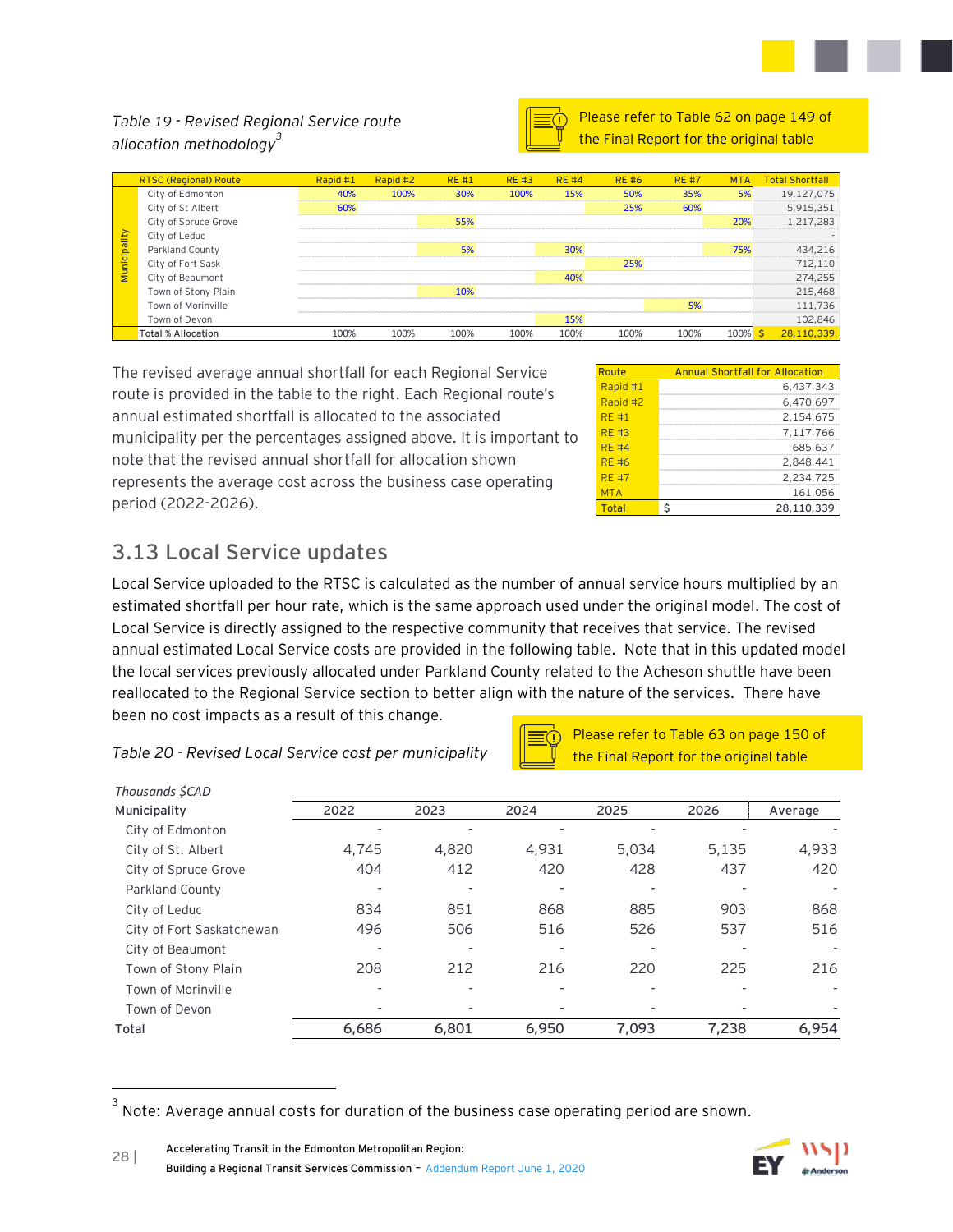

# **3.14 Enhanced Service updates**

Enanced Services include those developed in consultation with individual municipalities, which under the revised model only included City of Leduc. The cost of these services is allocated at 100% to the respective municipalities receiving the service, which was the same approach used under the original model.

As per the MOU, municipalities may request services that directly benefit their community and go beyond the level of service suggested by the RTSC Transit Service Level Guidelines. As such, Enhanced Service are allocated using an increased hourly service rate that is different for each community. The following table demonstrates the allocation of Enhanced Services to the respective municipalities who requested this component out of the ten participating municipalities. The table below reflects the removal of enhanced services for Strathcona Count and Leduc County due to their non-participation.

| Thousands \$CAD           |      |      |      |      |      |         |
|---------------------------|------|------|------|------|------|---------|
| Municipality              | 2022 | 2023 | 2024 | 2025 | 2026 | Average |
| City of Edmonton          |      |      |      |      |      |         |
| City of St. Albert        |      | ٠    |      |      |      |         |
| City of Spruce Grove      |      |      |      |      |      |         |
| Parkland County           |      |      |      |      |      |         |
| City of Leduc             | 541  | 550  | 562  | 574  | 586  | 563     |
| City of Fort Saskatchewan |      |      |      |      |      |         |
| City of Beaumont          |      | ۰    |      |      |      |         |
| Town of Stony Plain       |      |      |      |      |      |         |
| Town of Morinville        |      |      |      |      |      |         |
| Town of Devon             |      |      |      |      |      |         |
| Total                     | 541  | 550  | 562  | 574  | 586  | 563     |

*Table 21 - Revised Enhanced Service cost per municipality*

Please refer to Table 64 on page 151 of the Final Report for the original table

As highlighted in the original report that included figures for all thirteen municipalities, it is important to note that the revised estimated funding shortfall allocations for each service type are developed from budgeted operating figures provided by municipalities. The actual funding shortfall required each year will vary depending on the real costs incurred and the timing of services being transferred to the RTSC.

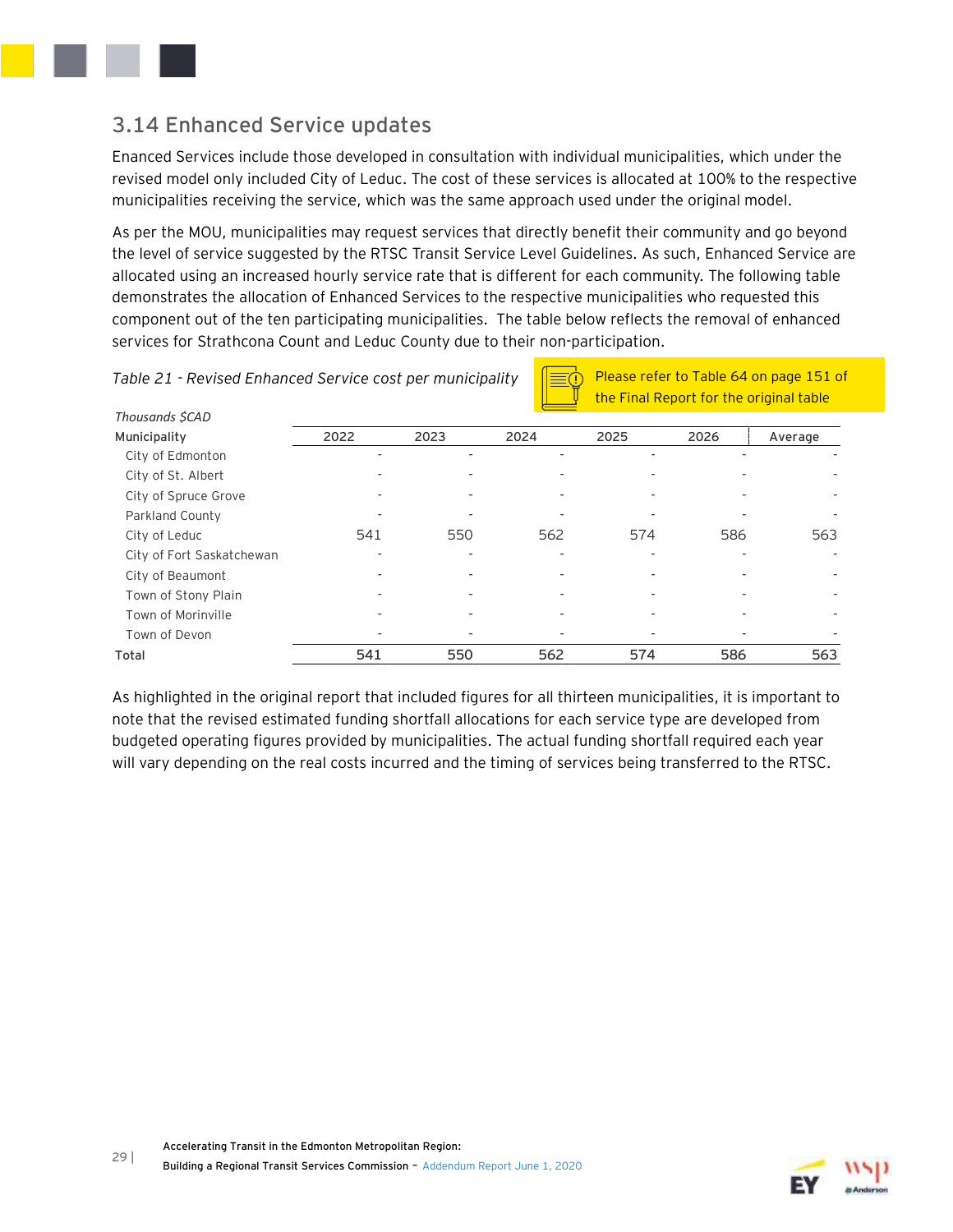

<span id="page-31-0"></span>As explained in the Final Report, a Multiple Account Evaluation (MAE) framework was used to evaluate the costs and benefits of developing and implementing a RTSC. The MAE framework explicitly includes costs and benefits that are quantified, as well as qualitative factors in its evaluation approach recognizing that several factors may be difficult or impossible to quantify. The weighting and the relative importance of the evaluation account conclusions will be influenced by an individual's own values, interests and beliefs.

The revised business case is based on the detailed, quantifiable cost and revenue numbers provided by the ten municipalities, leading practice and other inputs gathered through focus groups prior to the release of the Final Report. Any implications to the business case presented in the Final Report are highlighted in the table below and are based on a cost benefit analysis associated with a comparison

Table 22 – Summary of business case implications and key takeaways from the MAE evaluation of implementing the RTSC under the revised model

| Evaluation<br>account                                                                                                                                                                      | <b>Business case implications</b>                                                                                                                                                                                                                                                                                                                                                                                                                                                                                                                                                                                                                                                                                                                                                                                                                                                                                                                                                                                                                       | <b>Key takeaways</b>                                                                                                                                                                                                                                                                                                                                                                                                                                                                                                                                                                                                       |
|--------------------------------------------------------------------------------------------------------------------------------------------------------------------------------------------|---------------------------------------------------------------------------------------------------------------------------------------------------------------------------------------------------------------------------------------------------------------------------------------------------------------------------------------------------------------------------------------------------------------------------------------------------------------------------------------------------------------------------------------------------------------------------------------------------------------------------------------------------------------------------------------------------------------------------------------------------------------------------------------------------------------------------------------------------------------------------------------------------------------------------------------------------------------------------------------------------------------------------------------------------------|----------------------------------------------------------------------------------------------------------------------------------------------------------------------------------------------------------------------------------------------------------------------------------------------------------------------------------------------------------------------------------------------------------------------------------------------------------------------------------------------------------------------------------------------------------------------------------------------------------------------------|
| <b>Financial</b><br>Account:<br>Assesses the<br>financial<br>implications of<br>delivering<br>regional transit,<br>considering<br>forecasted costs<br>and savings of<br>providing services | Net savings in annual shortfall compared to Base<br>$\blacktriangleright$<br>Case of \$2.2m compared to \$3.4m under the<br>original financial model<br>Total estimated savings from operational<br>▶<br>efficiencies per year at maturity in 2026 remain<br>positive at \$3.9 million compared to \$5.5 million<br>under the original financial model<br>Lower service delivery risk to municipalities over<br>▶<br>the transition period with fewer members relative<br>to before<br>Recurring incremental costs due to the<br>▶<br>Commission are approximately \$1.7m under the<br>revised model compared to \$2.2m estimated per<br>year after stabilization under the original financial<br>model resulting in a lower cost under the revised<br>model<br>It is estimated the Commission will have a<br>$\blacktriangleright$<br>cumulative net deficit of approximately \$290<br>thousand by the end of 2026 compared to an<br>estimated surplus of \$800 thousand however the<br>recovery of this difference will take less than nine<br>months | While the savings realized<br>through consolidation are less<br>under the revised RTSC Case<br>than they would be if all thirteen<br>municipalities joined, the<br>recurring incremental costs have<br>also reduced which provides an<br>offset. The Commission can still<br>operate at a lower cost than the<br>cumulative costs of the ten<br>municipalities operating transit<br>services separately.<br>The directional assessment of the<br>Financial Account remains net<br>positive (moderate) given it<br>contributes \$2.2m per year in<br>positive savings to reinvest back<br>into regional transit initiatives |

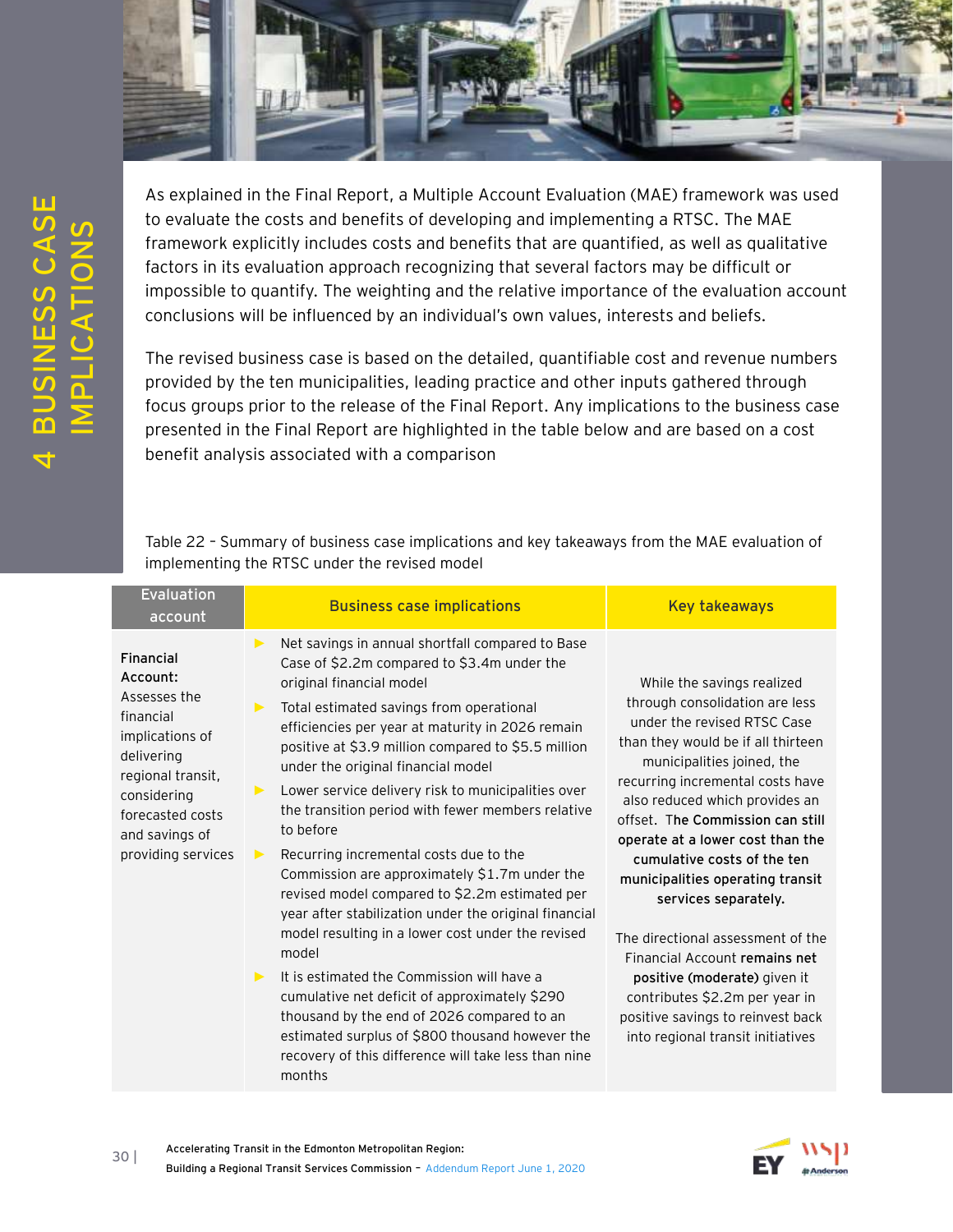| Evaluation<br>account                                                                                                                                                                                       | <b>Business case implications</b>                                                                                                                                                                                                                                                                                                                                                                                                                                                                                                                                                                                                                                                                                                                                            | <b>Key takeaways</b>                                                                                                                                                                                                                                                                                                                                                                                                             |
|-------------------------------------------------------------------------------------------------------------------------------------------------------------------------------------------------------------|------------------------------------------------------------------------------------------------------------------------------------------------------------------------------------------------------------------------------------------------------------------------------------------------------------------------------------------------------------------------------------------------------------------------------------------------------------------------------------------------------------------------------------------------------------------------------------------------------------------------------------------------------------------------------------------------------------------------------------------------------------------------------|----------------------------------------------------------------------------------------------------------------------------------------------------------------------------------------------------------------------------------------------------------------------------------------------------------------------------------------------------------------------------------------------------------------------------------|
| <b>Transit User</b><br>Account:<br>Assesses the<br>customer<br>experience<br>implications of<br>delivering<br>regional transit,<br>considering<br>interactions and<br>measures of<br>service<br>performance | ▶<br>Compared to the original regional transit model,<br>the revised design may provide a less uniform<br>travel experience for customers moving from<br>Commission managed routes to destinations in<br>Strathcona County and Leduc County<br>$\blacktriangleright$<br>Through collaboration between the RTSC and non-<br>participating municipalities a regional network<br>benefiting the transit user can be maintained                                                                                                                                                                                                                                                                                                                                                  | The revised regional t<br>services network contir<br>provide more seamles<br>efficient movement of<br>across municipaliti<br>boundaries, resulting in<br>customer experience as<br>of factors such as incre<br>directness, speed of tra<br>simplicity of trip planı<br>The directional assessme<br>Transit User Account rem<br>positive (Moderate                                                                                |
| Service Provider:<br>Assesses the<br>Commission's<br>potential to<br>achieve regional<br>objectives<br>through transit<br>service delivery,<br>considering the<br>size and<br>complexity of<br>operations   | ▶<br>With ten of thirteen municipalities still<br>participating in the RTSC, there continues to be a<br>strong regional brand identity with higher degrees<br>of influence in advocating for transit<br>Under the original RTSC Case, 13/13<br>▶<br>municipalities would receive transit services<br>instead of 11, while under the revised case,<br>10/10 municipalities will receive transit, including<br>Morinville which does not currently provide transit<br>Less complex stakeholder engagement to address<br>▶<br>the needs of a regional customer base under the<br>revised model<br>Under the revised RTSC Case, the ten member<br>▶<br>municipalities would have a greater degree of<br>influence in advocating for transit and negotiating<br>access agreements | A regional transit ser<br>provider is still better ed<br>than an individual muni-<br>to action on regional obj<br>and enlist both suppor<br>investment in transit f<br>purposes of improving s<br>delivery and facilitating r<br>mobility on a larger s<br>The directional assessme<br>Service Provider Acc<br>remains net positive (hi<br>ten thirteen municipalitie<br>12 who plan on operating<br>forms a significant critica |
| Community<br>Account:<br>Assesses the<br>social impacts of<br>delivering<br>regional transit,<br>considering<br>quality of life,<br>safety and<br>community<br>vitality                                     | The influence the RTSC would have on<br>▶<br>communities remains unchanged for the ten<br>members, such as the positive impacts on:<br>The ability for municipalities to retain residents in<br>▶<br>their communities<br>Quality of life and productivity<br>▶<br>The extent to which opportunities exist to align<br>▶<br>land-use and transit planning<br>Capacity to engage stakeholder and perform<br>▶<br>public engagement<br>The degree to which sophisticated safety and<br>▶<br>security measures can be improved across the<br>service network                                                                                                                                                                                                                    | By connecting the f<br>municipalities with red<br>transit services, resid<br>across these communit<br>become less reliant on p<br>vehicle use and have<br>choice when it comes to<br>they want to live, work a<br>which equates to a highe<br>of life and community pro<br>The directional assessme<br>Community Account rem<br>positive (Moderate-H                                                                             |

**The revised regional transit**  twork continues to **provide more seamless and efficient movement of people across municipalities**  resulting in a better perience as a result such as increased, speed of travel and of trip planning.

al assessment of the Account **remains net positive (Moderate).**

**A regional transit services provider is still better equipped than an individual municipality to action on regional objectives**  both support and **t** in transit for the improving service facilitating regional on a larger scale.

al assessment of the Provider Account **positive (high), as** municipalities (10 of on operating transit) ificant critical mass.

**By connecting the ten municipalities with regional transit services, residents across these communities can**  reliant on personal **e** and have more **choice when it comes to where**  live, work and play, es to a higher quality mmunity prosperity.

al assessment of the Account remains net **positive (Moderate-High).**

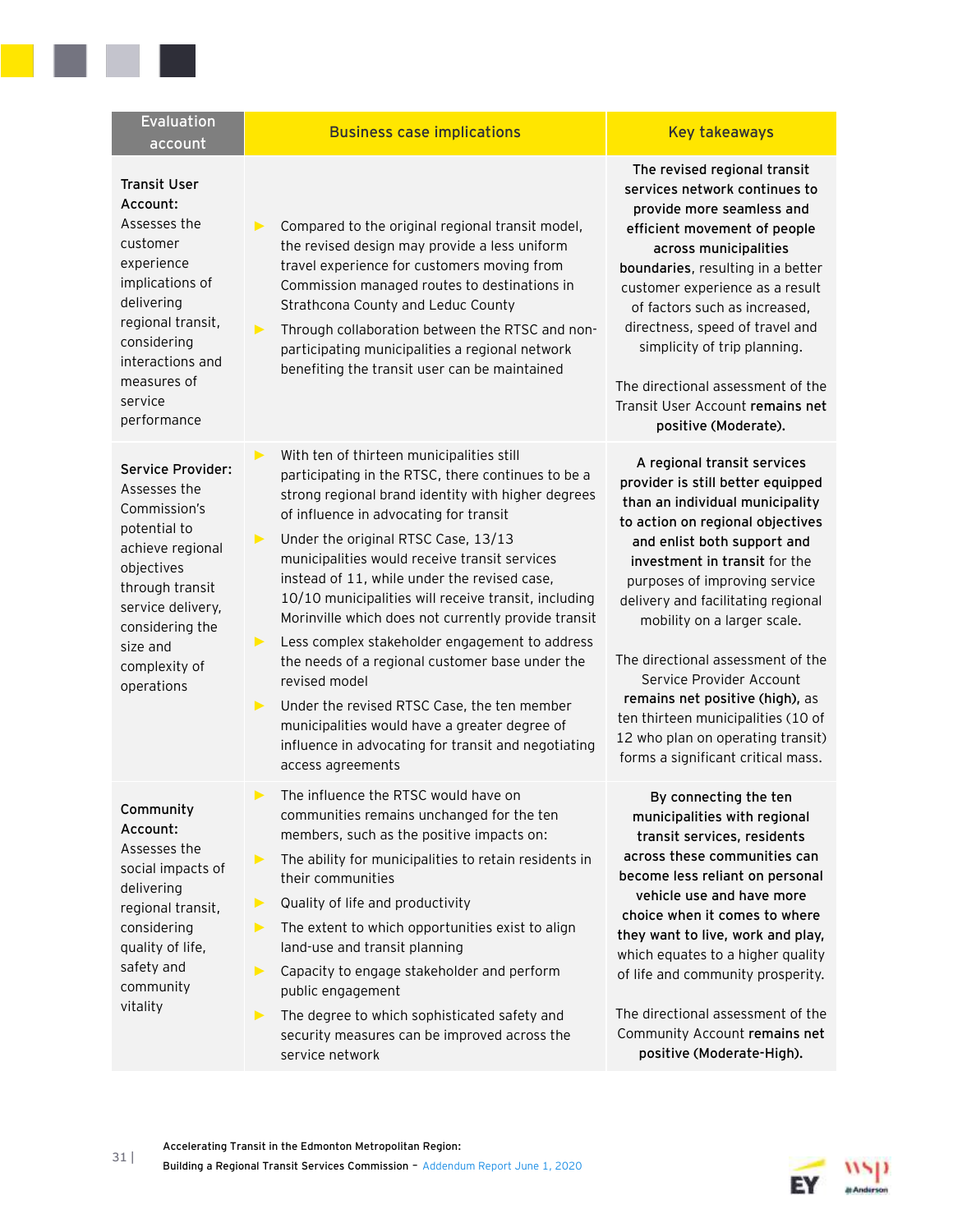| <b>Evaluation</b><br>account                                                                                                                                          | <b>Business case implications</b>                                                                                                                                                                                                                                                                                                                                                                                                                                                                                                                                                                                                                                                                                                                        | <b>Key takeaways</b>                                                                                                                                                                                                                                                                                                                                                                                                                                                                              |
|-----------------------------------------------------------------------------------------------------------------------------------------------------------------------|----------------------------------------------------------------------------------------------------------------------------------------------------------------------------------------------------------------------------------------------------------------------------------------------------------------------------------------------------------------------------------------------------------------------------------------------------------------------------------------------------------------------------------------------------------------------------------------------------------------------------------------------------------------------------------------------------------------------------------------------------------|---------------------------------------------------------------------------------------------------------------------------------------------------------------------------------------------------------------------------------------------------------------------------------------------------------------------------------------------------------------------------------------------------------------------------------------------------------------------------------------------------|
| Economic<br>Account:<br>Assesses the<br>economic impacts<br>of delivering<br>regional transit,<br>considering<br>business<br>investment and<br>regional<br>prosperity | Under the revised RTSC Case, the Commission will<br>▶<br>provide people from across the ten municipalities<br>with greater access to employment opportunities<br>and make it more attractive for business<br>investment resulting from integrated transit<br>services<br>While a smaller membership in the Commission<br>▶<br>comes with lower one-time startup costs, which<br>have been reduced by nearly \$1.4 million due to<br>decreased implementation complexity, the RTSC<br>still requires upfront investment to secure return<br>on investment over the long term<br>With 10 participating municipalities the ability to<br>▶<br>advocate for greater support for investment in<br>transit due to the relative size of operations<br>continues | Regional transit services<br>improve the connectivity and<br>economic growth of the region<br>by increasing access to<br>employment and attractiveness<br>for business investment, which<br>are benefits amplified by the<br>disruption caused by COVID-19<br>and economic imperative of<br>delivering services better than<br>before.<br>The directional assessment of the<br>Economic Account remains net<br>positive (Moderate).                                                               |
| Environmental<br>Account:<br>Assesses the<br>environmental<br>impact of<br>delivering<br>regional services,<br>considering<br>resource use and<br>sustainability      | $\blacktriangleright$<br>Given the reduction in the size of operations of<br>the Commission under the revised RTSC Case, the<br>amount of operational efficiencies and therefore<br>positive impact of the following factors exist but<br>to a somewhat lesser degree:<br>Reduced Greenhouse Gas Emissions<br>$\blacktriangleright$<br>Improved air quality and public health<br>$\blacktriangleright$<br>Increased capacity to implement environmental<br>▶<br>management system<br>Greater flexibility and ability to deploy fleet, so<br>▶<br>vehicle capacity matches demand                                                                                                                                                                         | While less pronounced under the<br>revised RTSC Case, a regional<br>transit service still allows for a<br>more efficient network to reduce<br>waste and emissions, and<br>supports a mode shift away from<br>personal vehicles, reducing<br>overall environmental impact to<br>the region.<br>The directional assessment of the<br>Environmental Account remains<br>net positive (moderate) as<br>operational efficiencies both<br>today and in the future can be<br>realized through coordinated |



a sa Ta

planning across ten municipalities.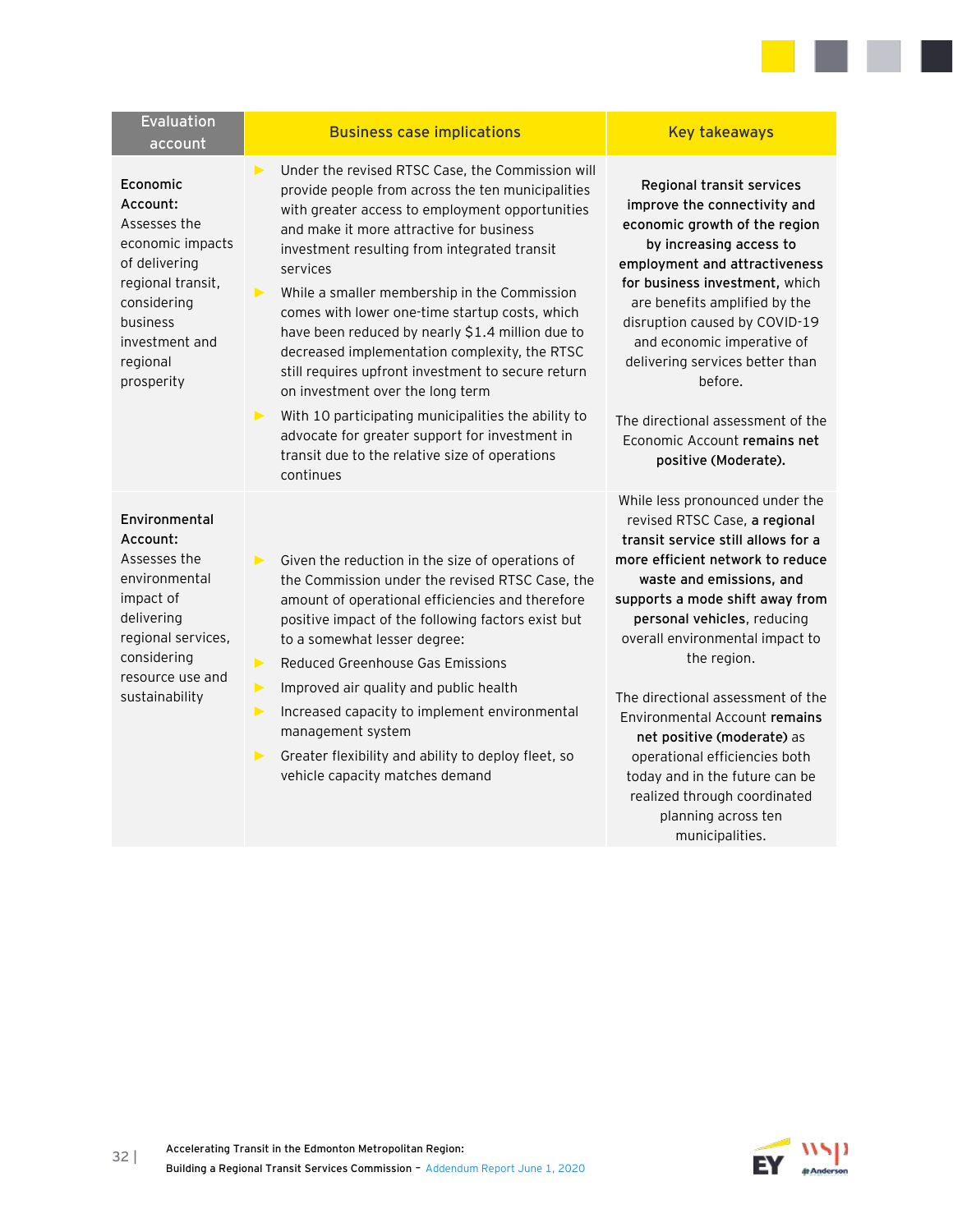

In summary, all six account evaluations remain positive despite the change in anticipated membership under the Commission from thirteen to ten municipalities in the Edmonton Metropolitan Region. The Transit User, Community and Economic Account evaluations remain directionally positive and generally unchanged under the revised business case. The Financial, Service Provider and Environmental Account evaluations' directional assessments remain net positive overall, but there are some lost opportunities as it relates to:

- ► The amount of service hour savings possible through consolidation given the overall system is smaller and opportunities to reduce overlap within the system have decreased;
- ► The potential to achieve regional objectives through transit service delivery, considering the size and complexity of operations of the RTSC with ten members instead of thirteen; and,
- ► The degree of positive environmental impact anticipated given service redundancies will continue to exist where non-member municipality routes overlap with RTSC routes.
- ► It is worth noting that through continued collaboration within the region between the RTSC and nonparticipating municipalities, some of these diminished opportunities could potentially be mitigated. We encourage ongoing discussions with all transit service providers as implementation of the RTSC continues.

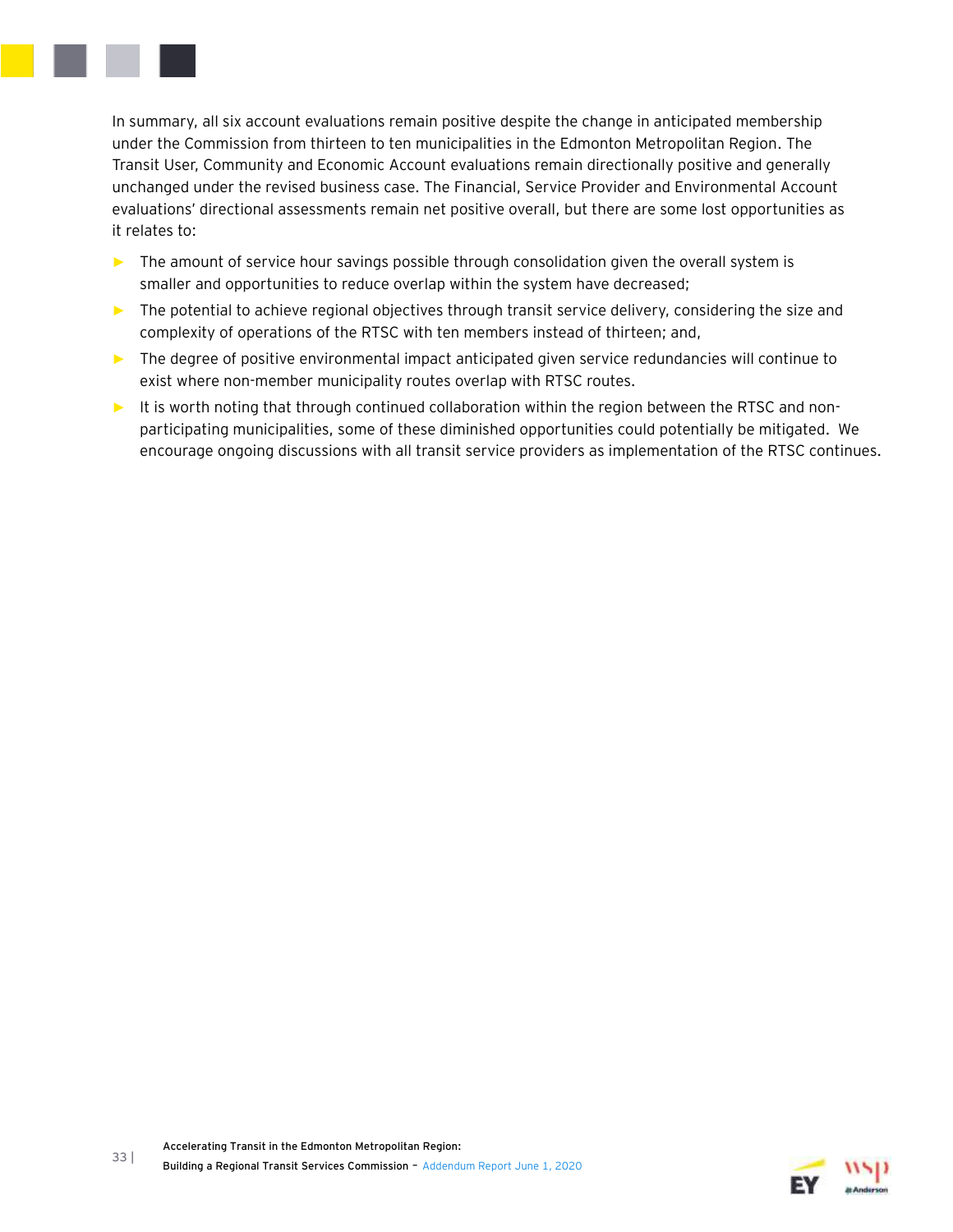

It should be emphasized that many aspects of the Final Report remain the same despite the change in proposed membership.

<span id="page-35-0"></span>The impetus for establishing the RTSC in the context of the future of mobility and transit improvement opportunities identified through the current state analysis not only continues to be valid but is amplified by the disruption caused by COVID-19 and the economic imperative of delivering services better than before.

The purpose, vision, mission and strategy of the Commission continue to provide clear, overarching intent and priorities for activation by future RTSC leadership and the Board.

The governance model continues to balance regional and municipal interests to enable the RTSC to make important strategic and financial decisions that benefit communities.

The conceptual transit services design, transit model, projected service hour efficiency savings and financial model demonstrate a more seamless regional network, while still fiscally viable.

While the timing of key activities and milestones that form the implementation plan may adjust due to COVID-19 implications, the activities and milestones themselves do not change and the success factors in facilitating a smooth transition to operating under the RTSC also hold true.

**Based on the revised business case and comprehensive evidence collected through this process, it is recommended that the ten municipalities in the Edmonton Metropolitan Region take the next step in forming a Regional Transit Services Commission**.